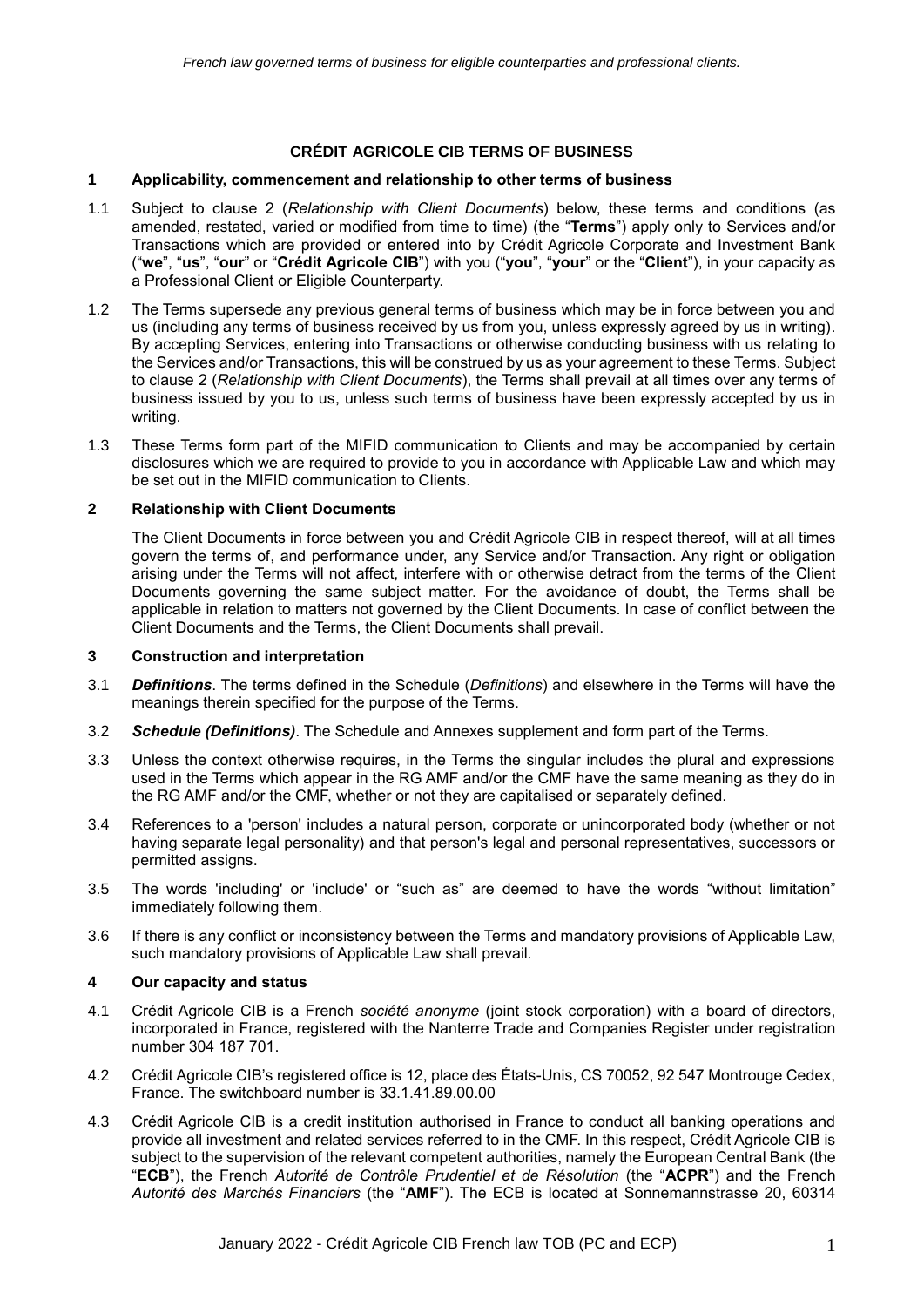Frankfurt am Main, Germany; the ACPR is located at 61, rue Taitbout, 75436 Paris, France; and the AMF is located at 17, Place de la Bourse, 75082 Paris, France.

- 4.4 Crédit Agricole CIB is authorised to perform the Services on a cross-border basis in the European Economic Area.
- 4.5 Crédit Agricole CIB is affiliated, since December 2011, with the Crédit Agricole network, in the meaning of the CMF.

#### **5 Compensation scheme**

Crédit Agricole CIB is a member of the French deposit guarantee fund (including securities account) (*fonds de garantie des dépôts et de résolution*). Details of this scheme can be found at https://www.garantiedesdepots.fr/en.

#### **6 Complaints**

Our complaints policy is available at [Compliance / Customer protection | Crédit Agricole CIB \(ca](https://www.ca-cib.com/about-us/compliance/compliance-customer-protection)[cib.com\).](https://www.ca-cib.com/about-us/compliance/compliance-customer-protection) The Client may submit its complaint, free of charge, to Relationship Manager or your usual representative, which the contact details have been given when entering into a relationship with us or throughout the relationship. Our complaint handling procedure, detailing the procedures in place to process complaints, shall be sent to the Client upon request.

Crédit Agricole CIB undertakes to process complaints within two months of receipt of a complaint. If a complaint has not been processed within this timeframe (if archives need to be repatriated, documentary searches undertaken, if a technical point needs to be reviewed, etc.), Crédit Agricole CIB shall send a letter to explain the reason behind such additional delay and keep the Client informed of the processing of its complaint.

A Client who is not satisfied with the outcome of the procedure may refer the matter to the Médiateur of the AMF. The Médiateur can be contacted at: [http://lemediateur.fbf.fr](https://lemediateur.fbf.fr/) (on the « accéder au formulaire » tab),or to the Autorité des Marchés Financiers mediator, by post to Madame la Médiatrice – 17 place de la bourse – 75082 Paris Cedex 2 – FRANCE or via the electronic form available on the [AMF internet.](http://www.amf-france.org/en_US/Le-mediateur-de-l-AMF/Presentation?langSwitch=true)

### **7 Your capacity and status**

- 7.1 We will treat you in accordance with the categorisation attributed to you in the Notification Letter as a Professional Client or an Eligible Counterparty.
- 7.2 To the extent that you wish to change your classification or notify us of a change in your circumstances or any other matter in relation to your classification, you should follow the procedure set out in the Notification Letter.
- 7.3 If there are any circumstances in which you act as agent of, or trustee for, any person(s) (each a "**Disclosed Principal**"), you hereby agree prior to the provision of any Services for the benefit of such Disclosed Principal(s) to inform us of the identity of such person(s), along with any particular requirements that you may have when transacting on behalf of such person(s). This will not relieve you from any responsibilities or liability you may have in relation to the Transaction. However, we may agree in writing to transact with you in your capacity as agent for any such Disclosed Principal(s) at our absolute discretion in accordance with clause 7.4 below.
- 7.4 Notwithstanding clause 7.3 above, where we agree to transact with you in your capacity as agent for any Disclosed Principal, these Terms will take effect as a separate agreement between us and the Disclosed Principal, separate from the agreement between you and us and between us and any other Disclosed Principal. Neither you nor any other Disclosed Principal will be liable as principal or surety for the performance of any Transaction entered into on behalf of any Disclosed Principal by virtue of these Terms, provided that this will not relieve you from any responsibilities or liabilities you may have in your capacity as agent for any Disclosed Principal. This shall apply whether the Disclosed Principals have a separate legal personality from one another or whether, under the constitutional structure adopted by the Disclosed Principals (e.g. an umbrella fund, a fund or a sub-fund), recourse to a Disclosed Principal and its assets is limited to Transactions entered into on behalf of that Disclosed Principal.
- 7.5 With respect to Services, you agree that if any account is to be opened in joint names, these Terms will bind each account holder and all undertakings, agreements, obligations and liabilities of an account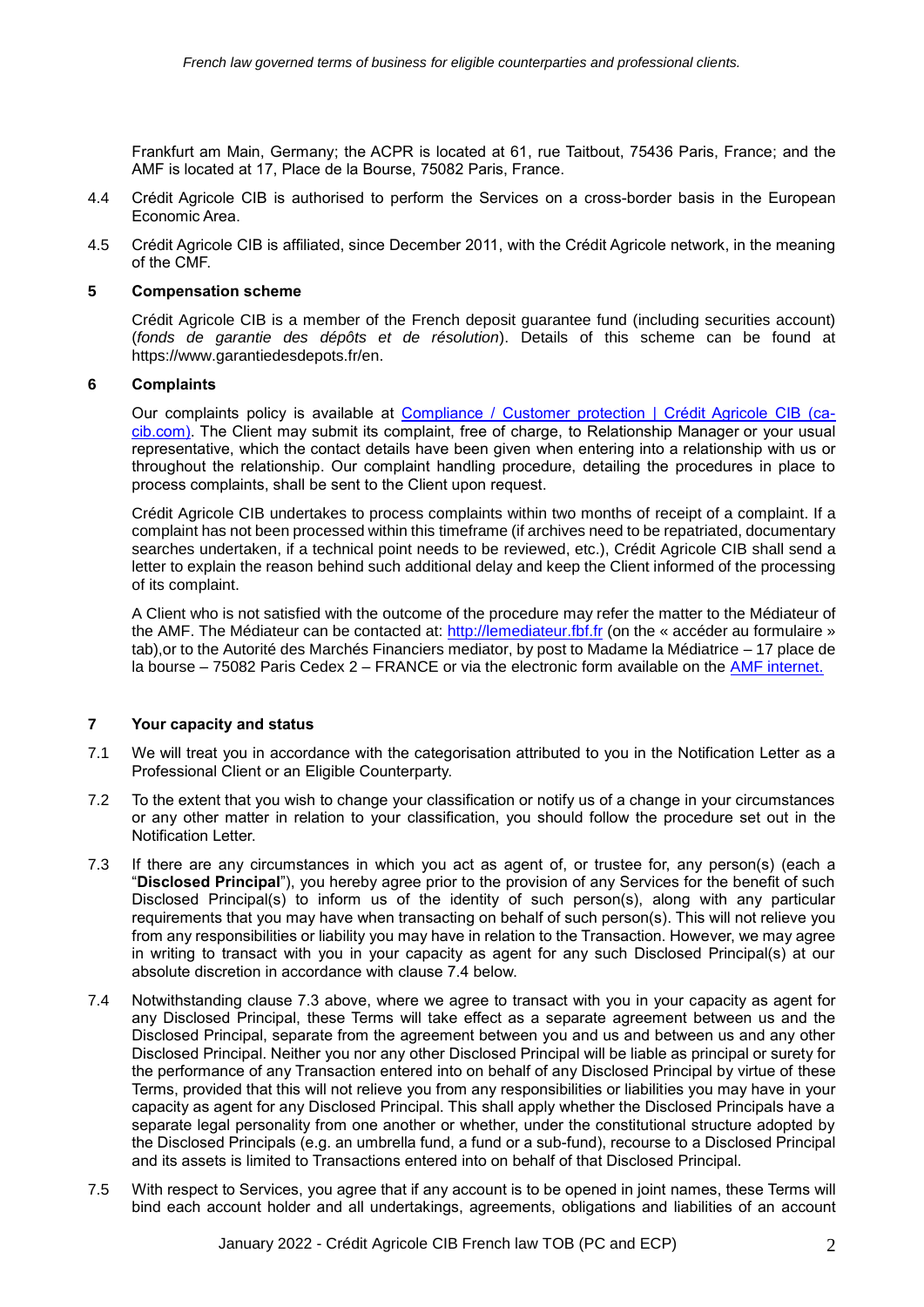holder under these Terms shall be joint and several undertakings, agreements, obligations and liabilities respectively of each account holder. Accordingly, we may from time to time exercise or enforce all or any of our powers, rights or remedies under these Terms against all or any account holders at our absolute discretion.

## **8 Communications between Crédit Agricole CIB and Client**

8.1 All information required by the Markets in Financial Instruments Directive II (MIFID II) to be provided to Clients or potential Clients may be provided in electronic format.

All communications between you and Crédit Agricole CIB may be monitored and/or stored by us in accordance with our relevant policies, including the provisions of clause 35 (*Use of personal data*) hereof and to the extent permitted by Applicable Law. As permitted under Applicable Law, we inform you that Crédit Agricole CIB records telephone conversations and other communications between us and you and use voice recording systems in connection with communications with you. You agree to obtain any relevant consent of (and give any necessary notice of such recording to) your relevant personnel. Such voice recording systems may not use any warning tone. Any voice recording made by our voice recording systems belongs to us and constitutes conclusive evidence of the communication so recorded, in any dispute or other proceedings in relation to these Terms or any Transaction or Service, including, without limitation, in relation to any enquiry by any Competent Authority. You agree that we may deliver copies or transcripts of voice recordings to any party where required or permitted under Applicable Law. Please be also informed that a copy of the recording of such conversations and communications is available on your request, for a period of at least five years (up to seven years depending of your jurisdiction). Additionally, records which set out our and your rights and obligations under an agreement to provide Services, or the present Terms, shall be retained for at least the duration of the relationship with the Client.

- 8.2 We will make updates to the Order Execution Policy (as well as other applicable policies) and the Terms available on the Website from time to time. All such updates will become effective and binding on you ten (10) Business Days after being posted on the Website (the "**Effective Date**"). For the avoidance of doubt, no amendments to the Terms will affect any Service or Transaction or any legal rights or obligations which may already have arisen before the Effective Date.
- 8.3 If you do not wish to access such information online and instead require paper ('hard') copies to be sent to you, please confirm this in writing in accordance with clause 9 (*Notices*) below.
- 8.4 Crédit Agricole CIB may suspend the Website without notice where it considers it necessary to do so, in its sole discretion.

#### **9 Notices**

- 9.1 Please address any notices in connection with the Terms to Crédit Agricole Corporate and Investment Bank, MiFID Services, 12, place des États-Unis, CS 70052, 92 547 Montrouge Cedex, France.
- 9.2 Notices under the Terms must be delivered personally or sent by registered post. Notices sent pursuant to the Terms will be deemed received by the receiving party:
	- (i) if personally delivered, upon delivery to the party's registered office;
	- (ii) if sent by registered post to an address in France, two (2) Business Days after posting; or
	- (iii) if sent by registered post to an address outside France, five (5) Business Days after posting.

#### **10 Transaction reporting**

10.1 All Transactions in Financial Instruments executed by Crédit Agricole CIB, whether or not such Transactions are carried out on the trading venue, are required to be reported to the AMF as soon as possible after execution but in any event no later than as required by Applicable Law (i.e. no later than the close of the following working day under the Markets in Financial Instruments Regulation (MiFIR)). This means that where we enter into Transactions with clients, detailed information relating to such Transactions is not made public. Such report to the AMF includes, in particular, quantity, price, type of Financial Instruments, time/date and identification of the client. Crédit Agricole Corporate and Investment Bank is required to comply with a number of international regulations including but not limited to EU regulations and directives which require the reporting (in accordance with binding regulatory technical standards) of all Transactions in Financial Instruments that have been executed as well as its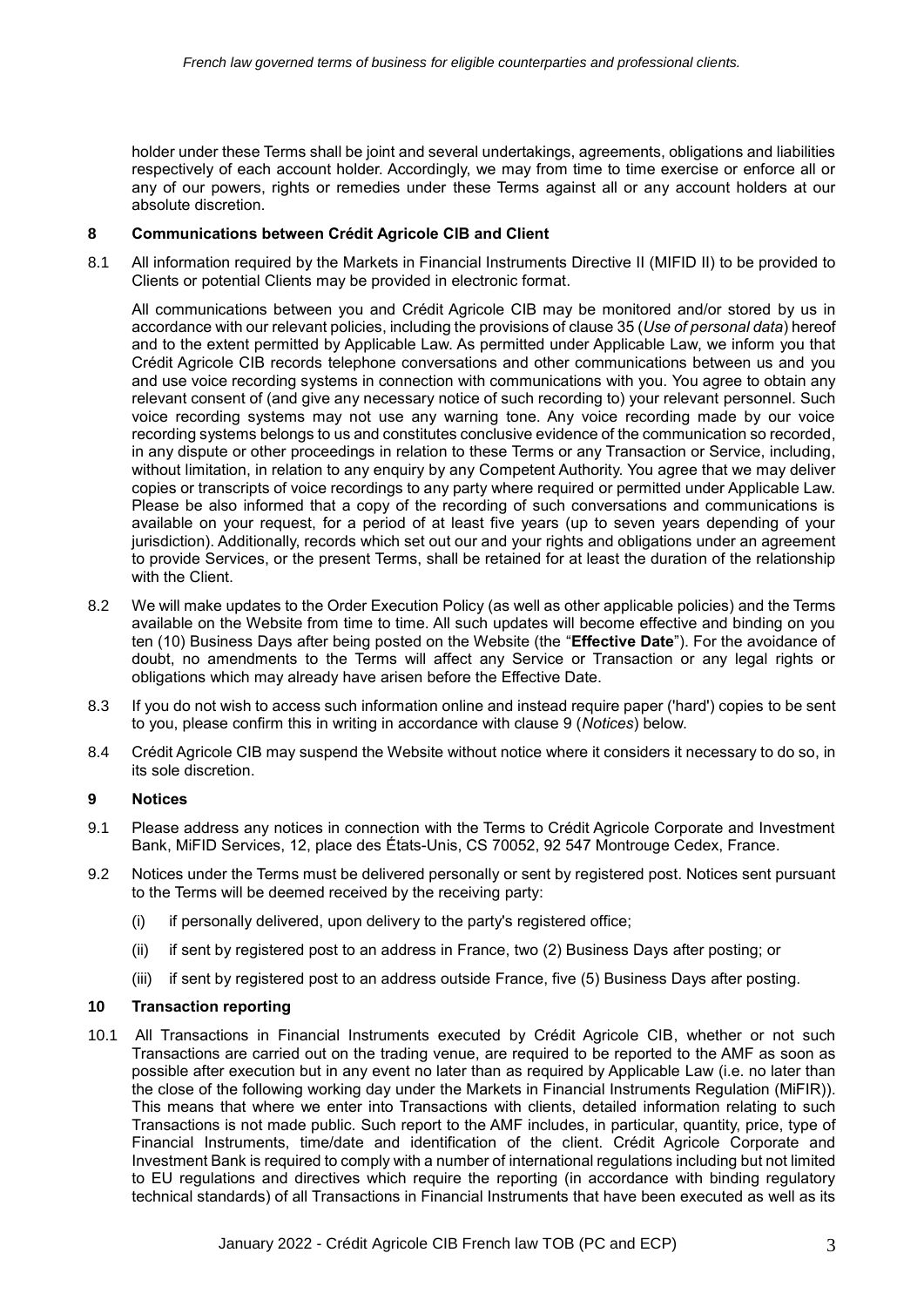clients/ Counterparties LEI to the relevant Competent authority or a central repository (i.e. detailed information relating to such Transactions, including the use and the reporting of a LEI to the relevant Competent Authority or a central repository) such as the European Markets Infrastructure Regulation (EMIR); MIFID II, MiFIR and the subsequent delegated regulation including the Delegated Regulation (EU) 2017/590; the Market Abuse Regulation (MAR); the Capital Requirements Regulation (CRR); the Securities Financing Transactions Regulation (SFTR), each as amended, supplemented or restated from time to time, as well as a non-exhaustive list of directives, as implemented in the relevant European member state's legislation and regulations).

10.2 To fulfil its regulatory obligations when reporting these Transactions, Crédit Agricole Corporate and Investment Bank is required to submit a LEI for its clients.

For the avoidance of doubt, all Transactions in Financial Instruments executed by Crédit Agricole CIB, which include Clients' LEIs, are required to be reported in line with applicable requiations and are not made public.

## **11 Post-trade transparency**

- 11.1 A summary of real-time information relating to Transactions in Financial Instruments which are classified as traded on a trading venue (TOTV) is made available to the public following the execution of such Transactions, whether Credit Agricole CIB acts in its capacity as systematic internaliser or not. Such information includes time/date, quantity, price, venue of execution and type of Financial Instrument (but does not include counterparty information) and is communicated via Approved Publication Arrangements (APA). Information needs to be made public in a timely manner (i.e. within one minute for equity and equity-like products and within five minutes for non-equity products).
- 11.2 In certain circumstances (in particular pursuant to articles 21.4 and 20.2 MiFIR), we may defer the reporting of information.
- 11.3 Where our counterparty is an Investment Firm, and such Investment Firm is not a systematic internaliser, Credit Agricole CIB will report the information referred to in 11.1. Unless you have notified us otherwise and provided us with up-to-date details on the scope of the Financial Instruments in which you act as a systematic internaliser, we will be entitled to assume that you are not acting in the capacity of a systematic internaliser.
- 11.4 Paragraph 11.1 will not apply to Transactions excluded from the regulations as per Article 1 MiFIR.

## **12 Pre-trade transparency**

- 12.1 Where Credit Agricole CIB is acting in its capacity as systematic internaliser in respect of Financial Instruments which are bonds, derivatives, structured finance products and emissions allowances, traded on a trading venue and for which there is a liquid market, we will make public quotes if a Client has requested a quote and provided that we have agreed to provide one.
- 12.2 In respect of Financial Instruments which are bonds, derivatives, structured finance products and emissions allowances, traded on a trading venue and for which there is not a liquid market, we may (without assuming any obligation in that respect) disclose quotes on request unless otherwise permitted by Applicable Law. The obligation referred to in 12.1 will not apply where the quote is provided in relation to a quantity of Financial Instruments which is above the size specific to that Financial Instrument. The size specific to the Financial Instrument is determined by the European Securities and Markets Authority ("**ESMA**"), from time to time.
- 12.3 Where we grant access to quotes published in accordance with 12.1, and if the quoted size is at or below the size specific to the Financial Instrument, we may enter into Transactions under the published conditions with any other client to whom the quote is made available in accordance with Article 18 MiFIR.
- 12.4 Where Credit Agricole CIB publishes a quote in accordance with 12.1 above, and, where we give you access to these quotes, you agree that we may limit the number of Transactions that we undertake to enter into with you at the published quote.
- 12.5 If we are acting in our capacity as systematic internaliser and dealing in sizes below the standard market size in shares, depositary receipts, exchange-traded funds, certificates or other similar Financial Instruments traded on a regulated market, multilateral trading facility or organised trading facility, and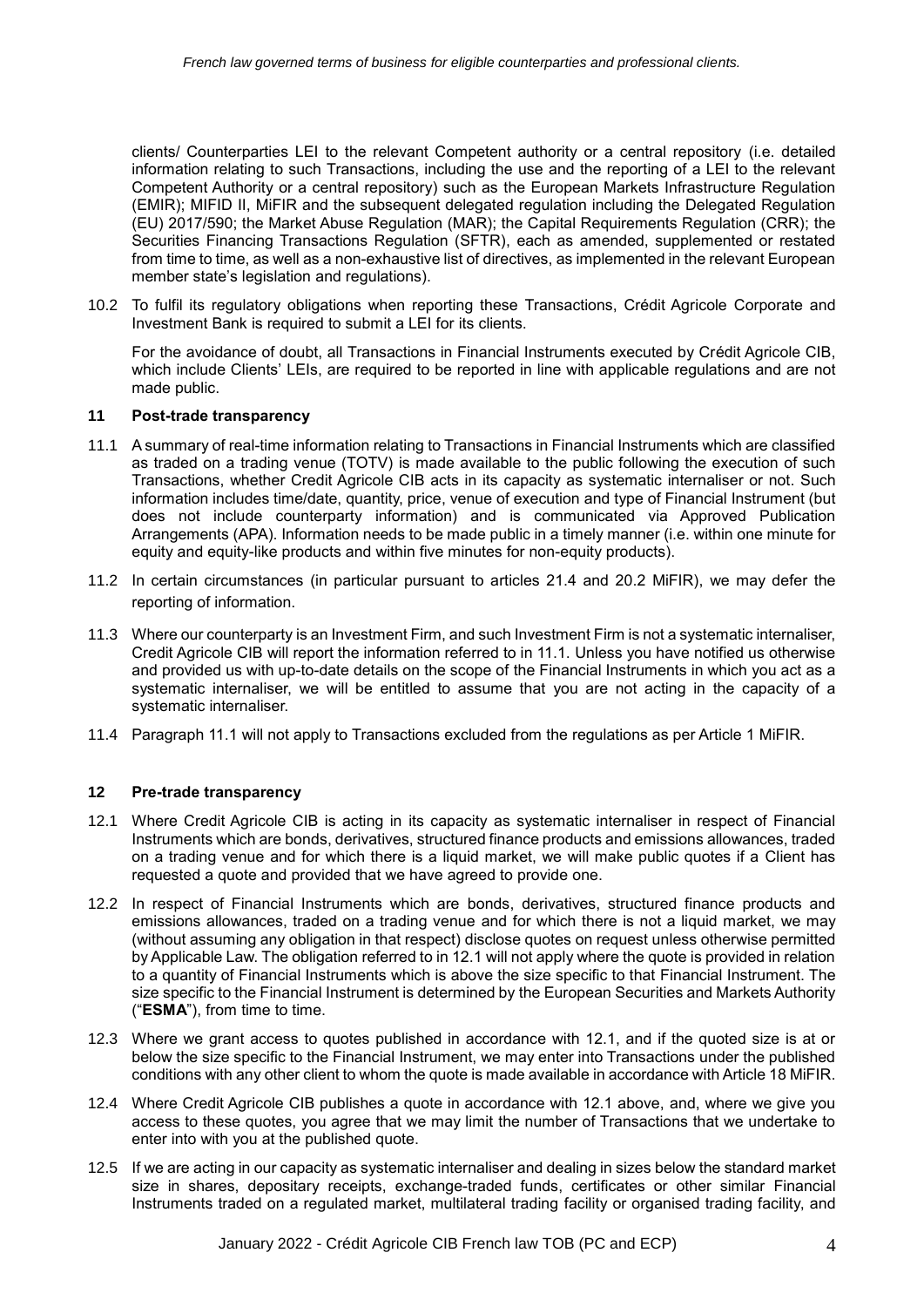for which there is a liquid market (we will otherwise disclose quotes upon request), we will make public firm quotes in accordance with Articles 14(1) and 15(1) MiFIR. When we give you access to these quotes:

- (i) except as otherwise permitted by Applicable Law and subject to paragraph (ii) below, we will execute the orders we receive from you at the quoted prices at the time of receipt of the Order; and
- (ii) you agree that we may limit: (a) the number of Transactions that we undertake to enter into with you at the published quote; and (b) the total number of simultaneous Transactions that we undertake to enter into with other clients at the published quote when the number and/or volume of orders sought by clients considerably exceeds the norm.
- 12.6 Where we grant access to quotes published in accordance with 12.5, we may enter into a Transaction with any other client to whom the quote is made available, in accordance with Article 15 MiFIR.
- 12.7 We may decide, on the basis of our commercial policy and from an objective and non-discriminatory perspective, the clients to whom we give access to our quotes. We may refuse to enter into or discontinue business relationships with clients on the basis of commercial considerations such as the client credit status, the counterparty risk and the final settlement of the Transaction. In particular (but not exclusively), such denial may be made when (i) the client is in a different category from the client for whom the quote was provided or (ii) market conditions have changed since the publication of the initial quote.
- 12.8 In certain circumstances, we may execute orders at a better price provided that the price falls within a public range close to market conditions.
- 12.9 We may update our quotes at any time and we may withdraw our quotes under exceptional market conditions.

### **13 Dealer or signatory mandates**

Unless we expressly agree to do so in writing, Crédit Agricole CIB shall have no responsibility or liability to verify the identity of individuals or signatures against lists of authorised signatories, authorised dealers or officers authorised to enter into Transactions or verify that Instructions comply with any of your internal limits, restrictions or other conditions or requirements ("**Mandates**") and all such Mandates received by Crédit Agricole CIB shall not impose any obligations, restrictions or liabilities on Crédit Agricole CIB.

#### **14 Orders**

- 14.1 As a matter of principle, Crédit Agricole CIB only executes transactions on the basis of an Indication of Interest from the Client. Crédit Agricole CIB may decide to consider an "Indication of Interest" from a Client but is not obliged to contact the Client or to accept it. When receiving an Indication of Interest, we may contact Clients and provide a quote for the same or similar quantity, and at the same price or at a similar price as the one indicated by the Client at the time the Indication of Interest was previously expressed. This will be performed on a best efforts basis and does not amount to a guarantee or firm commitment to contact Clients nor give rise to an obligation to enter into a contract with a Client. The quote provided to the Client by Crédit Agricole CIB in consideration of this Indication of Interest does not create any legal obligation for Crédit Agricole CIB with respect to any client until that Client accepts the quote.
- 14.2 Exceptionally, Crédit Agricole CIB may at its sole discretion, agree to accept an Order. However, we are not under any obligation to accept Orders from Clients. We may at any time, and without any liability on our part, refuse to act upon, execute, transmit or otherwise implement orders.

## **15 Order execution**

15.1 Following acceptance of an Order, and unless executing such Order in accordance with the Client's specific Instructions and/or subject to any regulatory requirement, we may exercise full discretion as to how to execute the Order. As a consequence of exercising our discretion, an Order may not be executed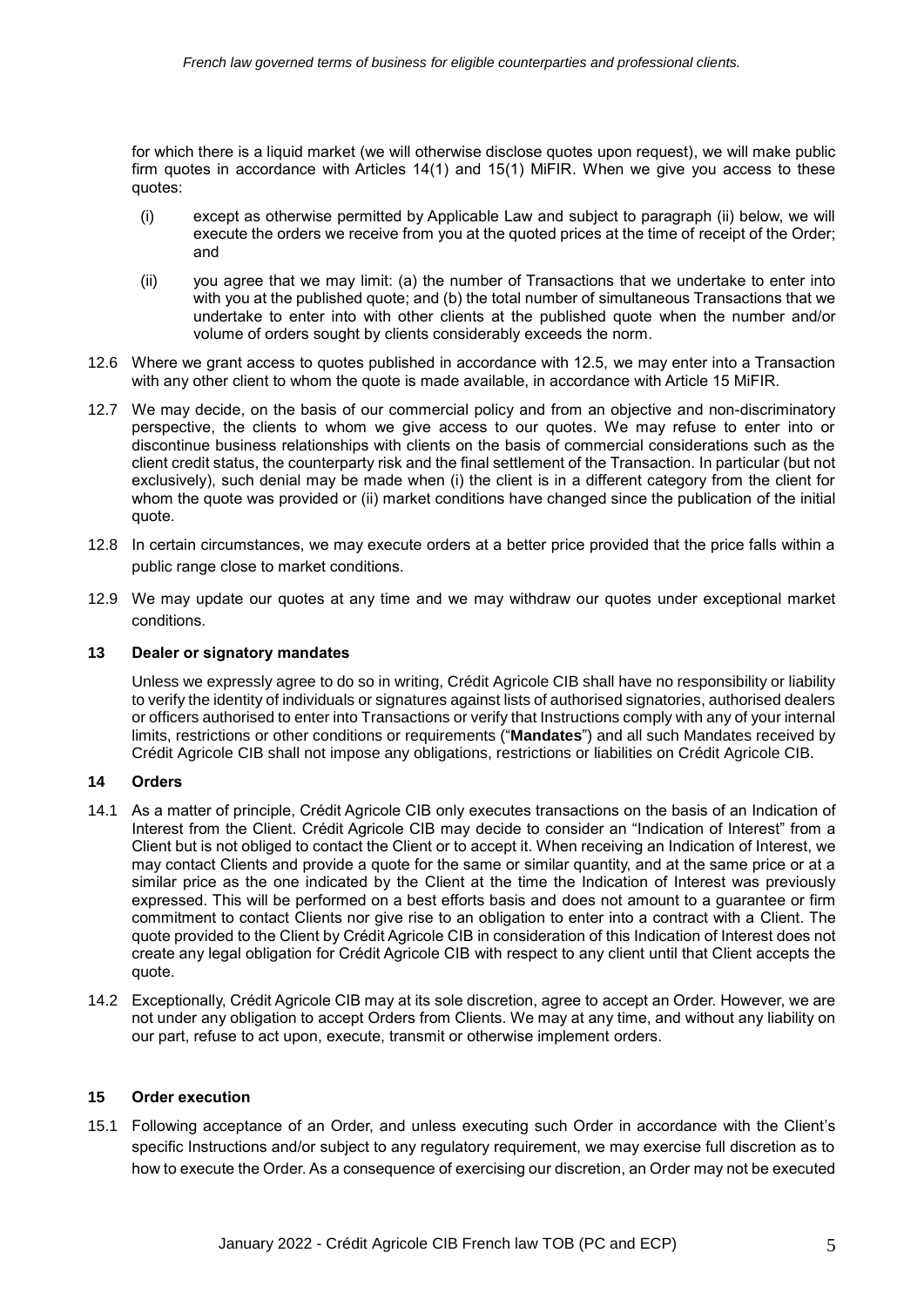in full or in part and our ability to execute an Order in full may depend on the nature of the Order and market conditions.

- 15.2 Following the execution of part of an Order, we will inform clients without undue delay. Any cancellation of Orders requires our prior agreement.
- 15.3 Following receipt of your specific Instructions on how to execute an Order, we will complete your Order in accordance with those Instructions, unless doing so would be contrary to laws and regulations or our policies and procedures, and in each case, we reserve the right to decline any Instruction for whatever reason, without any obligation to provide reasons.
- 15.4 If you are a Professional Client, you hereby consent to us executing your Orders in accordance with the Order Execution Policy, as available on our Website. The Order Execution Policy does not apply to our dealings with Eligible Counterparties.
- 15.5 We may use our reasonable endeavours to execute any Order promptly, but in accepting an Order we do not represent or warrant that it will be possible to execute such Order or that execution will be possible according to your Instructions. We may carry out an Order on your behalf only when the relevant market is open for dealings, and we may deal with any Instructions received outside market hours as soon as possible when that relevant market is next open for business (in accordance with the rules of that market).
- 15.6 We may, at any time, suspend or impose limits on the size or nature of Orders that we may accept.

### **16 Order aggregation**

To the extent permitted by Applicable Law, we may combine your Order with our own orders or those of any Crédit Agricole Group entities and orders of other clients when, in our good faith opinion, we believe that doing so will work to your advantage and such aggregation is unlikely to work overall to the disadvantage of any client whose order is to be aggregated. The Crédit Agricole order handling and execution policy that will be made available will provide for the fair allocation of aggregated orders and transactions, including how volume and price of orders determines allocation and the treatment of partial executions. Aggregation may result in your obtaining on some occasions a more favourable price and on others a less favourable price than if your Order had been executed separately. For you and each client whose order is to be aggregated, the effect of aggregation may work to your/its disadvantage in relation to a particular order.

## **17 Block Trading**

- 17.1 To the extent that you enter into any single transaction (or block trade) in a capacity as agent on behalf of or for the benefit of more than one Disclosed Principal, to be allocated to each Disclosed Principal post trade, Crédit Agricole CIB will allocate the transaction as agreed with you as agent. If we do not immediately agree on the allocation, we will allocate the transaction to each Disclosed Principal in our good faith discretion, which may be in a pro rata fashion. If we determine in good faith discretion that any portion of the transaction should not be allocated (each such portion, an "**Unallocated Portion**") to any Disclosed Principal due to a conflict with our internal procedures or external regulatory requirements, we shall (i) re-allocate any such Unallocated Portion first, to the other Disclosed Principals as agreed between us, or second, if the parties do not immediately agree, in our good faith discretion, which may be in a pro rata fashion, to the other Disclosed Principals or (ii) cancel any Unallocated Portion to the extent such portion has not immediately been re-allocated to the other Disclosed Principals because the parties did not immediately agree on the re-allocation.
- 17.2 If these block trading provisions apply, and you are acting as an agent, you represent that: (i) the entry into the transaction with any Disclosed Principal shall not constitute a breach of any other agreement and (ii) each Disclosed Principal meets minimum EU market-standard criteria for KYC, including antimoney laundering and terrorist financing standards, and no Disclosed Principal resides in a noncooperative tax jurisdiction as determined by the EU or the Republic of France.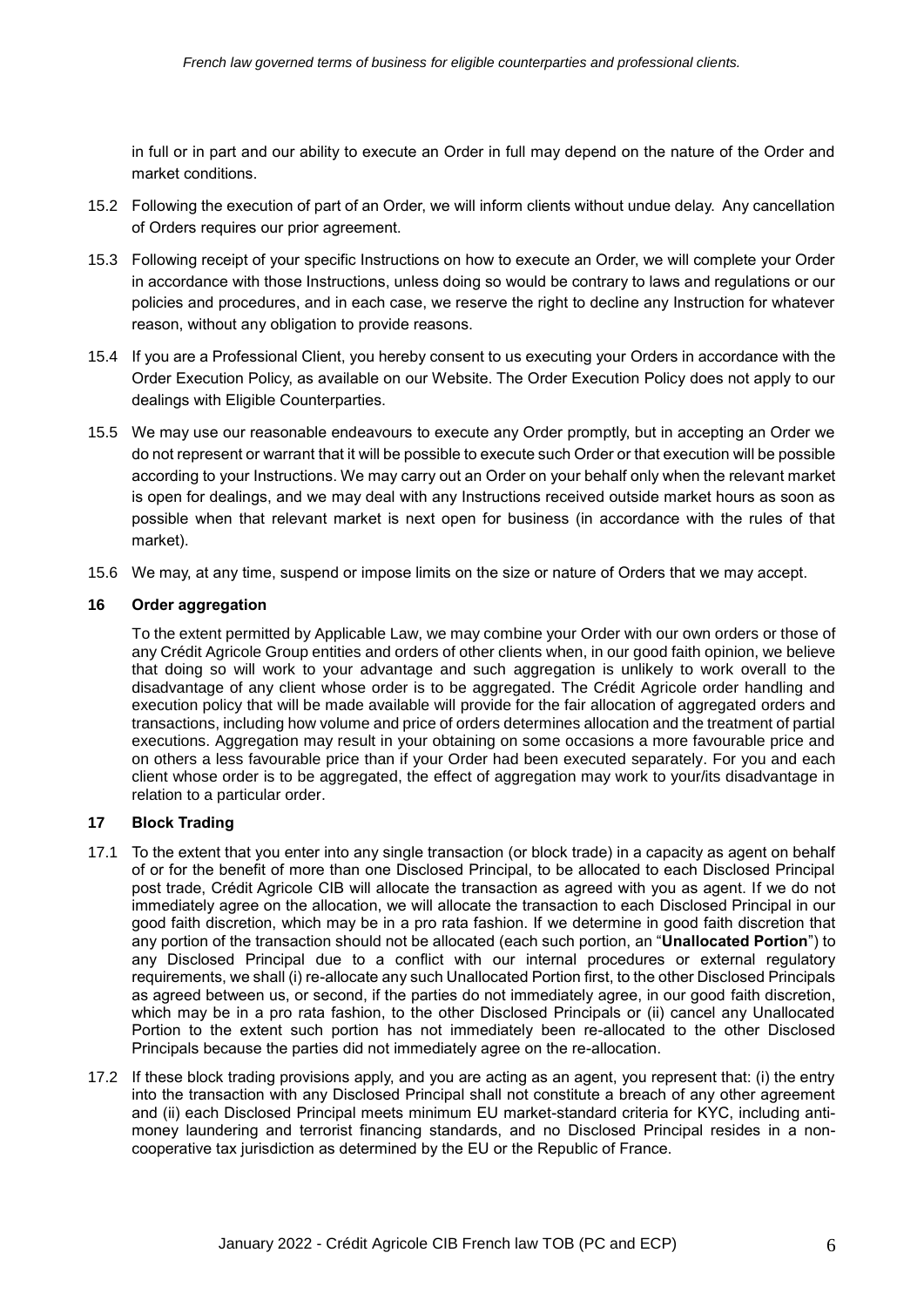### **18 The Services**

- 18.1 Crédit Agricole CIB may, but is not obliged by anything in the Terms:
	- (i) provide any Services at our discretion and subject to further documentation as we consider appropriate;
	- (ii) deal with you on our own account or as agent for you or a combination of the two;
	- (iii) do whatever we consider necessary or desirable or incidental to dealing with you and/or providing the Services to you;
	- (iv) delegate the performance of any Service or activity to an associated company or such other person or persons as we think fit, including but not limited to, entering into arrangements with clearing brokers or members of an exchange; or
	- (v) introduce you to such other person(s) as we consider in our discretion is necessary or desirable to perform certain Services or parts thereof.
- 18.2 Unless you otherwise notified us in writing, we shall provide the Services on the basis that there will be no restrictions on the type of investment or markets on which you wish your Transactions to be executed.
- 18.3 In providing the Services, and unless expressly agreed otherwise in writing between us on a case by case basis, we will assume that you have the necessary expertise and experience to determine whether or not the risks associated with the Services are acceptable to you.
- 18.4 Except where we expressly agree otherwise on a case-by-case basis in writing in relation to any specific Transaction, in providing investment services other than investment advice (as order execution) we shall not provide you with investment advice as regards your financial position generally (as we do not provide investment advice). When providing Services other than investment advice, we will be unable to assess whether a particular product, Transaction or Service is suitable for you. You agree and acknowledge that you will be responsible for making your own independent assessment of the merits, suitability of any Transaction or Service to your particular circumstances and own investment objectives. You will take all decisions in relation to any Transaction or Services in reliance on your own judgement and, as you deem appropriate, in accordance with advice from your own professional advisers.
- 18.5 If we introduce you to another provider of investment services or activity, your relationship with that other person will be governed by documentation between you and that person. We will not be a party to that relationship and will not be liable for the actions of any such other person.
- 18.6 All Services will be provided in compliance with the mandatory provisions of Applicable Law, which will take precedence if there is any conflict or inconsistency between these Terms and the mandatory provisions of Applicable Law.

#### **19 Providing Instructions to Crédit Agricole CIB**

- 19.1 Instructions may be given orally or in writing, including by electronic means, unless we agree with you that Instructions in relation to a particular Service can be given only in a particular way. We may (but are not obliged to) ask you to confirm oral Instructions in writing or to confirm any Instructions by an authenticated messaging system acceptable to Crédit Agricole CIB. In accordance with, and pursuant to, applicable laws and rules, verbal instructions may be recorded.
- 19.2 We have no responsibility for Instructions that are inaccurate or not received by us or that are otherwise corrupted or incomplete, and may execute any Transaction on the terms actually received by us. You authorise us to act on any Instruction (by whatever means transmitted, whether or not confirmed in writing) which purports, and which we reasonably believe, without further enquiry as to the genuineness, authority or identity of the person giving or purporting to give those Instructions, to come from you or to have been given on your behalf.
- 19.3 We may cancel an Instruction or Transaction, in whole or in part, where requested to do so by a regulator or pursuant to Applicable Law, or where a Transaction has been executed at a clearly erroneous price. Under Applicable Law, Orders which have not been executed by close of business on the relevant market may expire. A Transaction or Instruction is only binding on us when we confirm to you that it has been executed or otherwise successfully implemented. You will be bound by all executions (partial or otherwise) of Orders that we receive from you.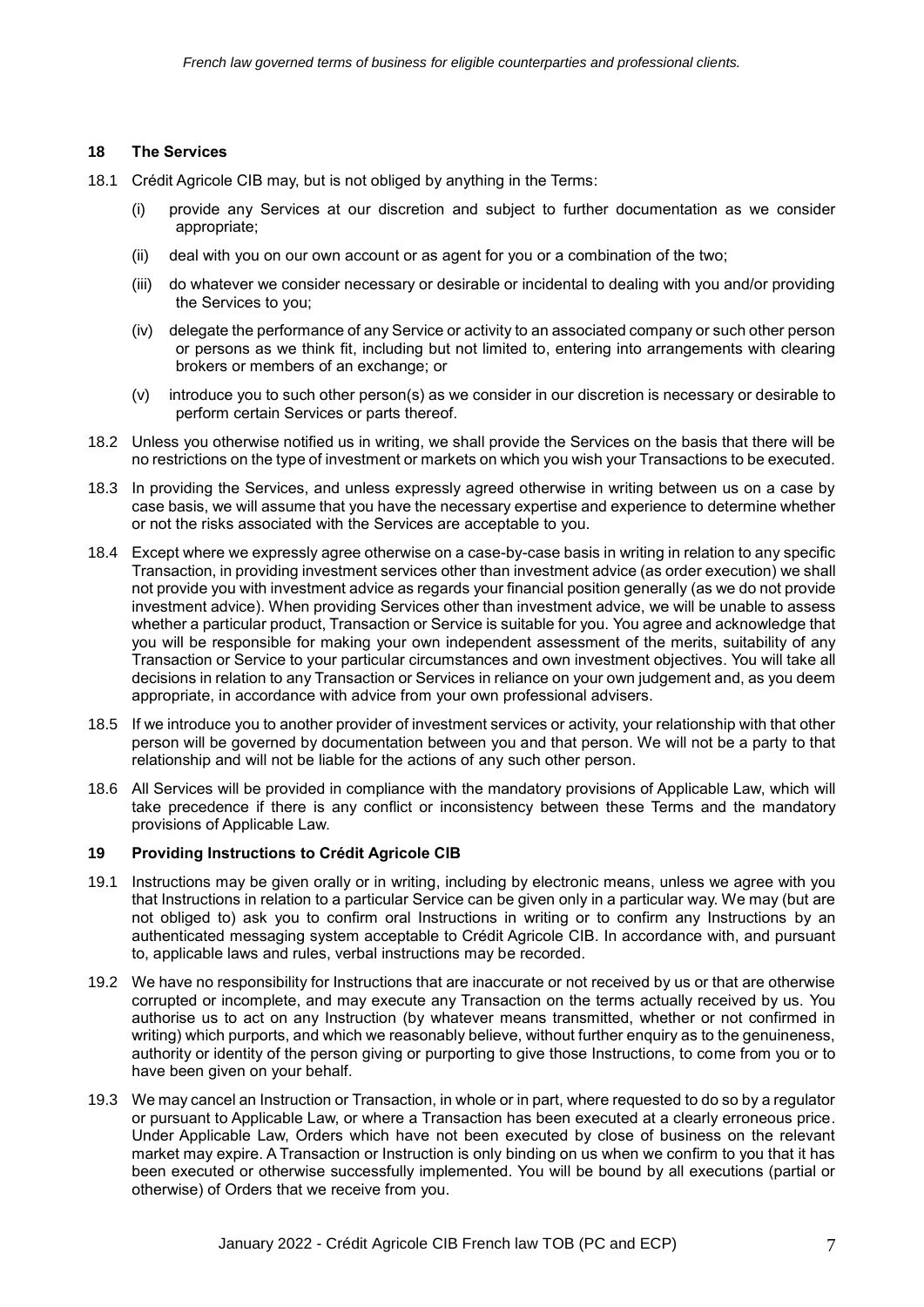- 19.4 You agree on request by us to confirm any oral Instructions in writing, to ratify and confirm any Instructions given or purported to be given by you by any person purporting to act on your behalf and that electronic signatures made by you are legally binding on you.
- 19.5 Notwithstanding our general willingness to perform the Services, we are not under any obligation to accept, act on, confirm or verify any Instruction provided that where we decline to act on an Instruction, we will in good faith endeavour to notify you, without any obligation to provide reasons.
- 19.6 Subject to clause 2 (*Relationship with Client Documents*), in circumstances where we hold Financial Instruments on your behalf, we will not be obliged to take up or dispose of any rights, exercise any conversion, subscription or redemption rights, deal with take-overs or other offers or capital reorganisations or exercise any voting rights except where you give us written and timely Instructions to do so to the extent permitted by Applicable Law; provided we will not incur any material cost or liability due to the exercise of the same without reasonable compensation and/or indemnity. You acknowledge and agree that we will not become subject to any liability for failing to exercise any right or to procure any benefit for you for any reason, including to the extent we fail to act upon your instructions if we are acting or refraining to act in our good faith discretion.
- 19.7 You acknowledge that data transmitted through any electronic system (including emails, instant messaging and Platforms) may not be encrypted and that it is possible, even if encrypted, that such data may be accessed or tampered with by unauthorised parties, may not arrive in the form transmitted or at all, and/or may become corrupted and/or may contain harmful or malicious code or programmes, and you agree to assume all risks arising out of or in connection with your use of the same.

### **20 Conflicts of interest**

- 20.1 When we perform a Service or enter into a Transaction, we may have an interest, relationship or arrangement that is material in relation to that Service or Transaction. Crédit Agricole CIB operates and complies with Crédit Agricole Group's Conflicts of Interest Policy, and within the framework set out in its own Conflicts of Interest Policy (the "**Policy**"), a summary of which is available on the Website. We provide Services and conduct Transactions in accordance with this Policy.
- 20.2 You authorise us, notwithstanding any conflict of interest or the existence of a material interest on our part in any Service or in relation to any Transaction, to perform the Service or enter into the Transaction without informing you except where we are obliged to do so under the terms of the Policy. In such cases we will disclose to you the nature, risks and mitigating factors associated with the conflict.

#### **21 Charges and remuneration**

- 21.1 You agree to pay us any commissions, charges and fees agreed between you and Crédit Agricole CIB upon demand and as notified from time to time. You agree also to reimburse us for all applicable costs, commissions, charges, fees, expenses and penalties, including without limitation, brokerage, clearing and settlement charges, and other fees of third parties in connection with the Services or any Transactions with us. You also agree to pay or reimburse us on demand for any Tax imposed by a Competent Authority in connection with the Services and/or Transactions which otherwise would be a final net liability for Crédit Agricole CIB (including but not limited to non-refundable VAT and/or any applicable and non-refundable withholding tax). We may deduct funds at our discretion from any of your accounts with us to pay such amounts.
- 21.2 You agree that we may receive remuneration and commission as a result of performing the Services and/or in relation to the Transactions and from sharing charges with third parties, and our fees will not be reduced by that remuneration and/or commission.

## **22 Information on costs and charges**

22.1 Information format

In accordance with Applicable Law, Crédit Agricole CIB will provide you, in electronic format only, with all information regarding costs and charges.

Ahead of providing Services to you, we will provide you with appropriate information in relation to the costs and charges in accordance with Applicable Law, including in relation to: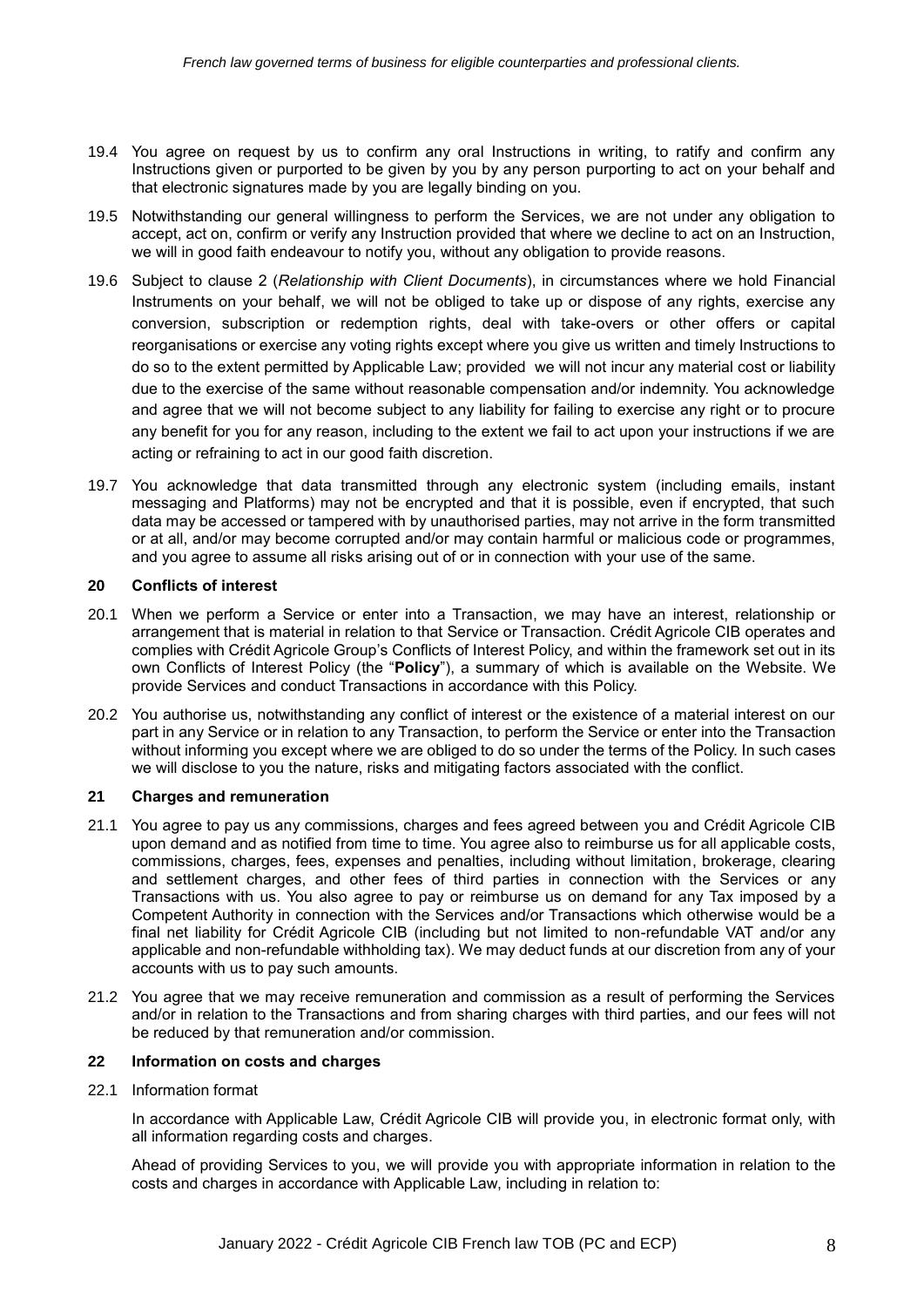- (a) the Services we provide to you and/or the Financial Instruments available via the Services; and
- (b) (if applicable) any third party payments we receive in connection with the Services we provide to you.

Unless indicated otherwise, information on costs provided to clients prior to the provision of a Service is only an estimate and is given for information purposes only. Costs to be paid shall be those communicated to the client following the provision of the relevant Service.

You agree that, where we have notified you that we have classified you as a Professional Client or Eligible Counterparty, to the extent permitted by Applicable Law, we may provide you with more limited information on costs and charges than would otherwise normally be required under Applicable Law.

#### 22.2 Full disclosure

Crédit Agricole CIB will only provide you with information regarding costs and charges, in accordance with Article 24(4)(c) MIFID II, if it offers you an investment advice or portfolio management. You agree that Crédit Agricole CIB may provide you with information on costs and charges on an aggregated basis. If we provided you with information on the aggregated costs and charges, you may request an itemised breakdown which we will provide if, and to the extent, required by Applicable Law. If you consider that we have not provided you with any required information regarding costs and charges, please notify us.

#### 22.3 Limited disclosure

For every other investment services offered to you by Credit Agricole CIB, you agree to a limited application of the detailed cost disclosure requirements where permitted by Article 50(1) (information on costs and associated charges) of the MIFID Delegated Regulation 2017/565. We will provide you with information regarding costs and charges by way of a tariff grid which shows the maximum costs and charges we would apply for the contemplated Transaction except:

- where we have categorised you as a Professional Client and the Financial Instruments embed a derivative;
- where we have categorised you as an Eligible Counterparty, irrespective of the investment service provided, the Financial Instruments embed a derivative and you intend to offer such Financial Instruments to your clients.

You will find our tariff grids and other MIFID costs and charges documentation for this purpose on the Website. However, should you require more information on costs and charges, we will provide you with an itemised breakdown of all applicable cost and charges if, and to the extent, required by Applicable Law.

### 22.4 Trade done with distance communications

Where the agreement to buy or sell a Financial Instrument is concluded using a means of distance communication which prevents the prior delivery of the information on costs and charges, we may provide the information on costs and charges in electronic format without undue delay after the conclusion of the Transaction, provided that both of the following conditions are met: (i) the client has consented to receiving the information without undue delay after the conclusion of the Transaction; and (ii) we have given the client the option to delay the conclusion of the Transaction until the client has received the information.

In any case, the client will have the option to receive the information on costs and charges over the phone prior to the conclusion of the Transaction.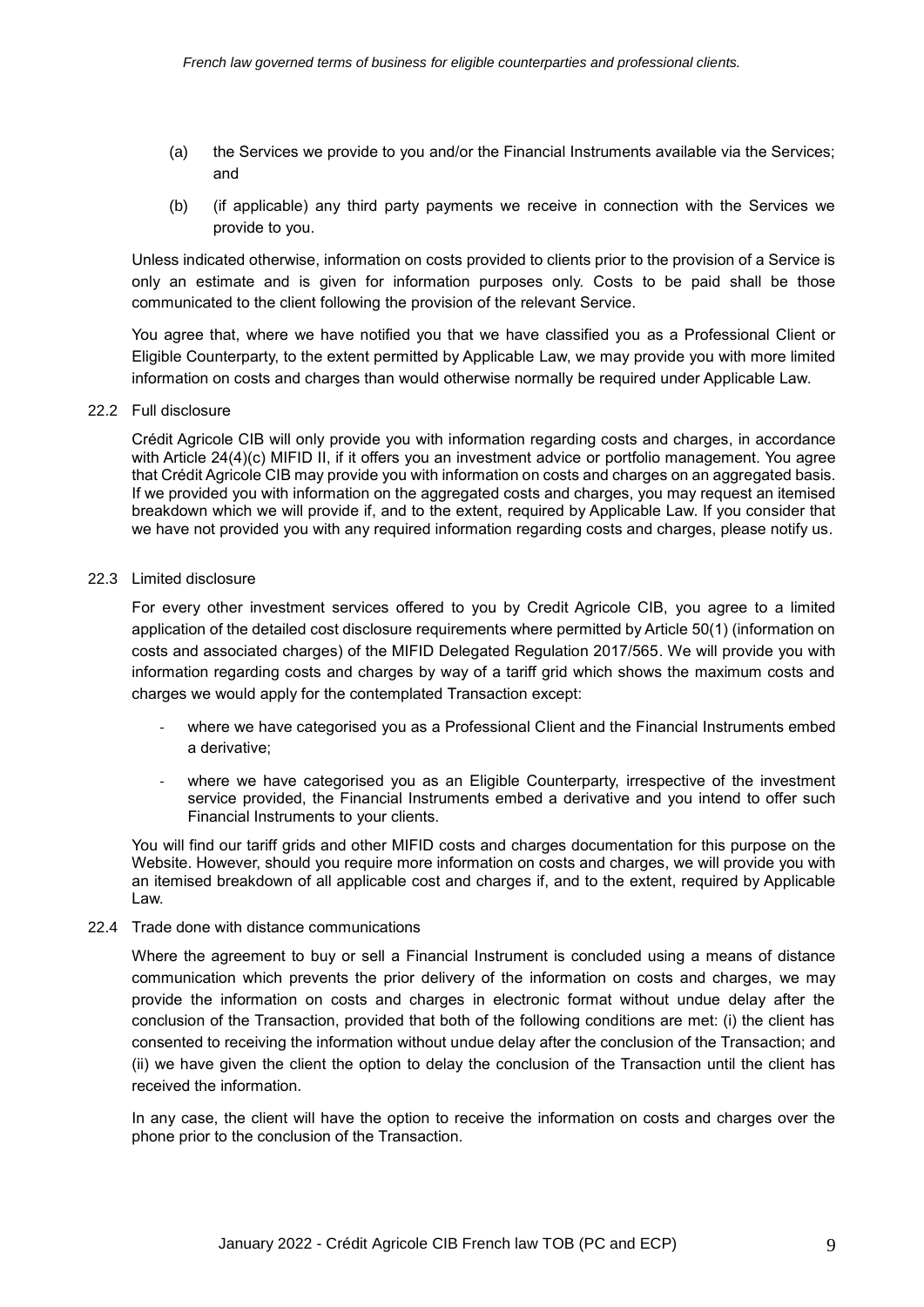#### **23 Client money**

With respect to Services, any money held by us on your behalf will be held by us as banker and not as trustee (*fiduciaire*), and we are not required to segregate that money. We are not liable to account to you for any profits made by our use, as banker, of that money.

#### **24 Pre-hedging and programme trades**

- 24.1 We may at any time pre-hedge a Transaction and, in relation to Programme Trades, you agree that we are not obliged to inform you whether we act as principal or agent. You agree that to enable us to manage our risk position, we may take positions in Financial Instruments (including executing own account Transactions), and you agree that any profits or losses of such positions may be retained by us without any further disclosure to you. You acknowledge that any of these actions may affect the price paid or received by you in relation to a Financial Instrument included in a Programme Trade or any Transaction.
- 24.2 When you provide us with specific information for the purpose of obtaining a quote or request us to enter into a Transaction as your counterparty, such information, along with all other information available to us, may (subject to Applicable Law) be used by us to engage in trading, market making and risk management activities, including pre-hedging and hedging activities, without further disclosure to you.
- 24.3 Any pre-hedging or hedging transaction will be entered into with a view to managing risk and facilitating your Transaction and may be executed before, during and after receiving a live pricing request or firm order from you. Any pre-hedging or hedging transaction entered into by us may be at a different price from the price at which we execute your Transaction, and may affect the market prices or rates of, or liquidity for, the products you are buying or selling which may result in profit or loss for us.

## **25 Stabilisation**

We may effect Transactions that are subject to stabilisation (a price supporting process that may temporarily inflate the market price of a new issue). You agree that we owe you no duties in respect of legitimate stabilisation activities undertaken by us.

#### **26 Rights of security and power of sale**

Your attention is drawn to the fact that we have the following rights and powers over your Financial Instruments and money held by or for us on your behalf:

- (i) you agree that all your Financial Instruments and money held at any time by or for us shall be and remain a continuing security for the payment when due of all and any amounts owing in accordance with any Service or other matter under the Terms;
- (ii) these rights are without prejudice to any other rights of lien, set-off or combination of accounts we may have;
- (iii) you agree to execute such further documents and take such further action as we may reasonably require in order to enable Crédit Agricole CIB to exercise its rights, to comply with any Applicable Law or to satisfy any market requirement;
- (iv) you undertake neither to create nor to have outstanding any security interest over, nor to agree to assign or transfer, any of the collateral transferred to us;
- (v) you agree that we may, free of any adverse interest of you or any other person, grant a security interest over the collateral provided by you to cover any of our obligations owed to third parties by virtue of the positions held by us for you; and
- (vi) in addition and without prejudice to any rights which we may be entitled to under the Terms or any Applicable Law, we shall have a general lien and right of set-off on all property held by us on your behalf until your obligations are satisfied.

The rights pursuant to this clause are supplemental to any rights to which we may be entitled pursuant to Applicable Law and pursuant to the Client Documents (unless otherwise expressly provided in the relevant Client Documents).

#### **27 Lien and set-off**

27.1 With respect to the Services, without prejudice and in addition to any general lien and/or right of set-off or similar right to which we may be entitled by Applicable Law, you hereby expressly grant to us a general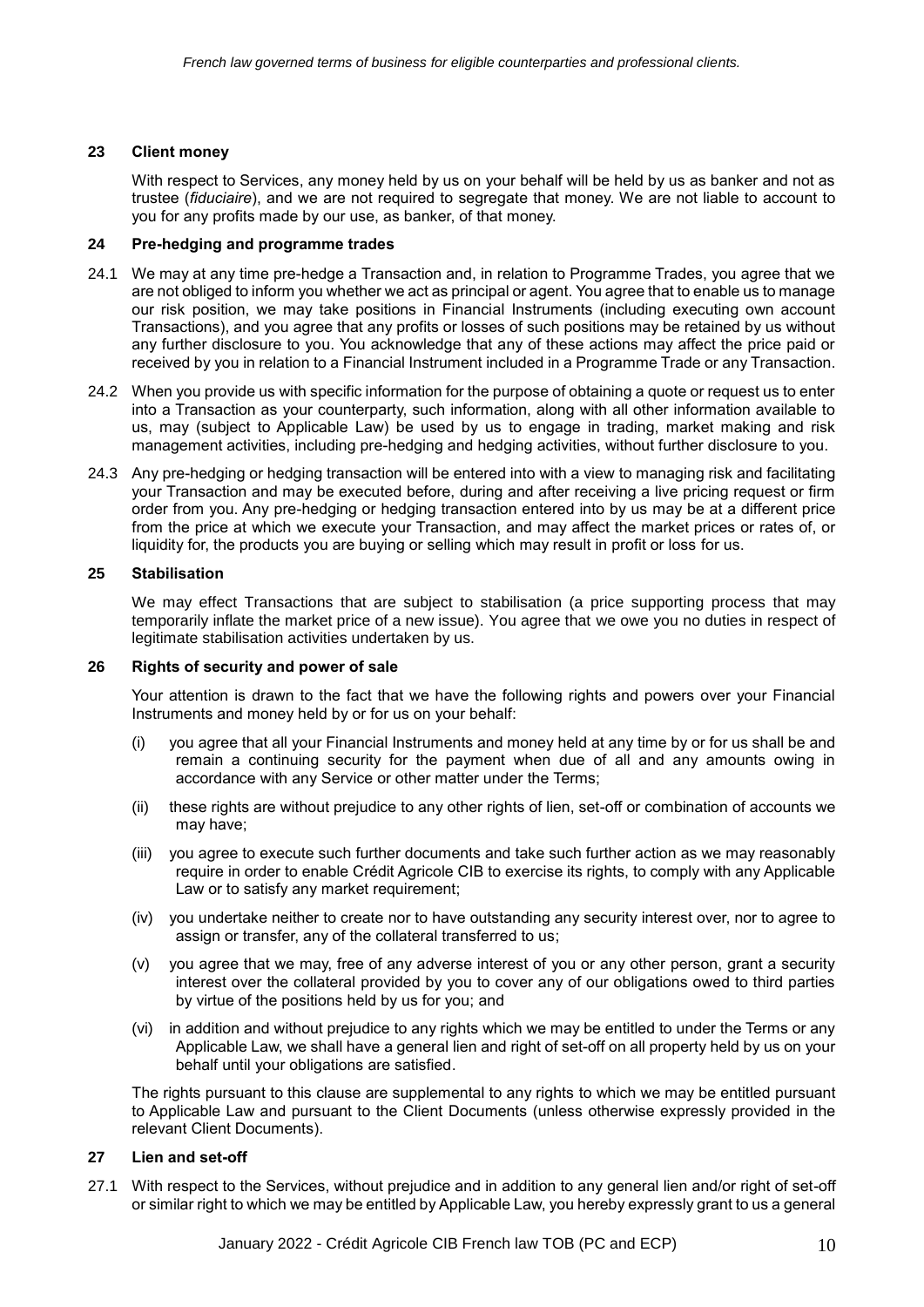lien over all or any part of your interest in any monies, securities or other property held or controlled by us for any purpose and the rights set out below.

- 27.2 We may, without prior notice to you at any time or times without restriction, combine or consolidate all or any accounts held by us in your name or on your behalf and set-off or transfer the whole or any part of the sum standing to the credit of any one or more accounts held by us in your name or on your behalf against or towards satisfaction of any obligations, in respect of any Services or Transactions (including, for the avoidance of doubt, any amount due under clause 37 hereof) or in any other respect whatsoever, regardless of the place of payment, booking branch or currency of those liabilities (including any amount owed by you under the Terms). If the liabilities are in different currencies, we can convert either sum at a market rate of exchange used in our usual course of business for the purpose of any combination, consolidation, set-off or transfer. We may pledge, hypothecate, sell and/or purchase any and all Financial Instruments in your accounts, and transfer money and or any Financial Instrument between accounts whenever we deem necessary, without notice to you, to satisfy this right of set-off.
- 27.3 For the avoidance of doubt, any rights pursuant to this clause shall be without prejudice to any specific arrangements with respect to liens, rights of set-off or similar rights set forth in the relevant Client Documents or pursuant to Applicable Law. Unless otherwise provided for in the Client Documents, the rights pursuant to this clause shall supplement any rights pursuant to the Client Documents.

#### **28 Settlement and confirmations**

- 28.1 Where we carry out Transactions with or for you, we will send or arrange to have sent to you confirmations and/or statements of account in accordance with Crédit Agricole CIB's standard procedures ("**Contract Notes**"). You agree that we may send confirmations and Contract Notes by post, email, or any durable medium. Contract Notes are conclusive in respect of all information set out in them and shall be deemed to have been accepted by you if you do not object to their terms in writing within 24 hours of receipt by you. Contract Notes are, in the absence of manifest error, conclusive evidence of the matters to which they relate. It is your responsibility to promptly inform us (in any event prior to the settlement of any Transaction) of any change to your contact details (including settlement), or of the non-receipt of a confirmation or a Contract Note, or if any confirmation or Contract Note that you have received from us is incorrect.
- 28.2 You may request information on the status of your Transaction at any time.
- 28.3 You will provide us with freely transferable cleared funds immediately available without any deduction (whether in respect of set-off, counter-claim, taxation or otherwise) in the currency of the relevant Contract Note or make good delivery of Financial Instruments or other assets to enable us to settle all deals for your account on the required settlement day. In addition, you will forthwith on demand put us in funds to enable us to discharge or settle any liability incurred or to be incurred in connection with any Services performed for your account. You hereby undertake to inform us when a sell Order is in respect of Financial Instruments where you know that you will not be able to make good delivery. You irrevocably authorise us to buy or borrow Financial Instruments to cover any liability of yours to deliver investments to us. We may debit any of your accounts with any Loss we suffer in this way. You will bear all costs and risks of payment and delivery to us or to our order upon settlement of any Transaction. Similarly, where we undertake Transactions on your behalf, delivery or payment by the other party to the Transaction is entirely at your risk. Our obligation to deliver Financial Instruments to you or to your account for the proceeds of the disposal of Financial Instruments will be conditional on prior receipt by us of appropriate documents or cleared funds from the other parties to the Transaction.
- 28.4 Our obligation to settle or deliver any Financial Instruments purchased by you is conditional upon receipt by us on or before the due date for settlement (or satisfactory confirmation of such receipt by our settlement agent) of all necessary documents, securities or funds due to be delivered by you or on your behalf on that date.
- 28.5 For the Transactions under the CSDR regime, Crédit Agricole CIB proposes, from the first day of default, to make partial deliveries in the event that it is not able to deliver all of the securities for which it was committed within the framework of the initial Transaction. Crédit Agricole CIB proposes, from the first day of default, a partial unwinding of the position on the part of its counterparty in the event that it has not been delivered securities that it may claim.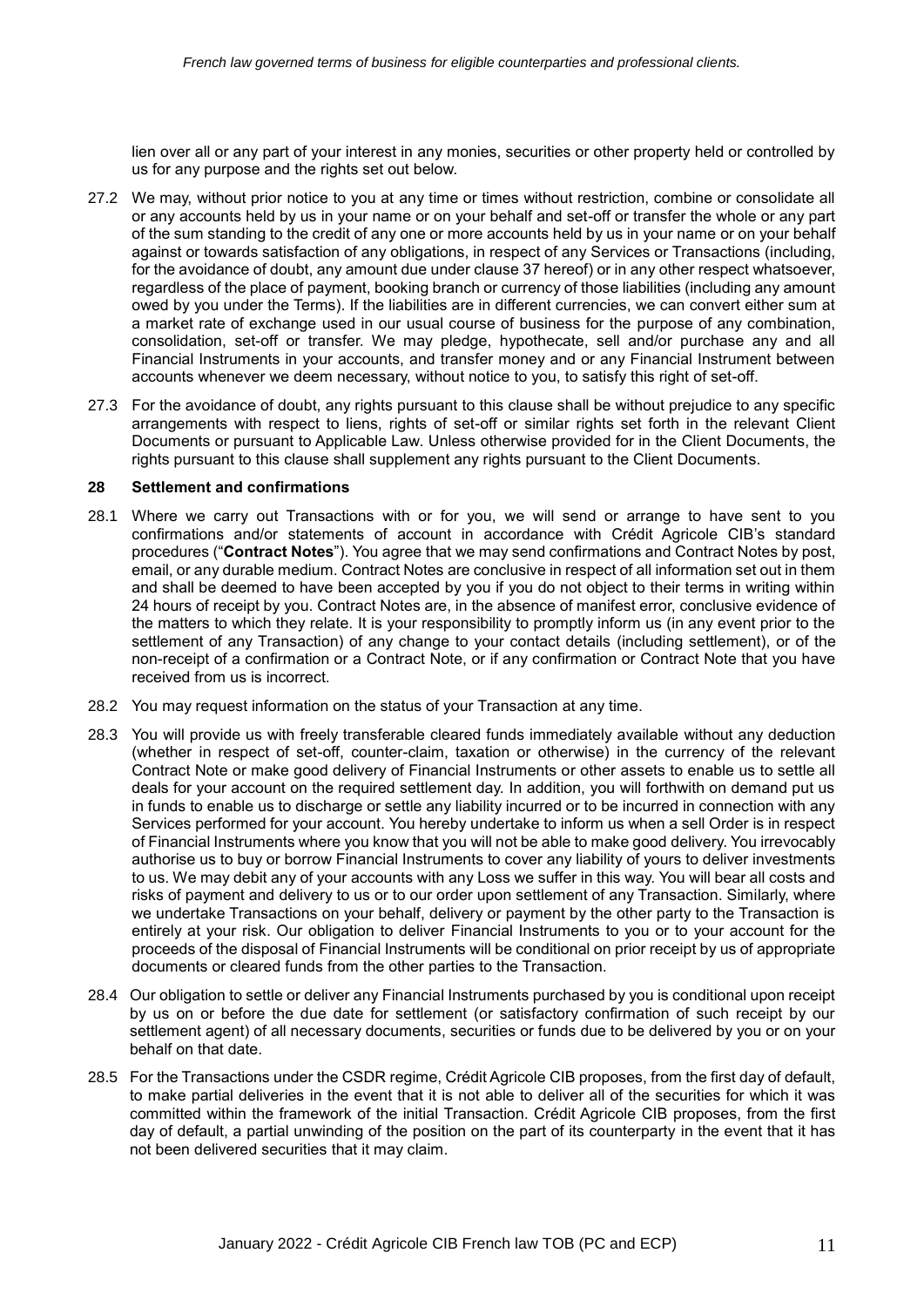### **29 Interest**

Unless otherwise provided, we may charge you interest on (i) net debit balances in your accounts at the overnight rate customarily charged by us and on any other amounts due and owing to us and (ii) any security or instrument that you fail to deliver at a commercially reasonable rate determined by us. Interest will accrue on a daily basis and will be due and payable by you as a separate debt. Unless otherwise agreed, we will not pay interest to you on any credit balances in your accounts representing cash or liquid securities available for withdrawal without notice.

## **30 Margin payments**

Where we perform Services for you which require margin payments, you must immediately on demand deposit with us a margin payment in at least the amount demanded by us for the Service. You agree immediately on demand to make any payment to remedy a shortfall in the margin payment at any time when your account with us shows a debit balance or your margin requirement increases. Margin payments will be made in cash unless we expressly agree otherwise in writing.

### **31 Representations and warranties**

31.1 On a continuing basis, you represent and warrant that:

- (i) you are duly organised and validly existing and in good standing under the laws of your jurisdiction;
- (ii) you have the power and capacity to enter into and perform your obligations under the Terms and in respect of any Services and/or Transactions, you will obtain, maintain and comply with all authorisations, consents, approvals, resolutions, licences, exemptions, filings, notarisations or registrations necessary to enable you to perform your obligations under the Terms and in respect of any Services and/or Transactions;
- (iii) you are capable of assessing the merits of and understanding (on your own behalf or through independent third party professional advice), and understand and accept, the terms, conditions and risks of any Transaction and/or any Service;
- (iv) except to the extent that we have expressly agreed in writing that you may act as agent on behalf of one or more persons, you are acting for your own account and you have made your own independent decisions to enter into any Transaction and/or receive any Service and as to whether any Transaction/Service is appropriate or proper for you based upon your own judgement and/or upon advice from such advisers as you have deemed necessary, if any;
- (v) except where we expressly agree otherwise on a case-by-case basis in relation to any specific Transactions, you are not relying on any communication (written or oral) from us as investment advice or as a recommendation to enter into any Transaction and/or receive any Service, it being understood by you that information and explanations related to any Transaction or Service shall not be considered investment advice or a recommendation to enter into any Transaction and/or receive any Service, nor shall any such communication (written or oral) be deemed to be an assurance or guarantee as to the expected results of any Transaction and/or any Service;
- (vi) the Terms, the Services, the Transactions and the obligations created under or in respect of them are binding upon you and enforceable against you in accordance with their respective terms and do not and will not violate the terms of (a) any Applicable Law, (b) any order or judgment of any court or other agency of government applicable to you or any of your assets or (c) any security interest or agreement by which you are bound or binding on any of your assets;
- (vii) all information provided by you to us in relation to any Services and/or any Transaction is true, complete, accurate and not misleading in all material respects;
- (viii) you are now and will be at all times in compliance with all Applicable Law (including, without limitation, Anti-Money Laundering Laws, Anti-Corruption Laws and Sanctions) applicable in the jurisdiction(s) in which you operate or have a presence (or are deemed to operate or have a presence) or which are relevant to any of your activities or operations or any Service or Transaction;
- (ix) your use of the Service and performance of your obligations under the Transactions contemplated by the Terms does not and will not result in the breach of any Anti-Money Laundering Laws, Anti-Corruption Laws or Sanctions.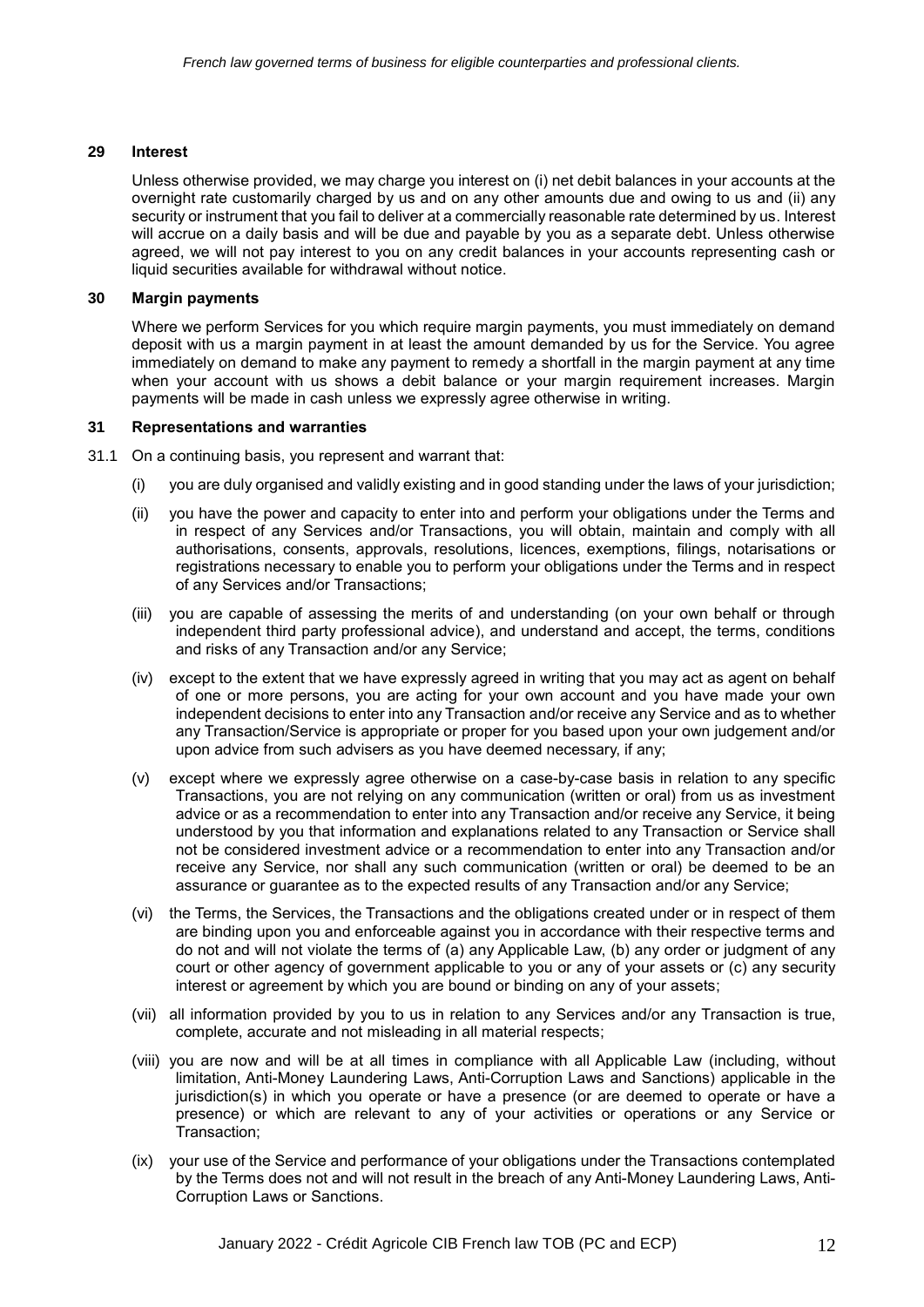- (x) except where we have expressly agreed otherwise in writing, where you act on your own account in selling Financial Instruments to us or transferring cash or collateral to us, you are the sole legal and beneficial owner of all Financial Instruments, cash or collateral in respect of which you give us Instructions to perform a Service and all such Financial Instruments, cash and collateral are, is and will be free from any charge, lien, pledge or encumbrance except insofar as is granted in our favour; and
- (xi) you are and will be knowledgeable and experienced in the risks of entering into, and understand the risks associated with the Transactions and/or Services and you are capable of evaluating the merits and risks of such Transactions and/or Services and financially able to sustain a total loss of funds resulting from any Service and/or Transaction performed for, with or in respect of you by us.
- 31.2 Where you are acting as agent on behalf of another you represent, warrant and undertake on each date these Terms are in effect that:
	- (i) you have all the required consents, rights, power and authority to engage with us in all business you carry on with us on behalf of such person and to use their resources to meet any obligations incurred by you in relation to such business;
	- (ii) you and such person can make the representations and warranties set out in clause 31.1 above as if it were the party to these Terms;
	- (iii) you have the authority and power to bind that person or person(s) to these Terms and any Transactions entered into hereunder as principal;
	- (iv) such person will be able to perform any obligations (including, without limitation, settlement obligations) and satisfy any liability arising from or in connection with any Orders placed or Transactions entered into under these Terms;
	- (v) to the best of your knowledge, such person is not in default in respect of any obligations under any contract or other agreement by which the person is bound and will not be in default as a result of you entering into the Terms or any Transaction on their behalf;
	- (vi) each Transaction entered into by you on behalf of such person will be consistent with any investment objectives and guidelines for such person as agreed between such person and you;
	- (vii) at all times there will be sufficient assets under your management or control to satisfy all of such person's obligations under all outstanding Transactions;
	- (viii) in the event of any amendment to the provisions contained in a relevant investment management agreement (or similar arrangement) between you and such person which would materially or legally affect that person's position in relation to the Terms, you undertake to disclose and notify us as soon as reasonably practicable of such amendment;
	- (ix) you have obtained, recorded and independently verified evidence of the identity of such person and, where appropriate, the identity of any underlying principal of such person, you have identified the source(s) of wealth and funds of such person and, where appropriate, any underlying principal of such person, and you have complied with all other client information requirements pursuant to Applicable Law;
	- (x) in entering into any Transaction on behalf of such person, you have no reason to believe that such person is subject to any restriction or prohibition from engaging in such Transaction under any Applicable Law or that we would be subject to any restriction or prohibition from engaging in such Transaction because of such person's identity, residence, nationality or place of incorporation or operation;
	- (xi) notwithstanding any provision of these Terms to the contrary, you agree that, for settlement purposes only, we may settle directly with such person and shall be entitled to take any action to effect the same;
	- (xii) in the event of a failure to settle any obligation to us due to such person not meeting its obligations, you will notify us of the full name and address of such person and render all reasonable assistance to us to obtain settlement (but without prejudice to any rights and obligations which may exist between you and us); and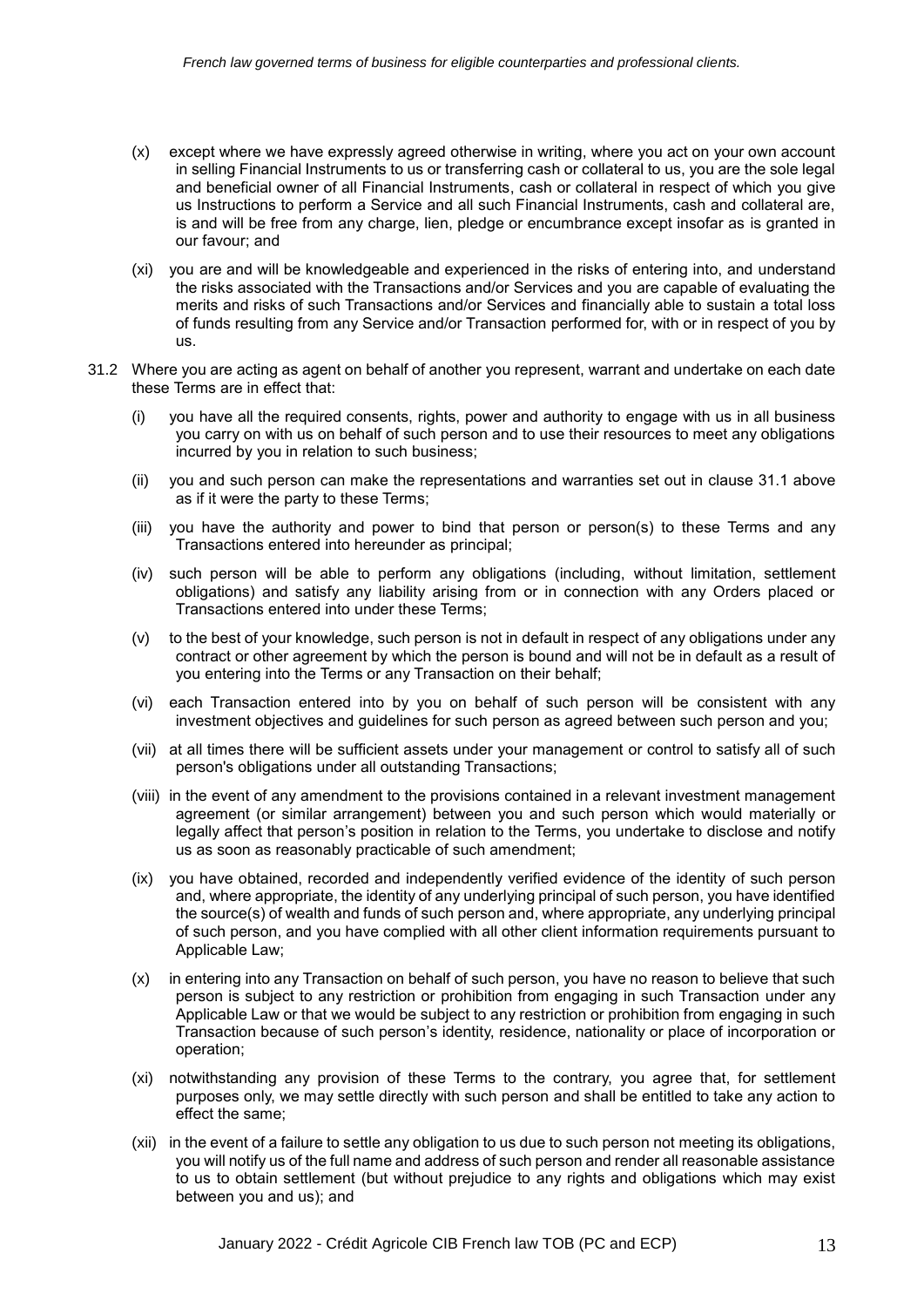- (xiii) you shall provide to us such information and evidence as we require to fulfill our obligations to such person under any Applicable Law.
- 31.3 You will notify us if any of the representations and warranties contained in clauses 31.1 and 31.2 ceases to be true.

#### **32 General covenants**

- 32.1 Upon request, you will provide us with any information that we reasonably require and you will notify us as soon as practicable of any information you reasonably believe to be material in relation to the provision by us of the Services and/or the Transactions.
- 32.2 Where you have sold securities to us, you confirm that you are aware of and ensure compliance with all relevant short selling rules under Applicable Law, including those of the market where the sale will take place. You also confirm that you will adequately inform us of the nature of the sale and whether you have organised a stock loan transaction to cover any short sales.
- 32.3 You agree that we are not acting as a fiduciary and, except where we expressly agree to do so in writing, nothing in these Terms, any Client Documents or any communication (whether written or oral) constitutes us as a trustee or fiduciary of you.
- 32.4 You undertake that you will not use the Services and/or conduct any Transactions or any related activity contemplated by these Terms to directly or indirectly finance or facilitate any activity or transaction in a Sanctioned Country or in any manner that would breach any Anti-Money Laundering Laws, Anti-Corruption Laws or Sanctions or cause you or us to be in breach of any Anti-Money Laundering Laws, Anti-Corruption Laws or Sanctions.
- 32.5 You will promptly supply information required by us in respect of any Instruction, payment or transfer or other operation relating to any Service or Transaction, including without limitation, the purpose, nature, destination and origin of funds and any supporting documents and other evidence in relation thereto and you agree that we shall have the right to suspend or delay executing or processing any Instruction or other operation to carry out such investigations with respect to any information or transaction as we, in our sole discretion deem necessary for the purposes of compliance with Anti-Money Laundering Laws, Anti-Corruption Laws or Sanctions.
- 32.6 You agree that we shall have the right to reject or suspend any payment or transfer relating to any Service or Transaction (and to block or freeze the related funds or any account) or otherwise to take any action in relation to any Transaction or Service, where we determine in our sole discretion that any such payment or transfer may cause a breach of any Anti-Money Laundering Laws, Anti-Corruption Laws or Sanctions.
- 32.7 You agree that we shall not be liable to you or any other party for any delay in or refusal of any Instruction, Transaction or Service, for the blocking or freezing of any account or funds or otherwise in connection with our investigation of any information or transaction relating to any Instruction, Transaction or Service or for any other action taken by us to comply with Anti-Money Laundering Laws, Anti-Corruption Laws or Sanctions.

#### **33 Indemnity and exclusion of liability**

33.1 Neither we nor our directors, officers, agents or employees will be liable to you for any Loss suffered by you arising out of or in connection with any act or omission in relation to the Terms, howsoever caused, unless such Loss results from our own gross negligence, fraud or willful default. In particular, we are under no liability for any Loss or expense you incur by reason of any delay or change in market conditions before any particular Service or Transaction is affected. Neither we nor our directors, officers, agents or employees will be liable to you for any Loss suffered by you arising out of or in connection with any third party who performs services pursuant to these Terms, howsoever caused, unless caused by own gross negligence, fraud or willful default in our selection of such third parties by us. In no event shall we or any of our directors, officers, agents or employees be liable to you for any consequential, indirect, punitive, special or incidental damages, liabilities, claims, losses, expenses, awards, proceedings or costs howsoever caused.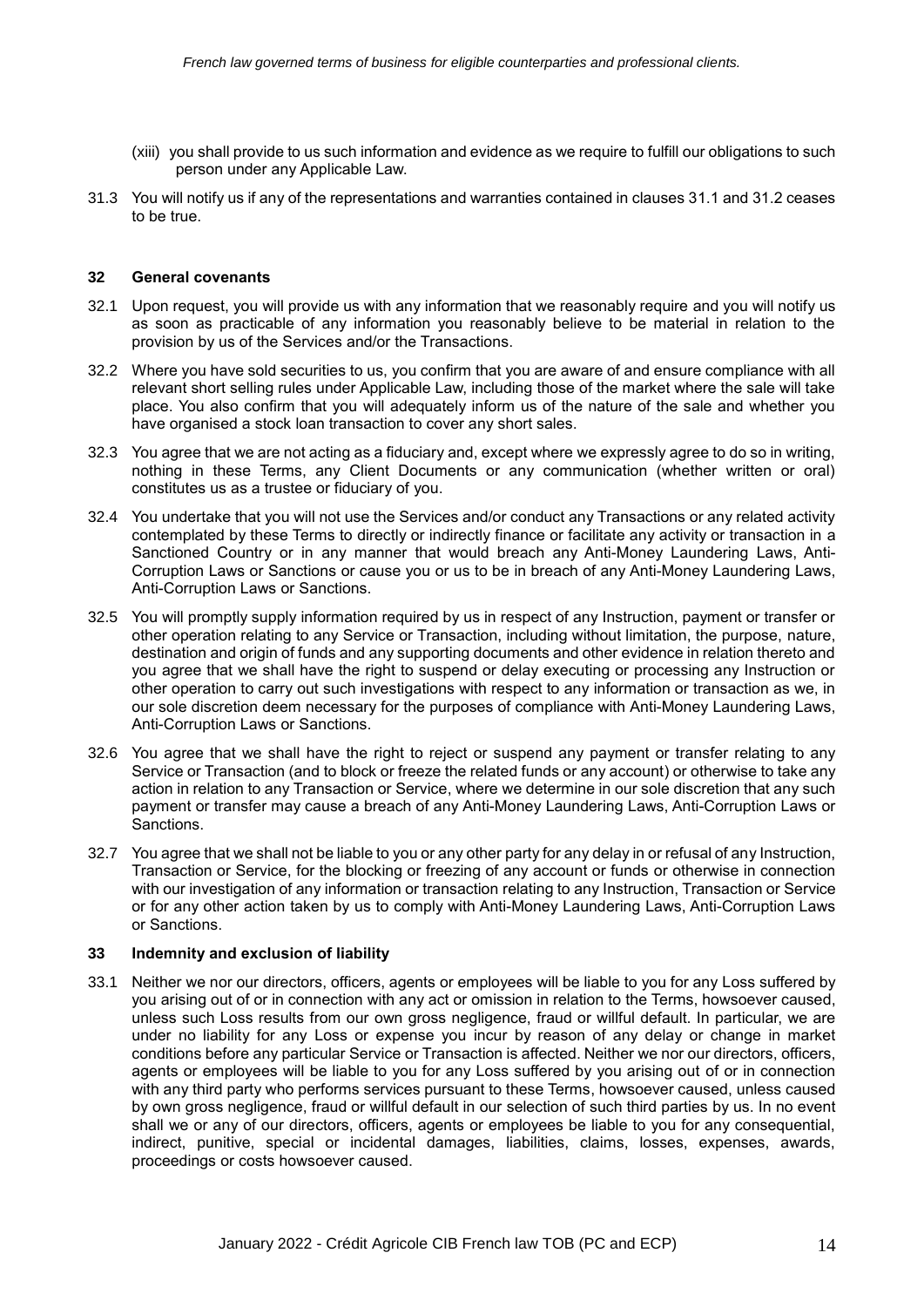- 33.2 You agree to indemnify and keep us and our directors, officers, agents and employees indemnified against all costs, claims, liabilities and expenses arising out of or in connection with any breach by you of your obligations to us under the Terms.
- 33.3 As an exception to the limitation of our liability set forth above, nothing in these Terms shall exclude or limit any duty or liability which we may have to you under Applicable Law including, but not limited to, MIFID II and MiFIR, to the extent it cannot be excluded or limited under or pursuant to Applicable Law or impose on you any obligation in the nature of an indemnity to the extent not permitted by Applicable Law.
- 33.4 If any Regulatory Authority takes any action which affects any Service or Transaction, you agree that we may take any steps which we consider necessary or desirable in order to comply with such action and/or mitigate any Loss which is or may be incurred by us as a result of such action. You agree that any such steps will be binding on you and you agree that such steps shall not give rise to any liability for us.

## **34 Confidentiality**

- 34.1 Except as required by Applicable Law, neither we nor any entity of the Crédit Agricole Group shall disclose to you or take into consideration any act, matter or thing if in so doing, we might be in breach of any duty of confidence to any other person, howsoever arising; or if such act, matter or thing does not come to the actual notice of any of our directors, employees or agent who are executing any Transaction or otherwise providing any Services to you.
- 34.2 We are subject to professional secrecy obligations in accordance with Applicable Law. Subject to any Client Documents between you and us, we undertake to keep all information we receive from you in connection with these Terms and any Transaction private and confidential (the "**Confidential Information**"). You agree that we may disclose your Confidential Information without your prior consent:
	- (i) to rating agencies for the purpose of rating/scoring financial products;
	- (ii) to the "*Autorité de Contrôle Prudentiel"*, the "*Banque de France"*, the "*Institut d'émission des départements d'outre-mer"*, the "*commissions d'enquête créées en application de [l'article 6 d](https://www.legifrance.gouv.fr/affichTexteArticle.do?cidTexte=JORFTEXT000000705067&idArticle=LEGIARTI000006530047&dateTexte=&categorieLien=cid)e l'ordonnance n° 58-1100 du 17 novembre 1958 relative au fonctionnement des assemblées parlementaires"* or a court acting within the scope of criminal proceedings;
	- (iii) to persons with whom we negotiate, contract or perform the transactions listed by Article L. 511– 33 of the CMF, where the information to be disclosed is necessary for the following transactions, including to a person that we consider an actual or potential purchaser or transferee of any transaction or obligation (or part therefore or interest therein) or to whom we may directly or indirectly outsource a related service or task:
		- i. loan transactions carried out, directly or indirectly, by one or several credit institutions;
		- ii. transactions relating to financial instruments, guarantees or assurances for the purpose of hedging a credit risk;
		- iii. shareholding in or takeover of a credit institution or an investment firm;
		- iv. sale of assets or of "*a fonds de commerce*" (goodwill);
		- v. assignment or transfer of receivables or of contracts;
		- vi. service contracts entered into with a third party with a view to allocating important operational functions to such third party (essential outsourcing contract); and
		- vii. review and conception of any type of contracts or transactions where the persons to whom the information is disclosed are entities of the same group as the person responsible for the disclosure of the information.
	- (iv) to any trade repository to the extent required or permitted by any Applicable Law, including outside of the European Union, which mandates reporting and/or retention of transaction and similar information or to the extent required by any Applicable Law regarding reporting and/or retention of transaction and similar information in accordance with which the other party is required or accustomed to act;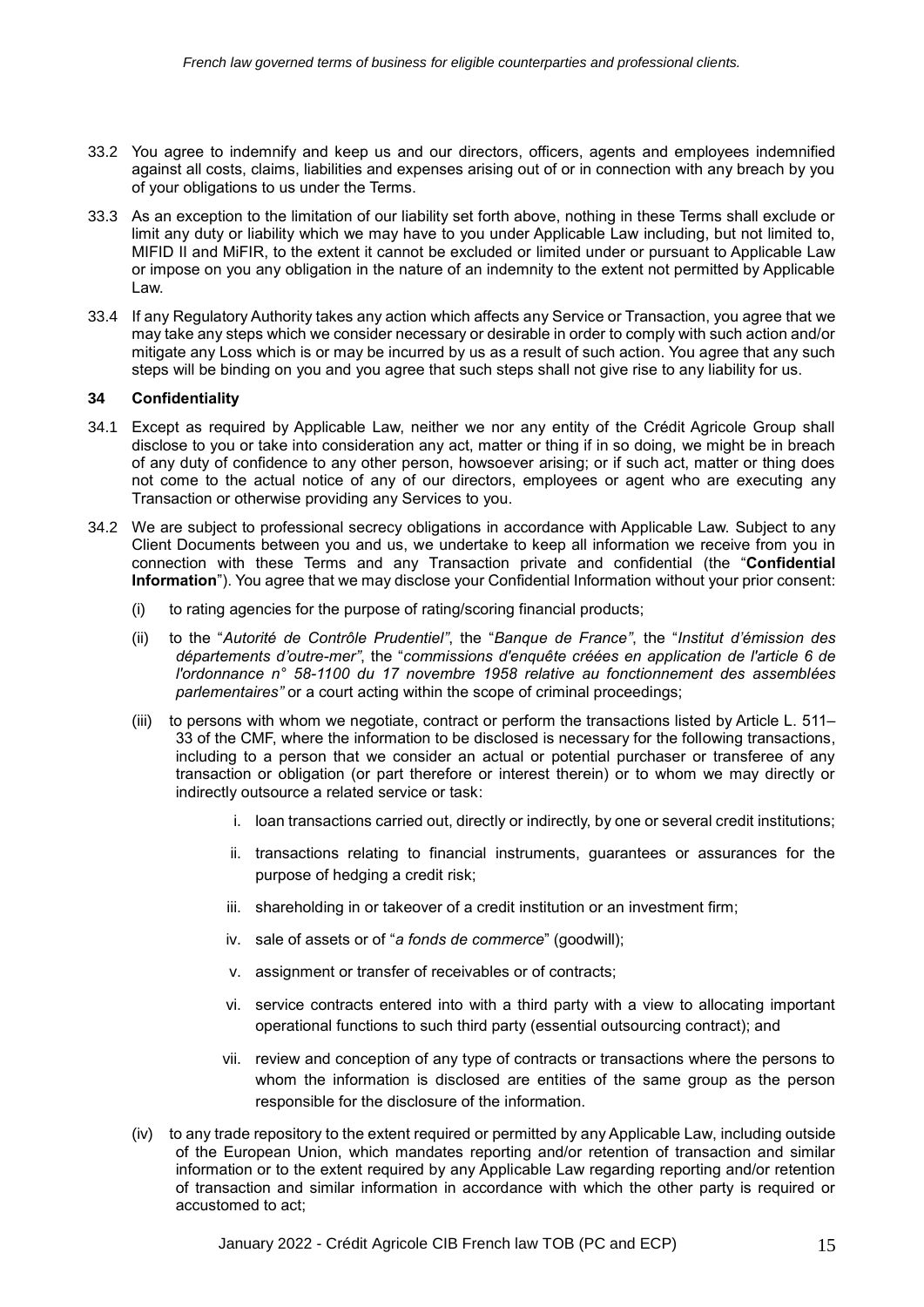- (v) to any person, to the extent required or permitted by any applicable law, rule or regulation, which mandates reporting and/or retention of transaction and similar information or to the extent required by any order or directive regarding reporting and/or retention of transaction and similar information issued by any governmental or regulatory authority or body or agency pursuant to which Crédit Agricole CIB is required or accustomed to act; or
- (vi) to third parties in other circumstances with your prior written consent.
- 34.3 Any information which: (i) was already in our possession prior to receipt from you; (ii) was or becomes available in the public domain other than as a result of disclosure by us in breach of our confidentiality obligations in clause 34.2 above; (iii) is provided to us by a third party whom we did not know may be under an obligation of confidentiality to you; or (iv) was or is independently developed by us, is not Confidential Information.
- 34.4 If any Regulatory Authority makes any enquiry of us in relation to the Services we provide to you and/or in relation to a Transaction, you agree to co-operate fully with us in responding to such enquiry and agree to promptly provide any information required by the Regulatory Authority or as we may reasonably require.

#### **35 Use of personal data**

- 35.1 All Personal Data the Client supplies to Crédit Agricole CIB in relation to itself or the Data Subjects will be treated in accordance with the provisions of the General Data Protection Regulation 2016/679 (hereinafter the "GDPR") and the French Data Protection Act no. 78-17 of January 6, 1978.
- 35.2 We may, as Controller, record, retain, use and otherwise Process records and information about Data Subjects, including Personal Data, for the purposes of providing the Services and/or Transactions.
- 35.3 Those Personal Data may be disclosed for the purposes of the Services and/or Transactions to third party recipients (including regulatory authorities) in jurisdictions inside or outside the EEA, including jurisdictions that may not necessarily provide an equivalent or adequate level of protection for data. Those transfers of Personal Data are governed by standard data protection clauses approved by the European Commission, ensuring the protection and security of these Personal Data. Such Personal Data will be retained by us for the duration necessary to the Processing, and we may retain the Personal Data after you cease to be a Client for legal, regulatory and fraud prevention purposes. In accordance with the provisions of the French Data Protection Act of 6 January 1978, as amended by the Act of 6 August 2004 and, from 25 May 2018 the General Data Protection Regulation 2016/679), Data Subjects may without charge object to the Processing of Personal Data for the purposes of direct marketing or for scientific, historical or statistical purposes and/or exercise a right of access, rectification, erasure or restriction of Personal Data from the editor of the Crédit Agricole CIB Website, at the following e-mail address: [gdpr-gmd@ca-cib.com](mailto:gdpr-gmd@ca-cib.com) , or by post to the following mail address: Crédit Agricole Corporate and Investment Bank, Contrôle Permanent Global Markets Division, 12 place des États-Unis - CS 70052, 92 547 Montrouge Cedex, France. You may exercise these rights:
	- (i) by contacting your relationship manager or your usual commercial contact;
	- (ii) by writing to the following address: Crédit Agricole CIB Direction de la Conformité / Data Protection – 12, place des Etats-Unis – 92127 Montrouge Cedex; or
	- (iii) by contacting the Data Protection Office:  $\text{dcp@ca-cib.com}$

For more information, please refer to Crédit Agricole CIB's Website: [Personal Data | Crédit Agricole](https://www.ca-cib.com/personal-data) [CIB \(ca-cib.com\)](https://www.ca-cib.com/personal-data).

35.4 If you are a legal person and if Personal Data concerns your employees, agents, delegates and legal representatives, you undertake and warrant that you have brought to the attention of such Data Subjects this clause and, where consent is required, that you obtained the consent of such Data Subjects to the Processing of their Personal Data as set out in this clause. In the event that you do not comply with this undertaking and warranty, you agree to indemnify us fully against any damage, loss, cost or liability (including, without limitation, legal fees and the cost of enforcing this indemnity) arising out of breach by you of the warranty set out in this clause 35.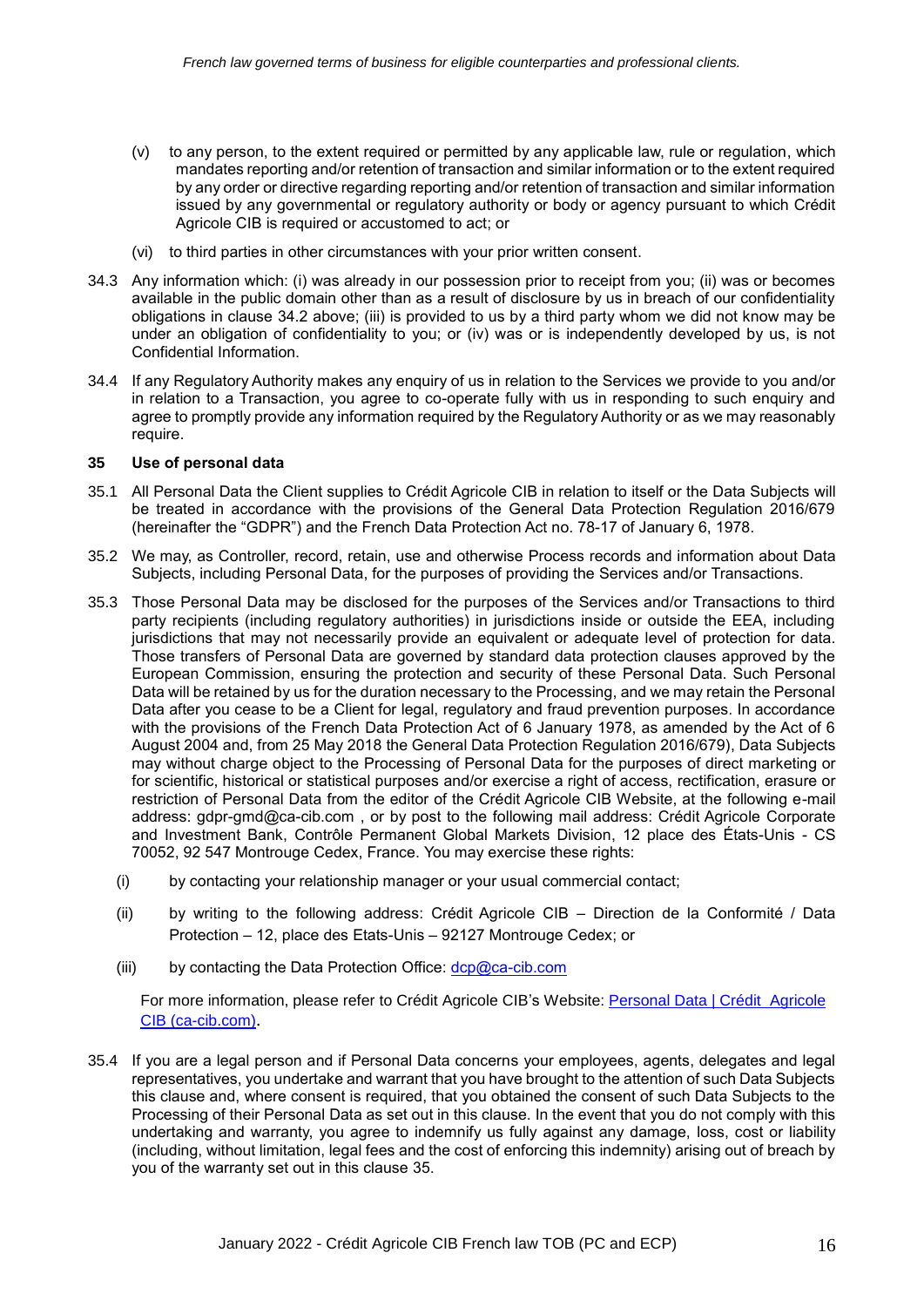### **36 Intellectual Property**

- 36.1 All intellectual property rights of any kind whatsoever (including, but not limited to, technology, products, research and development activities, patents, patent applications, know-how, trademarks, trademark applications, designs, copyright, logos, database rights or other similar rights) contained in any services, materials (electronic, hardcopy or otherwise), data, information or other content (the "**Materials**") which we provide or make available to you during the provision of the Services and/or Transactions shall remain the property of Crédit Agricole CIB. You acknowledge that, unless agreed in writing, you shall not obtain any right or interest of any kind in the Materials. Nothing in these Terms shall be construed to grant you any rights, by licence or otherwise, to any Materials or other intellectual property belonging to Crédit Agricole CIB.
- 36.2 In confirmation of Crédit Agricole CIB's rights, title and interest in the Materials as set forth in clause 36.1, you hereby assign to Crédit Agricole CIB all of its right, title and interest in and to the Materials.
- 36.3 We will have the right to conduct all claims, disputes and proceedings relating to our intellectual property rights (including any proceedings to which you are a party), and will, in our sole discretion, decide what action, if any, to take in respect of any such claim, dispute or proceedings.

#### **37 Events of Default of Undocumented Trades**

- 37.1 In respect of Undocumented Trades only, if you or any credit support provider (including any guarantor) enters into an Event of Default or:
	- (a) fail to pay or deliver under any Undocumented Trade and payment or delivery is not made within one (1) Business Day of the due date thereof; or
	- (b) become subject to a Potential Event of Default; or
	- (c) disaffirm, repudiate, disclaim or reject, in whole or in part, or challenge the validity or enforceability of that Undocumented Trade,

then upon written notice to you, Crédit Agricole CIB may:

- (i) immediately terminate that Undocumented Trade, and any other Undocumented Trades between Crédit Agricole CIB and you;
- (ii) terminate the performance of any Undocumented Trades without prejudice to the terms and conditions of any existing Client Documents between us;
- (iii) mitigate actual or potential losses in a manner Crédit Agricole CIB considers to be commercially reasonable under the circumstances, including, without limitation, by setting off mutual debts and credits arising under any terminated Undocumented Trades; and/or
- (iv) cease to enter into any further Undocumented Trades or Transactions, or provide any further Services to you.
- 37.2 Crédit Agricole CIB may withhold or condition payment or performance if any of the events described in clause 37.1 (a), (b) or (c) actually occur, or if Crédit Agricole CIB has reasonable belief that any of the events described in clause 37.1 (a) or (b) could potentially occur, before the termination and full and final settlement of any Transactions, with the giving of notice or the lapse of time or both.

### **38 Transactions/Services accessed through Platforms**

- 37.1 From time to time we may provide a Service or Transaction through a Platform, and the terms of any such Platform Agreement will apply. Without prejudice to clause 2 (*Relationship with Client Documents*) and in connection only with the use of Platforms, in the event of conflict or inconsistency between a Platform Agreement and the Terms, with respect to that conflict or inconsistency, the Platform Agreement will prevail. You agree that you will access and use a Platform in conformity with the relevant Platform Agreement.
- 37.2 Subject to your confirming otherwise in writing, you agree that you are not a 'consumer' as defined in the E-Commerce Directive, that is, you are not dealing as an individual, or if you are, you are dealing in the course of your trade, business or profession. On the basis that you are a non-consumer, you agree and confirm that we are not required to (i) make any disclosures which a non-consumer may agree not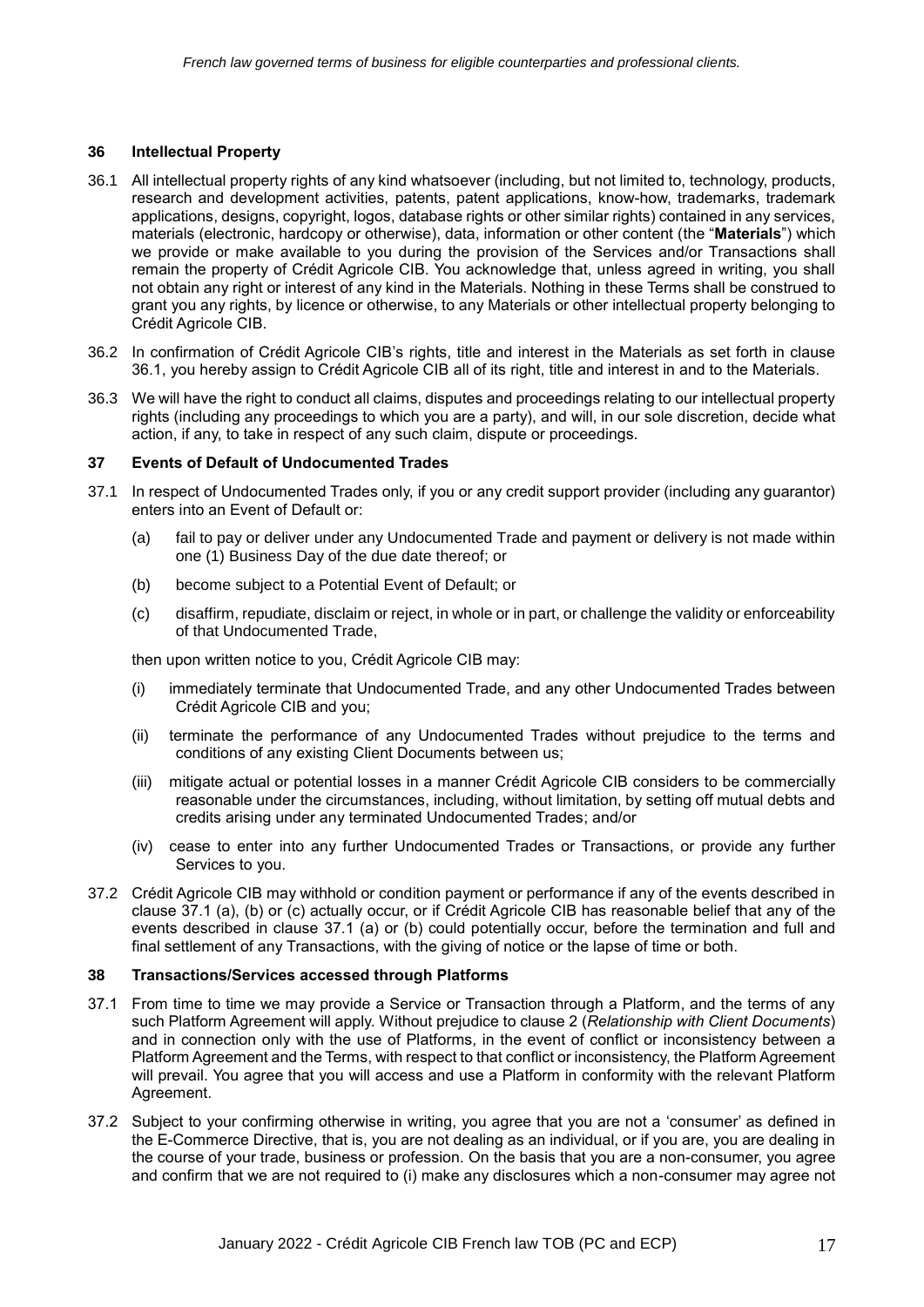to require, and (ii) comply with certain requirements relating to the receipt and the placing of Orders which a non-consumer may agree not to require.

- 37.3 Where specific equipment, accounts, software, browsers, protocols or connections are required to access a Platform, it is your responsibility to obtain and maintain them, unless we notify you otherwise. You also agree that you are responsible for the administration and use by you of any such Platform, including all record keeping and file back-ups, and, except where Crédit Agricole CIB expressly agrees otherwise in writing, that Crédit Agricole CIB has no liability in respect of the same.
- 37.4 You agree to assume the entire risk of your use of any Platform and that you are responsible for any Orders submitted using your Platform Login to a Platform and you agree to honour any Transactions completed through a Platform as result of an Order from you, whether or not such Transaction occurred due to a breach of the security requirements or otherwise. You agree that we will not be liable to you for any loss caused by the failure of an Order to be received or a Transaction to be completed, however such failure arises.

#### **39 Open Positions**

- 39.1 Except as otherwise stated or agreed, we shall not be held liable for any action taken or not taken regarding any Open Position unless we receive an Instruction from you in accordance with the terms of the applicable Transaction.
- 39.2 We retain the right to limit and/or maintain the size of your Open Positions, including, in our sole discretion, unwinding, closing out, cancelling or otherwise terminating or allowing to expire an Open Position.
- 39.3 Notwithstanding clause 28.5, but subject to Applicable Law, we may, in our sole discretion, close out Open Positions rather than follow market or industry standard buy-in procedures (including implied procedures) if it believes in good faith that the counterparty is in financial distress and may not be able to perform.
- 39.4 In relation to any Open Position that you have with us, we may enter into an equivalent open position on the relevant market in accordance with Applicable Law, to reflect our rights and obligations under the corresponding Open Position with you. Where any action taken in accordance with Applicable Law by us or a third party affects any of your Open Positions, we will make such modifications to the terms of the Open Position as necessary to reflect such action.

#### **40 Reporting on Cross Border arrangements**

Directive 2011/16/EU of 15 February 2011 as amended by Directive 2018/822/EU of 25 May 2018 as regards mandatory automatic exchange of information in the field of taxation in relation to reportable cross-border arrangements ("**DAC 6**") implemented in the European Member States and partially in the United Kingdom (the "**DAC 6 Implementing Legislation**") introduces mandatory disclosure rules for intermediaries, and as the case may be, for taxpayers, on reportable cross-border arrangements that have at least one of the characteristics or features that presents an indication of a potential risk of tax avoidance ("**Hallmarks**"), subject to certain Hallmarks meeting the main benefit test (the above concepts being defined in the DAC 6 and transposed in the DAC 6 Implementing Legislation).

References to DAC 6 or to DAC 6 Implementing Legislation shall be construed as references to the same as it may be amended, supplemented, modified or re-enacted from time to time.

As a result of the DAC 6 Implementing Legislation, the Client hereby expressly acknowledges and agrees that, each time Crédit Agricole Corporate and Investment Bank will act as intermediary, as defined in the DAC 6 Implementing Legislation, Crédit Agricole CIB will be legally required to disclose information, including confidential information, on certain services or transactions if they were to qualify as "reportable arrangements" based on the Hallmarks, subject to any banking secrecy the intermediary may be bound by, and except if the disclosure of the information has already been made or is to be made in a timely manner by another intermediary or by the Client itself and that Crédit Agricole Corporate and Investment Bank has been informed of such realised or planned disclosure.

## **41 FATCA**

FATCA Regulation requires non-US financial institutions to (i) provide the U.S. tax administration with information on clients with accounts on their books and identified as U.S. persons ("**U.S. Persons**")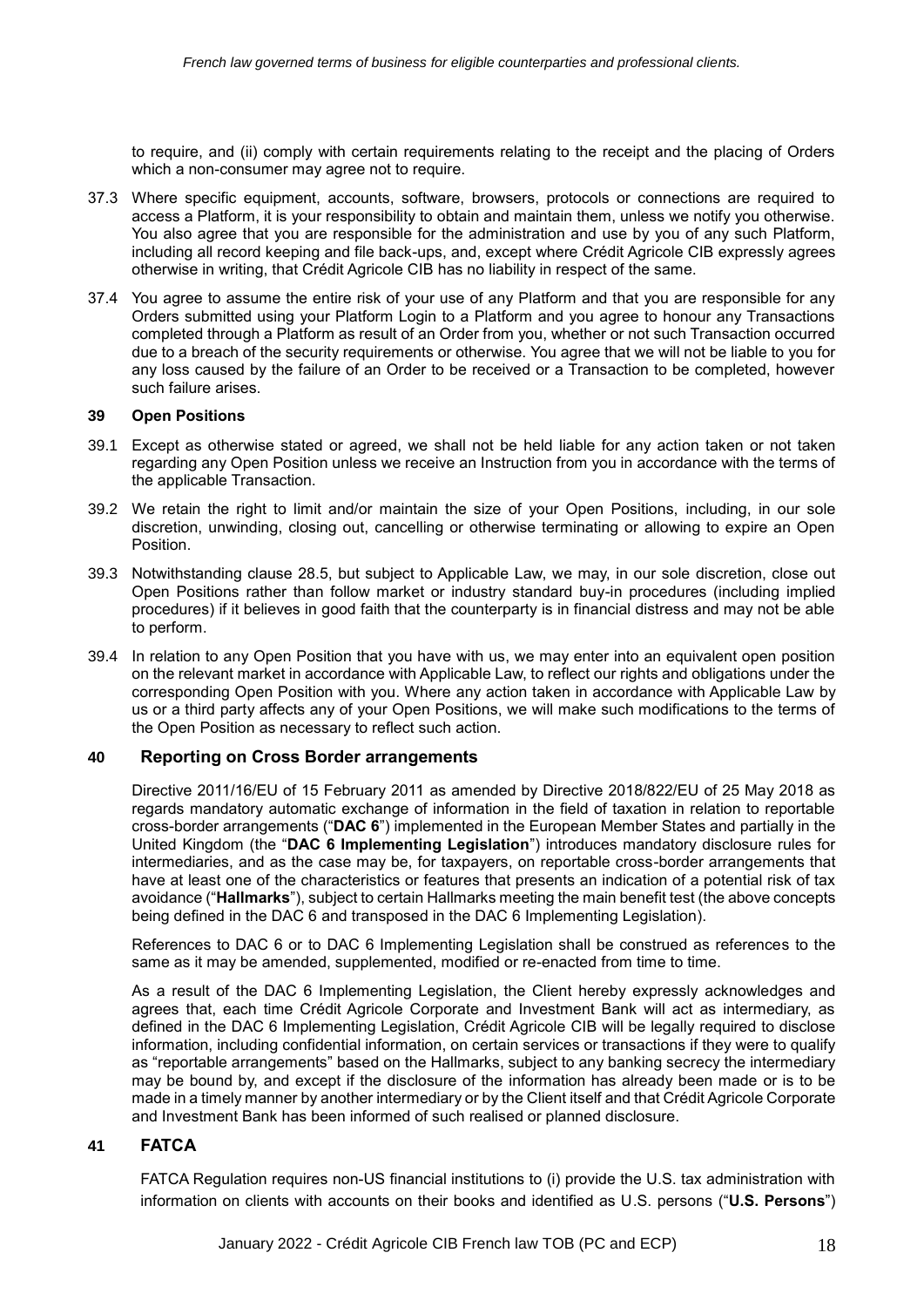pursuant to this regulation, and (ii) apply a 30% FATCA withholding tax on certain payments (including but not limited to interest and dividends) made to recalcitrant account holders or other financial institutions that do not comply with FATCA regulation ('**'Non-Participating Foreign Financial Institutions**").

FATCA is particularly complex. It is your responsibility to consult your own tax advisor on the potential consequences arising from the execution of the Transactions depending on your status under FATCA Regulation.

You acknowledge that you are informed of such consequences, and particularly of Crédit Agricole CIB's obligations to (i) collect information, (ii) report to the IRS either directly or through the relevant local tax authorities and (iii) withhold.

Crédit Agricole CIB has an obligation to comply with FATCA as a "Reporting Financial Institution" ("**Reporting FFI**") in accordance with the applicable intergovernmental agreement between the United States of America and its jurisdiction of establishment, if any, or otherwise as a ''Participating Foreign Financial Institution'' under an FFI agreement with the IRS.

Crédit Agricole CIB relies on your status under FATCA as conveyed through any documentation such as, in particular, US Form W-9 or W-8, and when available, publicly available information, in order to classify you under FATCA Regulation.

Crédit Agricole CIB may also ask you for additional information or documentation in order to document your status under FATCA. You will then promptly, and in any event no later than 90 days from this request, provide such information or details. Should you fail to provide such information, you will be considered as not documented under FATCA.

You undertake to inform Crédit Agricole CIB of any change that could potentially impact your status under FATCA and to provide Crédit Agricole CIB promptly on request with any additional information or documentation following a change in your circumstances which could potentially impact your status under FATCA.

## **42 Automatic Exchange of Information**

The Common Reporting Standard (OECD 2014 Standard for Automatic Exchange of Information on Financial Accounts for Tax Purposes "**CRS**") requires financial institutions to take all necessary steps to identify financial accounts and persons who are subject to reporting obligations under the Automatic Exchange of Information for Tax Purposes agreements signed by the country in which the account holder is located.

Within the framework of these obligations, you are required to provide, at the time of account opening, the self-certification of tax residence form provided by Crédit Agricole CIB "Self-certification of tax residence" duly completed and executed, or any other equivalent document requiring you to disclose your tax status with regard to the Automatic Exchange of Information regulation.

You are informed that Crédit Agricole CIB may be required, in application of the aforementioned CRS, to share the information collected, as well as other information relating to the financial Accounts of the Account Holder Entity, with the tax authorities of the country or countries in which you have declared yourself to be a tax resident.

In case of difficulties in understanding or implementing these rules and notably in preparing the relevant CRS form, you should consult either your own tax advisor, the tax authorities or the OECD information portal. Crédit Agricole CIB, as a financial institution, is not authorized to provide you with any tax advice.

You also undertake to inform Crédit Agricole CIB of any changes in your situation that may have an impact on your status with regard to the Automatic Exchange of Information and to promptly provide Crédit Agricole CIB with any additional information or documentation following a change in your circumstances that may have an impact on your tax status.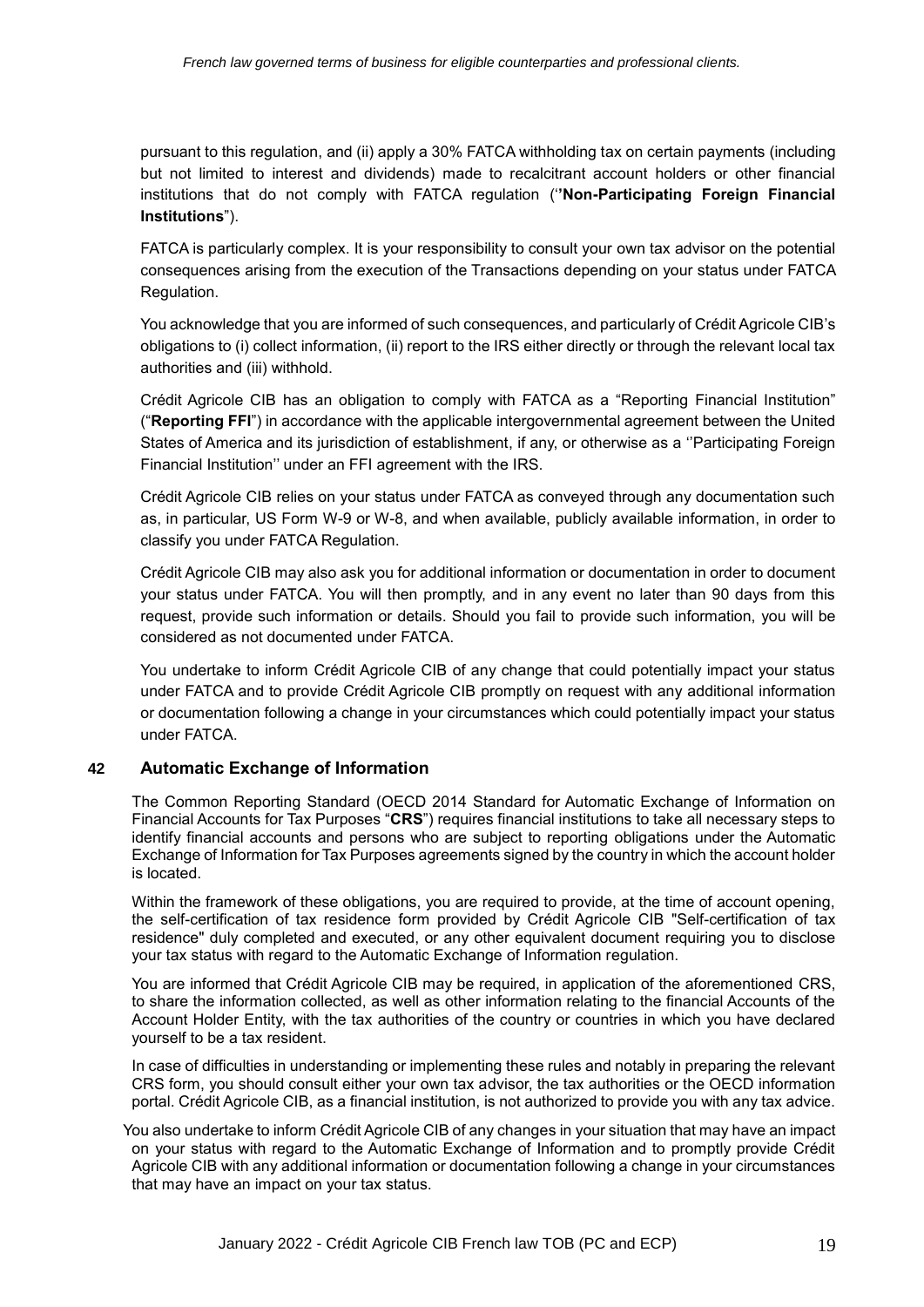### **43 Termination**

- 43.1 Either you or we may terminate these Terms without penalty by giving written notice to the other. Upon receipt of such written notice, these Terms will be terminated subject to any outstanding Orders or Transactions or any legal rights and/or obligations that may have arisen or accrued. Transactions that may already be in progress at the time of termination shall be completed as soon as practicable thereafter.
- 43.2 Upon termination of these Terms, we shall be entitled to recover from you on demand all fees, costs, charges, expenses and liabilities accrued or incurred up to the date of termination.

### **44 Force majeure**

We will not be liable to you for consequences (including the non-performance of any of our obligations under the Terms) arising out of acts, events or circumstances beyond our control as set out in article 1218 of the French *Code civil*. We will not be liable for consequences (including the non-performance of any of our obligations under the Terms) arising as a result of pandemics, and more specifically the Covid-19 pandemic, including local or international lockdown measures and restrictions.

## **45 Assignment and transfer, and merger**

- 45.1 You may not assign any of your rights or transfer any of your rights or obligations under the Terms without our prior written consent.
- 45.2 Notwithstanding anything in the Terms to the contrary, we may at any time assign or transfer any of our rights and obligations under the Terms to any of our affiliates. Any exercise by us of our rights under this clause shall not:
	- (a) give rise to any adverse consequence for Crédit Agricole CIB (including a breach or acceleration of any of Crédit Agricole CIB's obligations under, or the termination of, the Terms); or
	- (b) be subject to (i) any consent from any person, (ii) any condition, or (iii) any procedural requirement (including the provision of notice to any person).

Notwithstanding anything in the Terms to the contrary, if Crédit Agricole CIB consolidates or amalgamates with, or merges with or into, any of its affiliates, any reference in the Terms to Crédit Agricole CIB shall be construed as a reference to the successor entity resulting from such consolidation, amalgamation or merger and such consolidation, amalgamation or merger shall not be construed as an assignment or transfer for the purposes of this clause, or give rise to a breach or acceleration of any of Crédit Agricole CIB's obligations under, or the termination of, the Terms. The Terms shall be binding upon and inure solely for the benefit of each party and their successors and permitted assigns.

## **46 Severability**

You irrevocably waive any right you may have under articles 1186 and 1187 of the French *Code Civil* to claim that these Terms have lapsed as a result of any contract contributing to the completion of the Services and Transactions having been terminated, lapsed or being ineffective for any reason whatsoever.

## **47 Immunity from suit**

You irrevocably waive to the fullest extent permitted by Applicable Law, with respect to your revenue and assets (irrespective of their use or intended use) all immunity on the grounds of sovereignty or other similar grounds from suit, jurisdiction of any courts, relief by way of injunction, order for specific performance or for recovery of property, attachment of assets (whether before or after judgment and/or execution or enforcement of any judgment to which you and/or your respective revenues or assets might otherwise be entitled in any proceedings in the courts of any jurisdiction) and you irrevocably agree that you will not claim any immunity from proceedings.

### **48 No waiver of rights**

A failure or delay in exercising any right, power or privilege in respect of these Terms will not be presumed to operate as a waiver, and a single or partial exercise of any right, power or privilege will not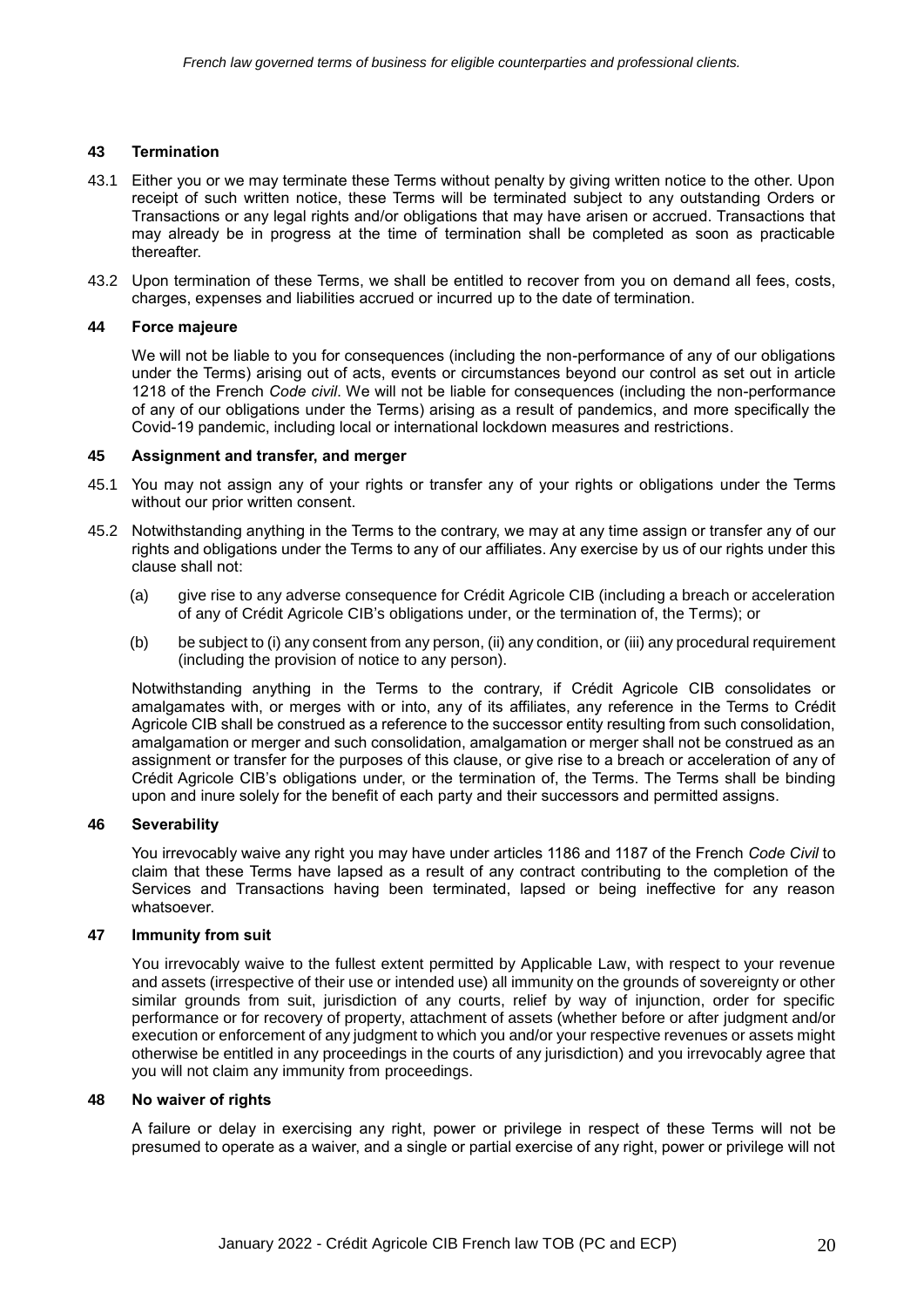be presumed to preclude any subsequent or further exercise, of that right, power or privilege or the exercise of any other right, power or privilege.

## **49 No hardship**

You hereby acknowledge that the provisions of article 1195 of the French *Code civil* shall not apply to you with respect to your obligations under the Terms and that you shall not be entitled to make any claim under article 1195 of the French *Code civil*.

#### **50 Governing law and jurisdiction**

The Terms, and unless otherwise specified, all Services and Transactions (including in each case, in respect of non-contractual matters), are governed by and construed in accordance with French Law. In relation to any legal action or proceedings arising out of or in connection with these Terms (including, without limitation, any dispute in relation to the existence or enforceability of these Terms or any Transactions, or relating to any non-contractual obligations), you irrevocably submit to the exclusive jurisdiction of the competent Paris courts (within the jurisdiction of the Paris Court of Appeal).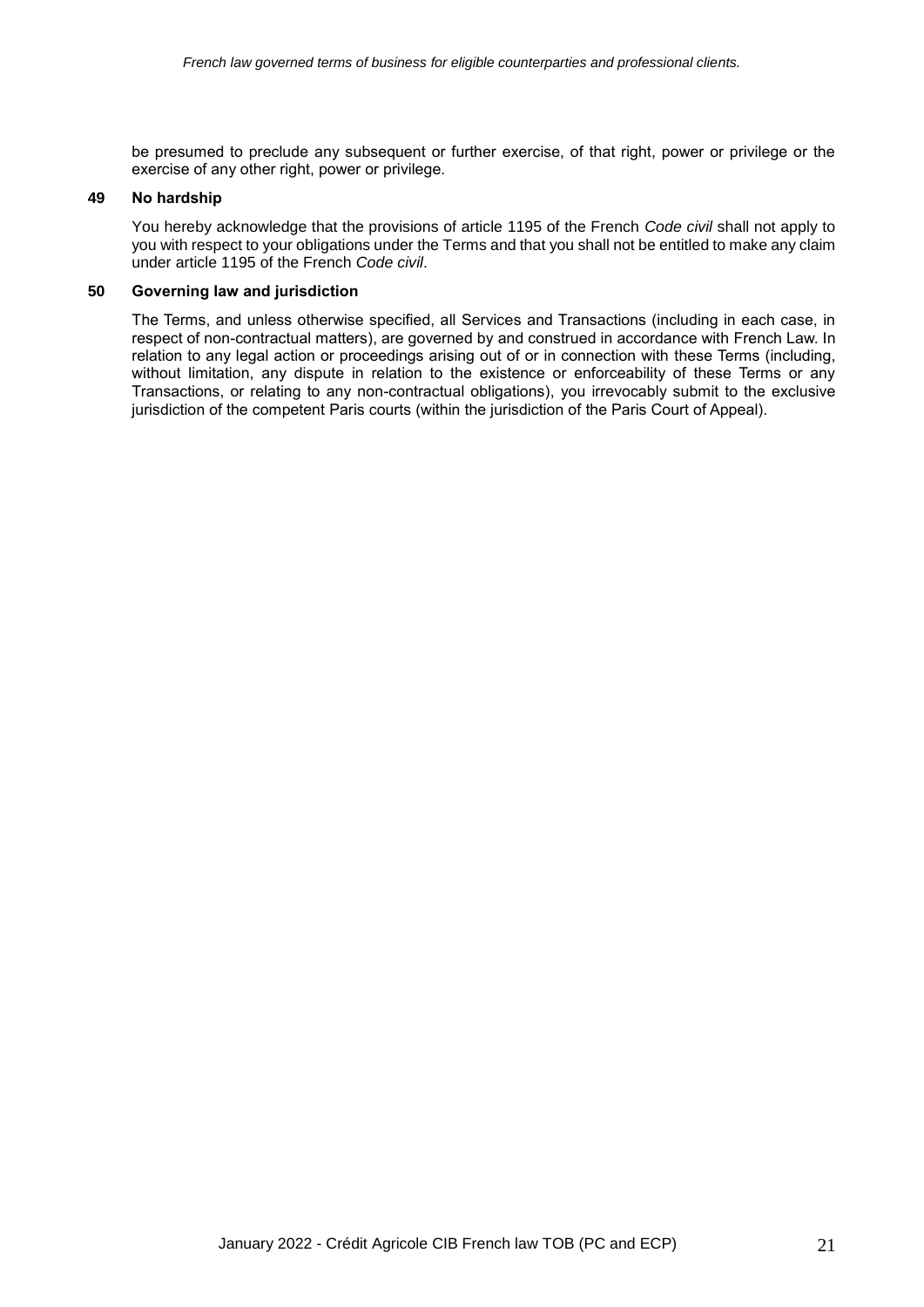### **SCHEDULE – Definitions**

In the Terms, unless the context otherwise requires:

"**Anti**-**Money Laundering Laws**" mean any laws or regulations relating to money laundering or terrorist financing of any applicable jurisdictions and any related or similar rules, regulations or guidelines, issued, administered or enforced by any applicable governmental or regulatory institution or agency.

"**Anti-Corruption Laws**" mean any laws, rules or regulations relating to bribery or corruption, including without limitation, the U.S. Foreign Corrupt Practices Act of 1977, the UK Bribery Act of 2010 or any other similar laws, rules or regulations enacted, issued or administered by the U.S., the UK, the European Union (or any of its member states) or in any other applicable jurisdictions.

"**Applicable Law**" means the laws, rules, regulations, bylaws and charters of any jurisdiction, any order of any court of competent jurisdiction, including for the avoidance of doubt the RG AMF and the CMF as well as applicable MiFID II provisions (including, without limitation, Anti-Money Laundering Laws, and Anti-Corruption Laws), and codes, rules, guidance, decisions, other requirements and/or customs and market practices (all as amended, supplemented or replaced from time to time, and whether or not any of the foregoing has the force of law) of, or made, given or issued by, or published under the authority of, any governmental or supranational body, any regulatory or enforcement organisation, any selfregulatory organisation and any exchange, market, multilateral trading facility, organised trading facility, clearing house or settlement system through which any Transaction is executed, cleared or settled, including the conduct of business relating thereto, under these Terms.

"**Approved Publication Arrangement**" has the meaning set out in MIFID II.

"**Business Day**" means any day, other than Saturdays, Sundays and any public holiday in France, on which banks are open for business in Paris, France, and of the branch with which you will be transacting.

"**Client Documents**" shall mean any legal documentation and any agreement entered into between you and us relating to one or more Service and/or Transaction, as the circumstances may require (excluding for the avoidance of doubt, the Terms and any of your terms of business), provided that it is deemed that your terms of business contain a clause equivalent to clause 2 of these Terms.

"**CMF**" means the French *Code monétaire et financier* (as amended from time to time).

"**Competent Authority**" means the ECB, the AMF, the ACPR and any other competent authority in relation to you or us.

"**Controller**" means the natural or legal person, public authority, agency or other body which, alone or jointly with others, determines the purposes and means of the Processing of Personal Data.

"**Crédit Agricole CIB Group**" means Crédit Agricole Corporate and Investment Bank and its subsidiaries and branches.

"**Crédit Agricole Group**" means Crédit Agricole SA and its subsidiaries and branches, including Crédit Agricole CIB.

"**CRR**" means Regulation (EU) No 575/2013 of 26 June 2013 on prudential requirements for credit institutions and investment firms; as amended supplemented or replaced from time to time the delegated regulations hereto and their regulatory and implementing technical standards.

**"CSDR**" means Regulation (EU) No 909/2014 of 23 July 2014 on improving securities settlement in the European Union and on central securities depositories; the delegated regulations hereto and their regulatory and implementing technical standards.

"**Data Subject**" means an identified or identifiable natural person; an identifiable natural person is one who can be identified, directly or indirectly, in particular by reference to an identifier such as a name, an identification number, location data, an online identifier or to one or more factors specific to the physical, physiological, genetic, mental, economic, cultural or social identity of that natural person.

"**E-Commerce Directive**" means Directive 2000/31/EC of the European Parliament (as amended or replaced from time to time).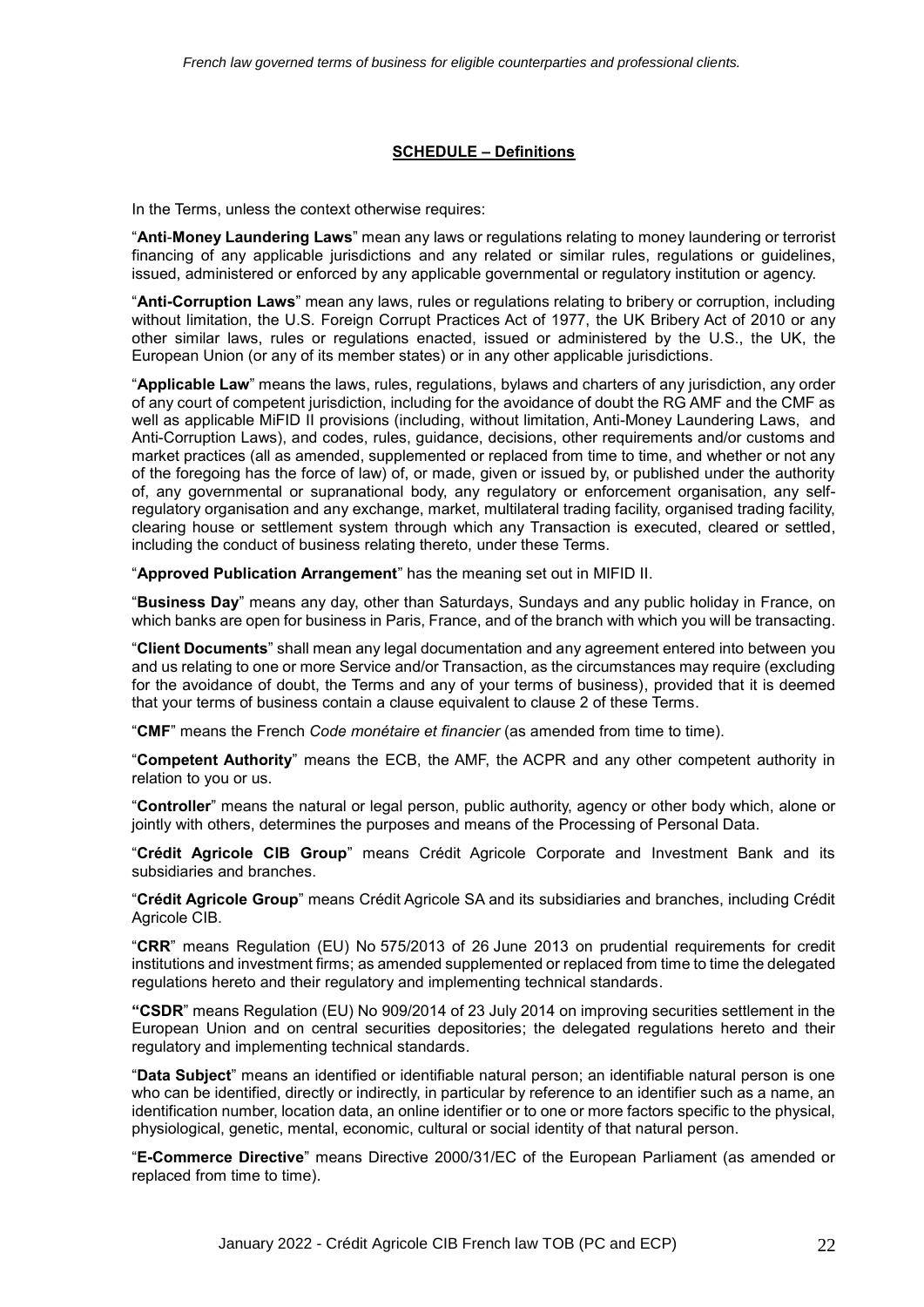"**Eligible Counterparty**" has the meaning given to it in Article 24 of the Directive 2004/39/EC of 21 April 2004 on markets in financial instruments.

"**EMIR**" means Regulation (EU) No 648/2012 of 4 July 2012 on OTC derivatives, central counterparties and trade repositories; the delegated regulations hereto and their regulatory and implementing technical standards.

"**Event of Default**" means the occurrence of any of the following at any time:

- (i) you do not perform or have not performed (or may not be able or willing in the future to perform) any of your obligations to us under or pursuant to these Terms or any Transaction;
- (ii) you fail to make any payment when due under or to make or take delivery of any property when due under these Terms or any Transaction and such failure continues for one Business Day after we give you notice of non-performance.

"**FATCA Regulation**" means:

- (i) the U.S. regulation FATCA (the "Foreign Accounts Tax Compliance Act" or "FATCA") as per Sections 1471 to 1474 of the Internal Revenue Code or any associated regulations or other official guidance;
- (ii) any agreement pursuant to the implementation of paragraph (i) above with the U.S. Internal Revenue Service, the U.S. government or any governmental or taxation authority in any other jurisdiction, including the intergovernmental agreement between France and the United States of America dated 14 November 2013 (the "Intergovernmental Agreement" or "IGA");
- (iii) any treaty, law, regulation or other official guidance enacted in any other jurisdiction, or relating to an intergovernmental agreement between the United States of America and any other jurisdiction, which (in either case) facilitates the implementation of paragraph (i) above, including but not limited to, with respect to French financial institutions, the Law n° 2014-1098 dated 29 September 2014 authorizing the approval of the Intergovernmental Agreement between France and the United States of America, the Decree n°2015-1 dated 2 January 2015 publishing the approval of the Intergovernmental Agreement between France and the United States of America, and the Official Bulletin of the Public Finances and Tax Authority, referenced BOI-INT-AEA-10-20150805;

as this FATCA Regulation may be amended, supplemented or repealed from time to time.

**Financial Instruments**" has the meaning given to it under article L.211-1 of the French *Code monétaire et financier*, and include, without being exhaustive, transferable securities, money-market instruments, emission allowances, units in collective investment undertakings, options, futures, swaps, forward rate agreements and other derivatives contracts relating to securities, currencies, interest rates or yields, commodities, financial indices, climatic variables, or inflation rates or other official economic statistics, derivative instruments for the transfer of credit risk, contracts for differences, structured deposits.

"**Investment Firm**" means an Investment Firm as defined in Article 4(1)(1) of Directive 2014/65/EU.

"**Global Conflicts Policy**" means the global conflicts of interest policy of Crédit Agricole CIB.

"**Indication of Interest**" means an evidence of interest from the Client, which is not an actionable indication of interest, showing non-binding interest in buying a Financial Instrument, which does not create any legal obligation for Crédit Agricole CIB.

"**Instruction**" means any request, instruction or other communication given or purported to be given by you or on your behalf to Crédit Agricole CIB in relation to any Service or Transaction, but for the avoidance of doubt excludes notices.

"**LEI**" means the legal entity identifier code used to identify legal entities.

"**Loss**" means losses, liabilities, damages, penalties, claims, actions, judgments, actions, suits, disbursements, costs or expenses of any nature (including those incurred by a dealer, regulated market, other trading venue or clearing house, and reasonable legal fees and other reasonable costs and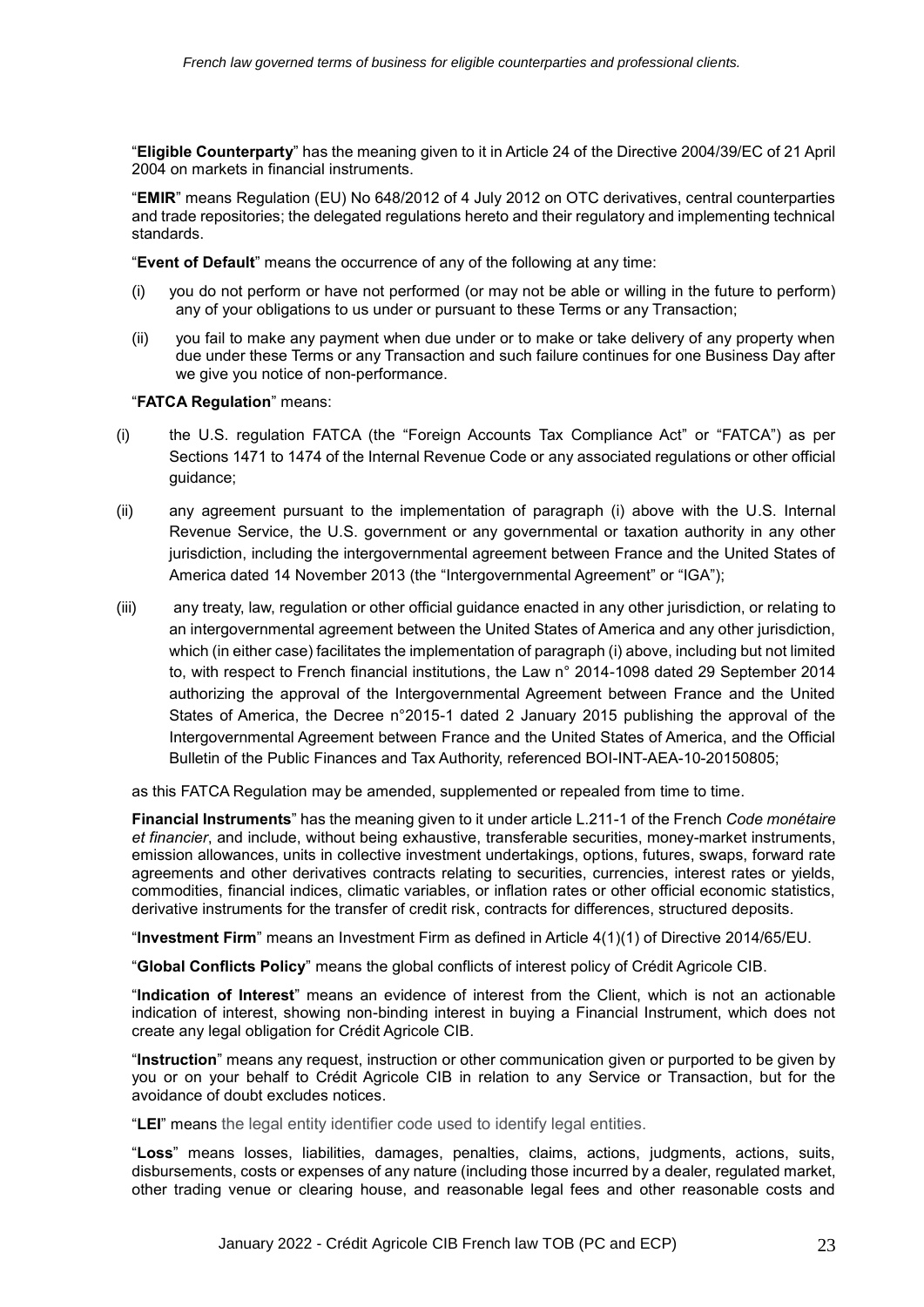expenses relating to investigating or defending any demands, charges or claims, or costs of collection), Taxes of any kind or nature whatsoever.

"**MAR**" means Regulation (EU) No 596/2014 of 16 April 2014 on market abuse; the delegated regulations hereto and their regulatory and implementing technical standards.

"**MIFID II**" means the Directive 2014/65/EU of 15 May 2014 on markets in financial instruments; the delegated regulations hereto and their regulatory and implementing technical standards.

"**MiFIR**" means Regulation (EU) No 600/2014 of 15 May 2014 on markets in financial instruments, the delegated regulations hereto and their regulatory and implementing technical standards.

"**Notification Letter**" means the letter from Crédit Agricole CIB setting out the client category that has been ascribed to you by Crédit Agricole CIB for the purposes of MiFID and which also sets out your right to request a change in your classification.

"**Obligations**" means all present and future monies, obligations and liabilities owed by the Client to Crédit Agricole CIB, whether direct or indirect, actual or contingent and whether owed jointly or severally, as principal or surety or in any other capacity, together with all interest (including default interest) accruing in respect of those monies or liabilities.

"**Open Position**" means any rights you may have under any contract, Financial Instrument or other current position pertaining to you or any of your accounts.

"**Order**" means any order or instruction to trade made by you and provided to Crédit Agricole CIB relating to the provision of Services under these Terms, including, without being exhaustive, an instruction to enter into a Transaction with or for you.

"**Order Execution Policy**" means the order execution policy of Crédit Agricole CIB.

"**Personal Data**" means any information relating to a Data Subject.

"**Platform**" means any online platform through which you access a Service and/or a Transaction offered by Crédit Agricole CIB. For the avoidance of doubt, such platform may be provided by Crédit Agricole CIB or a third party provider.

"**Platform Agreement**" means the terms and conditions of a Platform which govern your use of such Platform and apply as between Crédit Agricole CIB and you. For the avoidance of doubt, such Platform Agreement shall not be a Client Document.

"**Platform Login**" means the security login details you use to access a Platform, including login codes, secure IDs and passwords.

"**Potential Event of Default**" means any event which, with the giving of notice or the lapse of time or both, would constitute an Event of Default.

"**Process**" or "**Processing**" means any operation or set of operations which is performed on Personal Data or on sets of Personal Data, whether or not by automated means, such as collection, recording, organisation, structuring, storage, adaptation or alteration, retrieval, consultation, use, disclosure by transmission, dissemination or otherwise making available, alignment or combination, restriction, erasure or destruction.

"**Professional Clients**" means the professional clients as referred to in section I of Annex II of MiFID II.

"**Programme Trade**" means a Transaction or series of Transactions executed in order to acquire or dispose of all or part of a basket of securities or a portfolio.

"**Regulatory Authority**" means the AMF and/or the ACPR and any other body or authority succeeding to all or any part of those organisations' powers, duties and directions.

"**RG AMF**" means the *Règlement Général* of the AMF as amended from time to time.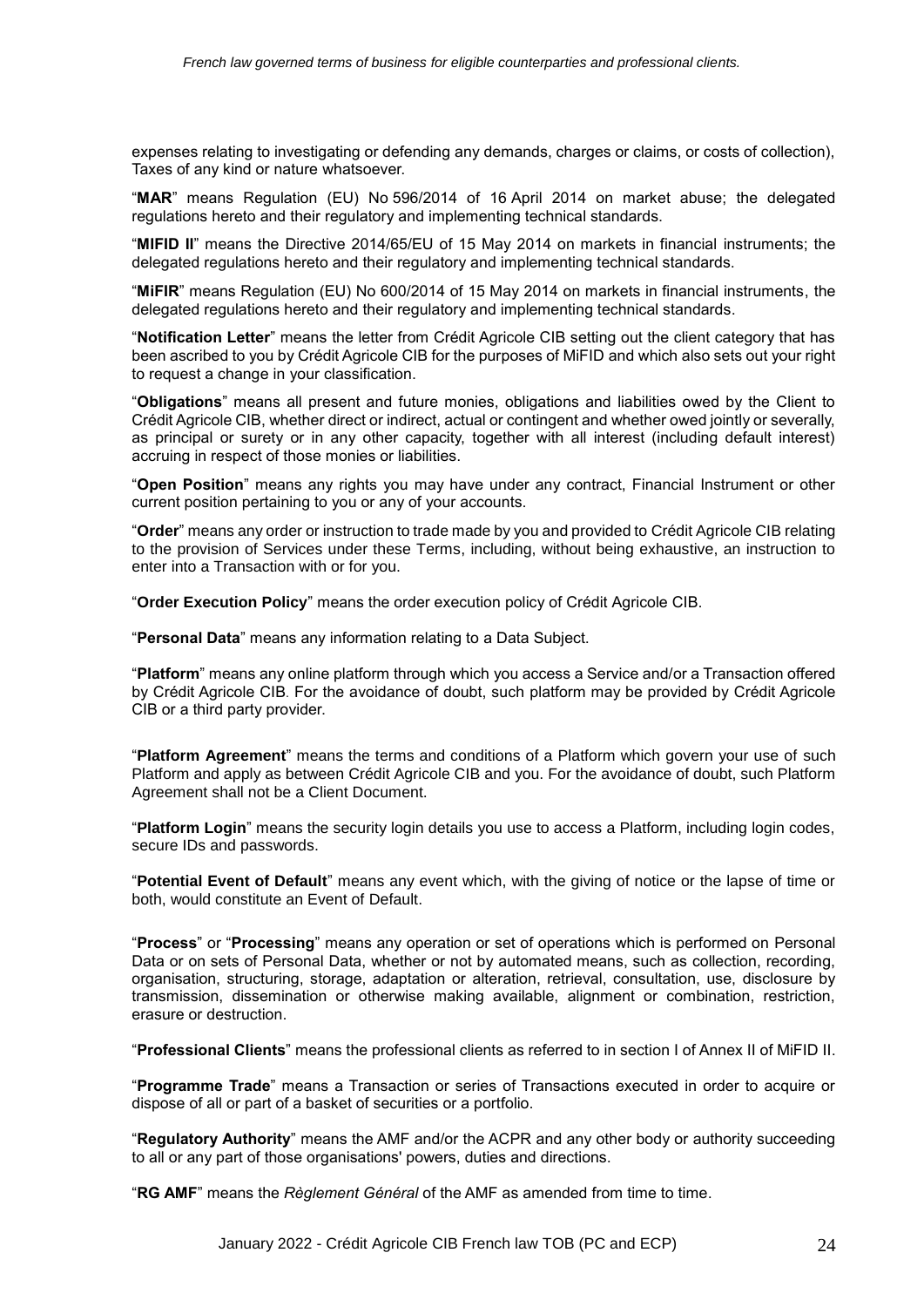"**Sanctions**" mean economic, financial or trade sanctions laws, regulations, embargoes or other restrictive measures enacted, adopted, administered or enforced by (a) the United States of America (b) the United Nations Security Council, (c) the European Union (or any of its member states), (d) the Republic of France, (e) the United Kingdom, or (f) the respective institutions and agencies of any of the foregoing including the U.S. Department of Treasury's Office of Foreign Assets Control, the U.S Department of State and the U.S. Department of Commerce and Her Majesty's Treasury.

"**Sanctioned Country**" means any country or territory which is, or whose government is, the target of country-wide or territory-wide Sanctions.

"**Services**" has the meaning given to it under article L. 321-1 of the French *Code monétaire et financier*, and include, without being exhaustive, reception and transmission of orders, execution of orders on behalf of Clients, dealing on own account, investment advice on a non-independent basis subject to clause 18.4 hereof, underwriting and/or placing on a firm commitment basis, placing without a firm commitment basis in relation to Financial Instruments. The Services also govern the provision of services relating to, ancillary services in relation to Financial Instruments within the meaning of L. 321- 2 of the French *Code monétaire et financier*.

"**SFTR**" means Regulation (EU) 2015/2365 of 25 November 2015 on transparency of securities financing transactions and of reuse; the delegated regulations hereto and their regulatory and implementing technical standards.

"**Tax**" means any tax, levy, impost, assessment, duty or other charge or withholding of a similar nature that is imposed by any government or other taxing authority (including any interest or penalty payable in connection with any failure to pay or any delay in paying any of the same).

"**Transaction**" means any transaction (including in relation to Financial Instruments) between you and us, or entered into or executed by us on your behalf, in accordance with these Terms.

"**Undocumented Trades**" means treasury, fixed income, equity, commodities or derivative, including OTC derivative, Transactions which are not governed by any other duly signed Client Document or in respect of which not all material terms are set out in a written contractual agreement, including, for the avoidance of doubt, block trade Transactions where there may a master agreement but no block trading provisions.

"**VAT**" means:

- <span id="page-24-0"></span>(a) any tax imposed in compliance with the Council Directive of 28 November 2006 on the common system of value added tax (EC Directive 2006/112); and
- (b) any other tax of a similar nature, whether imposed in a member state of the European Union in substitution for, or levied in addition to, such tax referred to in paragraph [\(a\)](#page-24-0) above, or imposed elsewhere.

"**Website**" means Crédit Agricole CIB's website at www.ca-cib.com.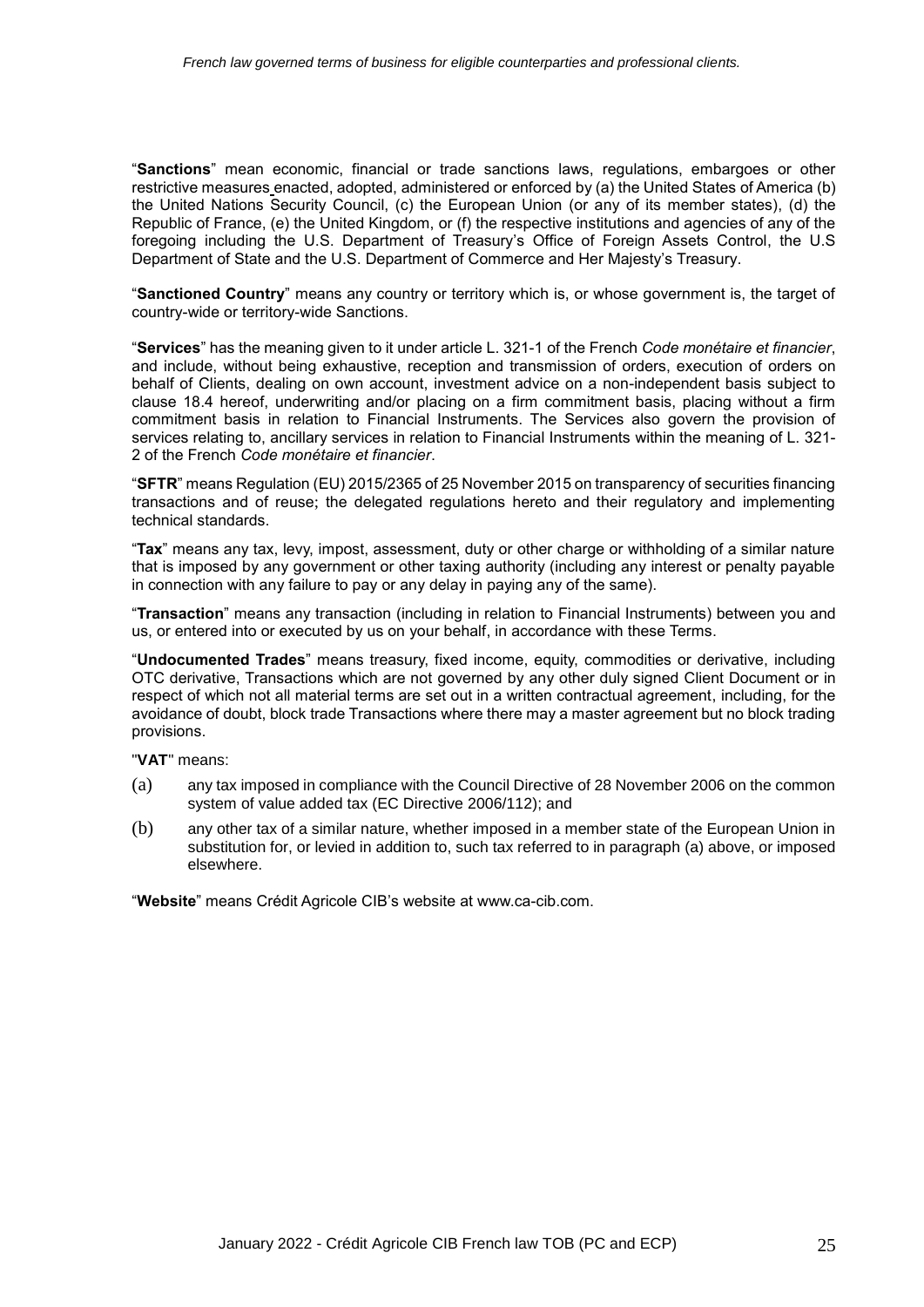## **Annex to the Crédit Agricole CIB Terms of Business for Belgium Branch**

## **PROFESSIONAL CLIENTS AND ELIGIBLE COUNTERPARTIES**

### **1 Applicability**

- 1.1 This annex (hereafter "the **Annex**") supplements the French law governed terms of business of Crédit Agricole CIB Terms of Business for professional clients and eligible counterparties (hereafter the "**CACIB Terms of Business"**).
- 1.2 This Annex applies where the relevant terms of business are those of the Crédit Agricole CIB Belgian Branch.
- 1.3 The address of the Crédit Agricole CIB Belgium Branch is Terhulpsesteenweg 120 Chaussée de La Hulpe, 1000 Brussels, and the branch is registered with the Crossroads Bank for Enterprises (*Banque Carrefour des Enterprises/Kruispuntbank van Ondernemingen*) under number 0457.370.044.
- 1.4 In the event of any conflict between this Annex and the CACIB Terms of Business, this Supplement shall prevail.
- 1.5 Terms not otherwise defined in this Annex, shall have the same meaning as in the CACIB Terms of Business.

#### **2 Use of languages**

- 2.1 The primary business languages used by Crédit Agricole CIB are French and English, and so if we have not expressly agreed otherwise (i) we may communicate with you in French and English and (ii) communications from you to us (in particular, legal notices, correspondence and documentation) should be in French or English.
- 2.2 A French language version and an English language version of the CACIB Terms of Business (including this Annex) have been prepared. In case of conflict between these two language versions, the French language version shall prevail.

#### **3 Recording of communications**

3.1 For the avoidance of doubt, the permission granted to CACIB to record communications between Crédit Agricole CIB and the client (pursuant to article 8 of the CACIB Terms of Business) shall also apply with respect to any communications regarding investment advice.

#### **4 Data protection**

- 4.1 Crédit Agricole CIB acting through its CIB Belgian Branch may, as Controller, record, retain, use and otherwise Process records and information about Data Subjects, including Personal Data, for the purposes of providing the Services and/or Transactions. Those Personal Data may be disclosed for the purposes of the Services and/or Transactions to third party recipients (including regulatory authorities) in jurisdictions inside or outside the EEA, including jurisdictions that may not necessarily provide an equivalent or adequate level of protection for data. Those transfers of Personal Data are governed by standard data protection clauses approved by the European Commission, ensuring the protection and security of these Personal Data. Such Personal Data will be retained by us for the duration necessary to the Processing, and we may retain the Personal Data after you cease to be a client for legal, regulatory and fraud prevention purposes. In accordance with the provisions of the General Data Protection Regulation 2016/679, Data Subjects may without charge object to the Processing of Personal Data for the purposes of direct marketing or for scientific, historical or statistical purposes and/or exercise a right of access, rectification, erasure or restriction of Personal Data from Legal Officer – CA-CIB Belgium Terhulpsesteenweg 120 Chaussée de La Hulpe, 1000 Brussels.
- 4.2 If you are a legal person and if Personal Data concern your employees, agents, delegates and legal representatives, you undertake and warrant that you have brought to the attention of such Data Subjects this clause and, where consent is required, that you obtained the consent of such Data Subjects to the Processing of their Personal Data as set out in this clause. In the event that you do not comply with this undertaking and warranty, you agree to indemnify us fully against any damage, loss, cost or liability (including, without limitation, legal fees and the cost of enforcing this indemnity) arising out of breach by you of the warranty set out in this paragraph 4.2.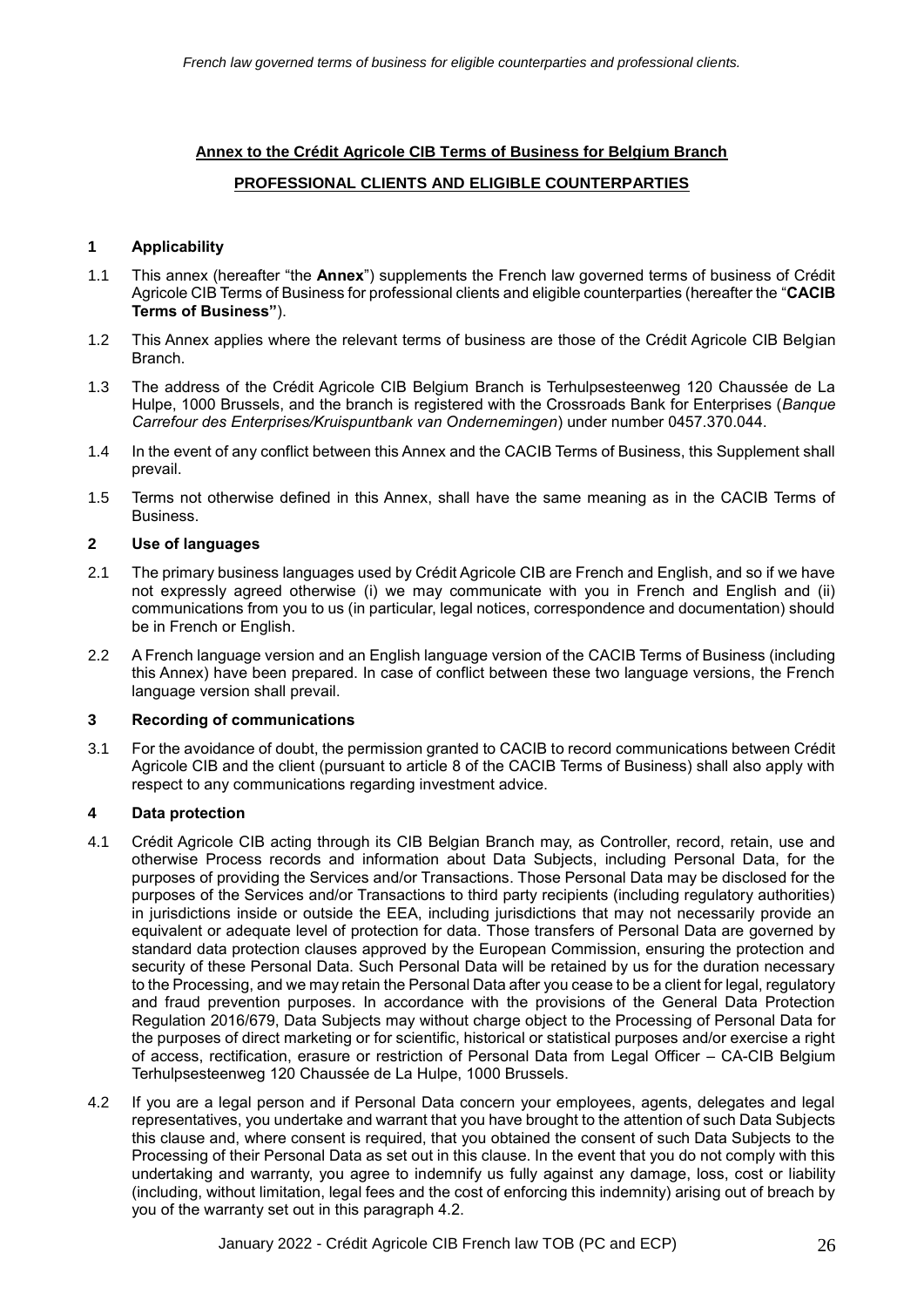## **5 Governing law and jurisdiction**

- 5.1 This Annex is governed by and construed in accordance with French Law.
- 5.2 In relation to any legal action or proceedings arising out of or in connection with this Annex (including, without limitation, any dispute in relation to the existence or enforceability of this Annex, or relating to any non-contractual obligations), you irrevocably submit to the exclusive jurisdiction of the competent courts in France.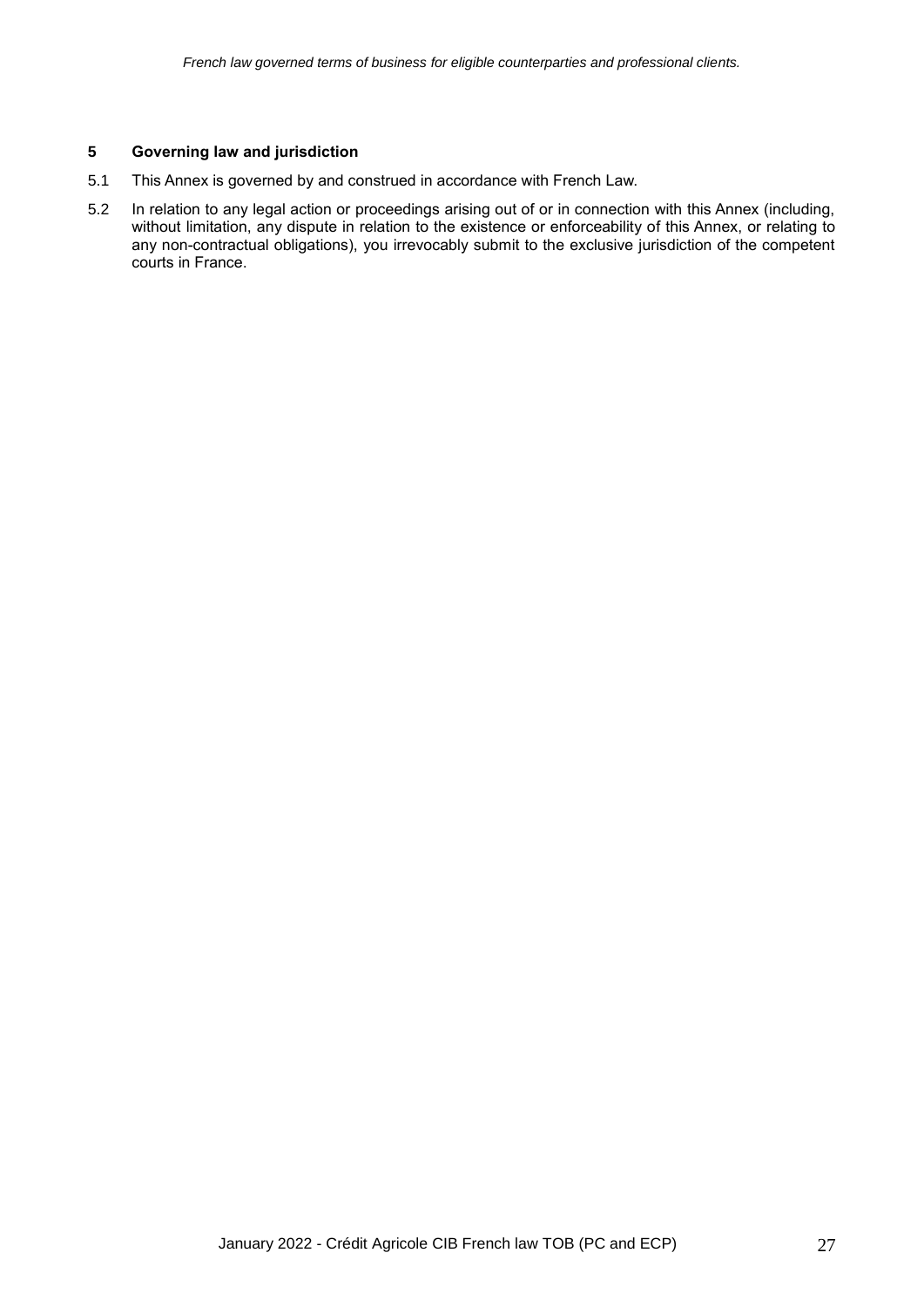### **Annex to the Crédit Agricole CIB Terms of Business for German Branch**

### **PROFESSIONAL CLIENTS and ELIGIBLES CLIENTS**

This annex (hereafter the "**Annex**") supplements the French law governed terms of business of Crédit Agricole CIB for eligible counterparties and professional clients (hereafter "**CACIB Terms of Business**").

This Annex only applies where the relevant terms of business are those of the Crédit Agricole CIB German Branch.

In the event of any conflict between this Annex and the CACIB Terms of Business, this Annex shall prevail.

The addresses of the Crédit Agricole CIB German Branch is Taunusanlage 14, 60325, Frankfurt am Main, and the branch is registered with the BaFin as "Crédit Agricole Corporate and Investment Bank Deutschland, Niederlassung einer französischen Société Anonyme" under number 10108285. The branch also has a presence at Neuer Wall 46, 20354, Hamburg.

The CACIB Terms of Business are supplemented as follows: the representations in clauses 31 (viii) and (ix) of the CACIB Terms of Business and the general covenants in clauses 32.4, 32.5, 32.6 and 32.7 of the CACIB Terms of Business are only made to the extent that they do not violate or conflict with Sec. 7 of the German Foreign Trade and Payments Regulation ("*Außenwirtschaftsverordnung*" or "*AWV*"), Art. 5 of Council Regulation (EC) No 2271/96 of 22 November 1996 (as amended from time to time) or any other applicable anti-boycott law.

This Annex is governed by and construed in accordance with French Law. In relation to any legal action or proceedings arising out of or in connection with this Annex (including, without limitation, any dispute in relation to the existence or enforceability of this Annex, or relating to any non-contractual obligations), you irrevocably submit to the exclusive jurisdiction of the competent courts in France.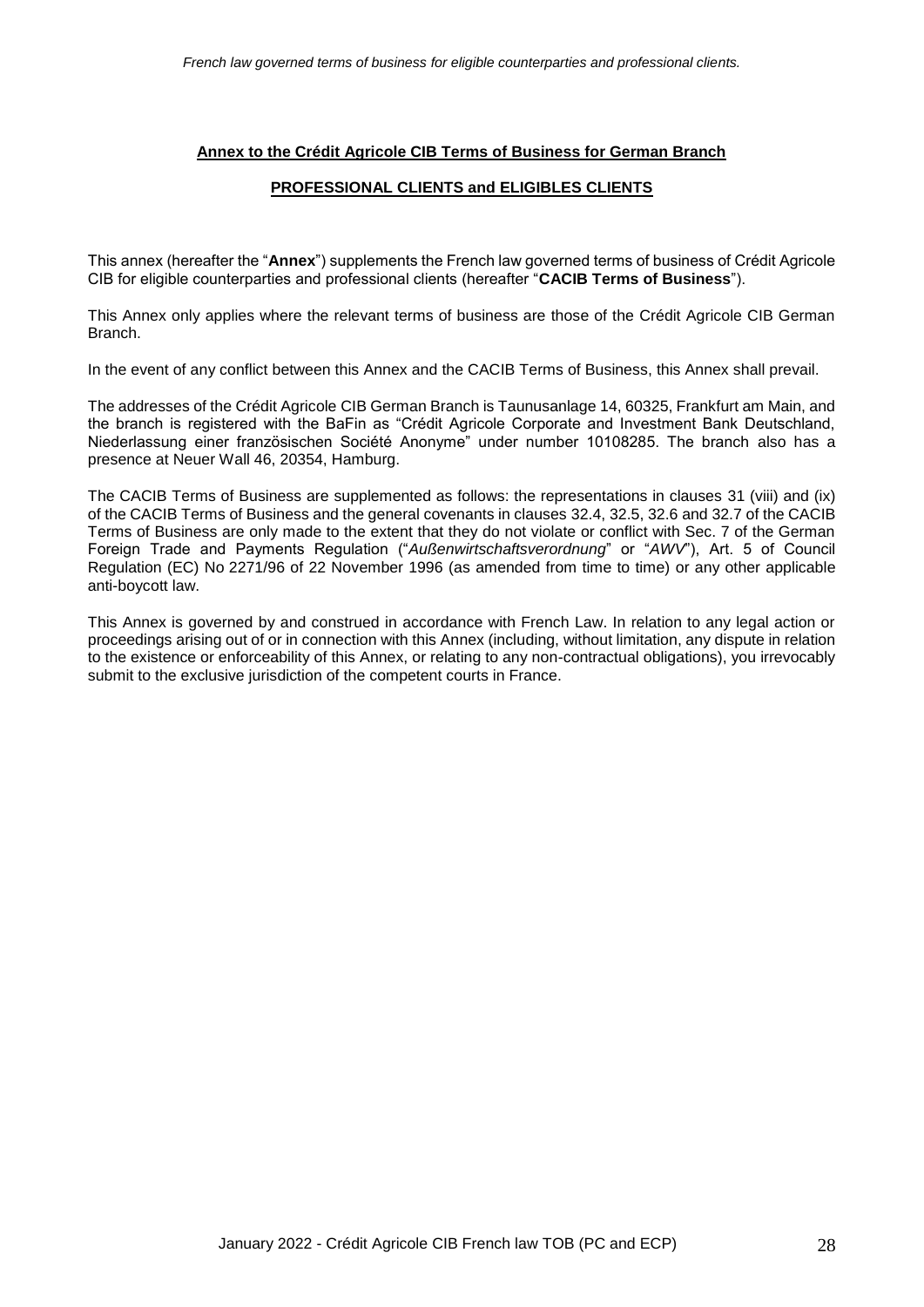# **Annex to the Crédit Agricole CIB Terms of Business for the Sucursal en España (Spanish Branch) PROFESSIONAL CLIENTS AND ELIGIBLE COUNTERPARTIES**

# **1. Applicability**

- 1.1 This annex (hereafter "the **Annex**") supplements the French law governed terms of business of Crédit Agricole CIB Terms of Business for professional clients and eligible counterparties (hereafter the "**CACIB Terms of Business**").
- 1.2 This Annex applies where the relevant terms of business are those of the Crédit Agricole CIB Sucursal en España (Spanish Branch)
- 1.3 The address of the Crédit Agricole CIB Sucursal en España (Spanish Branch) is Paseo de la Castellana, 1, 28046, Madrid, and the branch is registered with the Bank of Spain registry under number 154.
- 1.4 In the event of any conflict between this Annex and the CACIB Terms of Business, this this Annex shall prevail.
- 1.5 Terms not otherwise defined in this Annex, shall have the same meaning as in the CACIB Terms of Business.

## **2. Use of languages**

- 2.1 The primary business language used by Crédit Agricole CIB are French and English, so unless expressly agreed otherwise (i) Crédit Agricole CIB Sucursal en España (Spanish Branch) will communicate with you in French or English and (ii) communications from you to Crédit Agricole CIB Sucursal en España (Spanish Branch) (in particular, legal notices, correspondence and documentation) will be in French or English.
- 2.2 A French language version and an English language version of the CACIB Terms of Business (including this Annex) have been prepared. In case of conflict between these two language versions, the French language version shall prevail.

## **3. Complaints**

3.1 With respect to the Services, we operate a policy on the handling and record keeping of complaints under the Spanish Order ECO/734/2004 and the Order ECC/2502/2012.

## **4. Anti-money laundering**

4.1 Crédit Agricole CIB Sucursal en España (Spanish Branch) is subject to Spanish anti-money laundering regulations.

## **5. Data protection**

5.1 All Personal Data the Client supplies to Crédit Agricole CIB in relation to itself or the Data Subjects will be treated in accordance with the provisions of the General Data Protection Regulation 2016/679,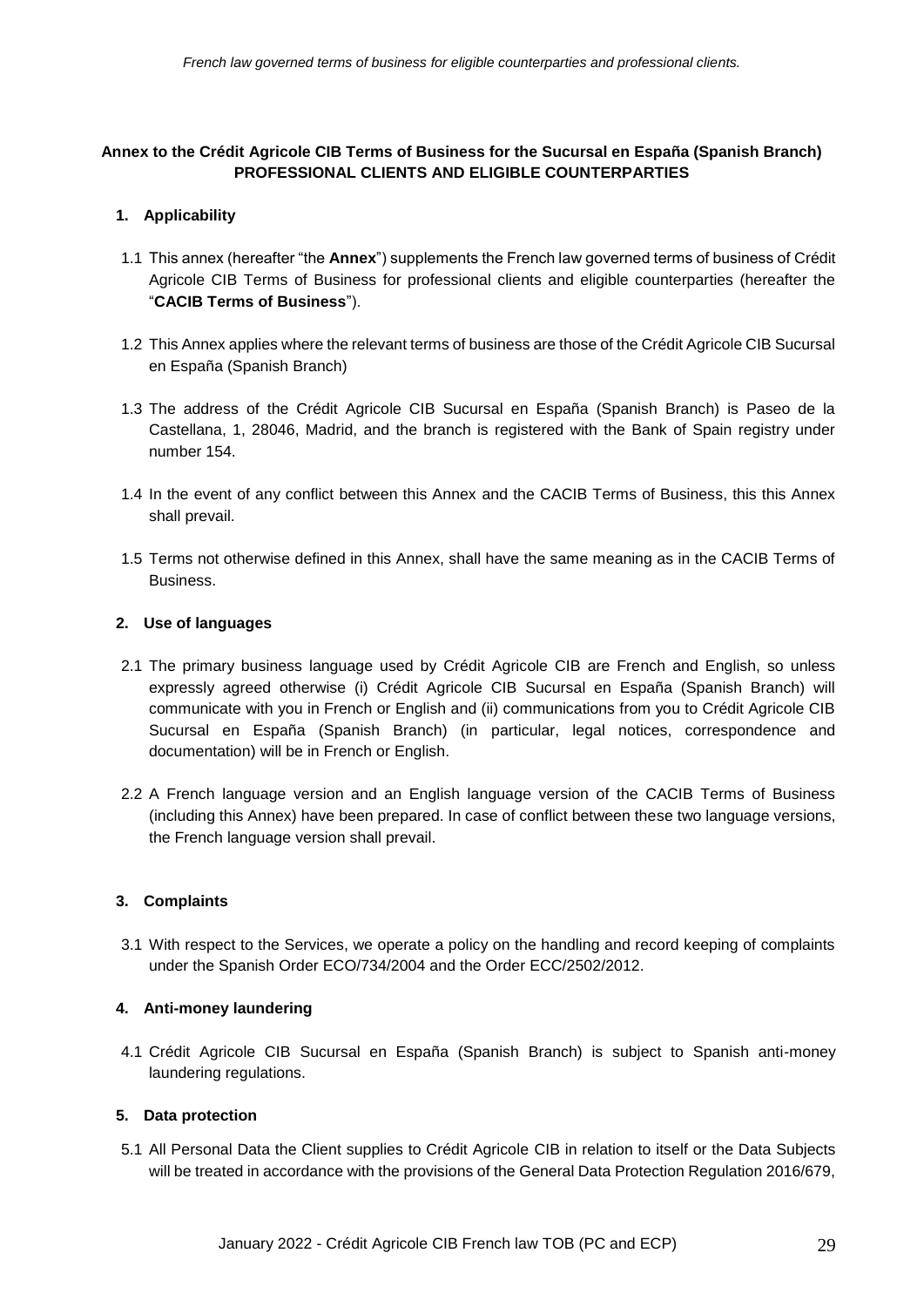the Spanish Data Protection Act (Ley Orgánica 3/2018) of December 5, 2018, and any other rules that may be applicable to the processing of data in Spain.

- 5.2 Crédit Agricole CIB acting through its Sucursal en España (Spanish Branch) may, as Controller, record, retain, use and otherwise Process records and information about Data Subjects, including Personal Data, for the purposes of providing the Services and/or Transactions. We obtain the data directly from the Client, and, to the extent necessary to provide our Services, we also process personal data that we receive from third parties (for example, our credit risk, technological identification, and solvency and fraud service providers).
- 5.3 The processing we are required to perform requires the collection and use of personal data in order to ensure:
	- The management of the business relationship (customer knowledge, designation of correspondents, risk analysis, information on our products, etc.) based on the legal basis for the performance of a contract.
	- The performance of services or contracts (structured finance, flows, investment, corporate finance, international activity, etc.) based on the legal basis for the performance of a contract.
	- Transaction management (identification of counterparty contacts for payments and confirmation correspondence, sample signatures of authorised signatories, etc.) based on the legal basis for the performance of a contract.
	- The management of risk, the fight against money laundering and the financing of terrorism, the determination of tax status, based on the legal basis of the compliance of a legal obligation.
	- The prevention of fraud based on the legal basis of our legitimate interests.
	- Commercial prospecting, targeted event campaigns and commercial events based on the legal basis of our legitimate interests.
- 5.4 In some cases, we may use automated processing to make decisions relating to establishing and performing the business relationship. We process Client´s data semi-automatically to assess certain personal aspects. For example, we may create valuation models due to contractual and legal requirements for credit risk analysis. And we also use scores and ratings to assess Client´s solvency. This valuation may take into account, for example, income, employment, information obtained from solvency files, and other credit office information. Both scoring and rating are based on recognised and proven mathematical and statistical methods. The credit scores and ratings help us make decisions and are part of our ongoing risk management.
- 5.5 Commercial communications: We may, if the Client does not indicate otherwise by notifying the bank (through the electronic address: [dcp@ca-cib.com](mailto:dcp@ca-cib.com) or physical address: Paseo de la Castellana, 1, 28046, Madrid), process personal data to send information, both by electronic and ordinary means, about other services or products we may offer.

The legal basis for sending such commercial communications can be found in Spain:

- In the case of communications by electronic means, in the Law on Information Society Services Law 34/2002, of 11 July, on information society services and electronic commerce.
- In the case of communications by means of call managers, in Law 9/2014, of 9 May, General Telecommunications.
- In the case of communications by postal mail, we understand that we have a legitimate interest in carrying them out after carrying out a weighting analysis of this interest and the data protection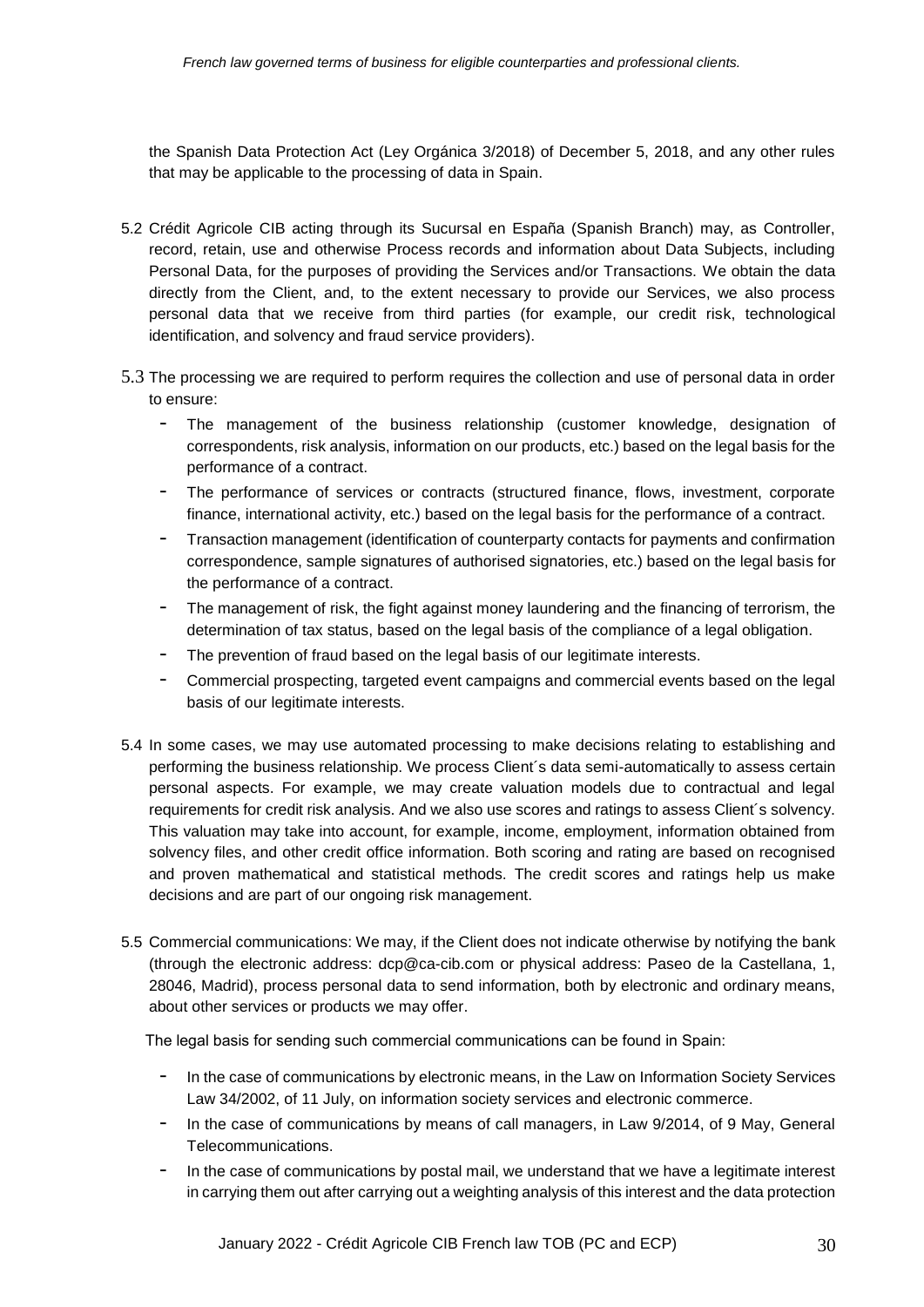rights of customers. Specifically, all the activity to be carried out is based on the information obtained from the Client, there is a prior contractual relationship and there is a clear option to oppose the processing throughout the life of the Client through the address: [dcp@ca-cib.com.](mailto:dcp@ca-cib.com)

- 5.6 Personal Data may be disclosed for the purposes of the Services and/or Transactions to third party recipients (including regulatory authorities) in jurisdictions inside or outside the European Economic Area, including jurisdictions that may not necessarily provide an equivalent or adequate level of protection for data. Those transfers of Personal Data are governed by standard data protection clauses approved by the European Commission, ensuring the protection and security of these Personal Data. For more information on these transfers, please contact our Data Protection Officer: [dcp@ca-cib.com.](mailto:dcp@ca-cib.com)
- 5.7 Such Personal Data will be retained by us for the duration necessary to the Processing, and we may retain the Personal Data after you cease to be a client for legal, regulatory and fraud prevention purposes.
- 5.8 The Client has the following rights in relation to his personal data that we collect and process as a data controller:
	- right of access, rectification and erasure (inaccurate, incomplete, unclear or obsolete data);
	- right to object to the processing of your data at any time in connection with commercial prospecting;
	- right to restrict the processing of your data as provided by the regulations;
	- right to data portability;
	- right to withdraw your consent at any time.

The Client may exercise these rights by writing to the following address: Crédit Agricole CIB Sucursal en España (Spanish Branch), Paseo de la Castellana, 1, 28046, Madrid or to the representative for data protection through the following electronic mail address: [dcp@ca-cib.com.](mailto:dcp@ca-cib.com)

- 5.9 For more information, please refer to Crédit Agricole CIB's Website: [Personal Data | Crédit Agricole](https://www.ca-cib.com/personal-data)  [CIB \(ca-cib.com\).](https://www.ca-cib.com/personal-data)
- 5.10 Any complaint that the Client may wish to make regarding data protection issues can be sent to the attention of our Data Protection Officer: [dcp@ca-cib.com](mailto:dcp@ca-cib.com) or the Client can always turn to the supervisory authority in Spain, which is the Agencia Española de Protección de Datos, [www.aepd.es.](http://www.aepd.es/)
- 5.11 If you are a legal person and if Personal Data concern your employees, agents, delegates and legal representatives, you undertake and warrant that you have brought to the attention of such Data Subjects this clause and, you have informed them in detail of the Processing of their Personal Data as set out in this clause
- 5.12 In the event that you do not comply with this undertaking and warranty, you agree to indemnify us fully against any damage, loss, cost or liability (including, without limitation, legal fees and the cost of enforcing this indemnity) arising out of breach by you of the warranty set out in clause 5.11.

## **6. Governing law and jurisdiction**

6.1 This Annex is governed by and construed in accordance with French Law.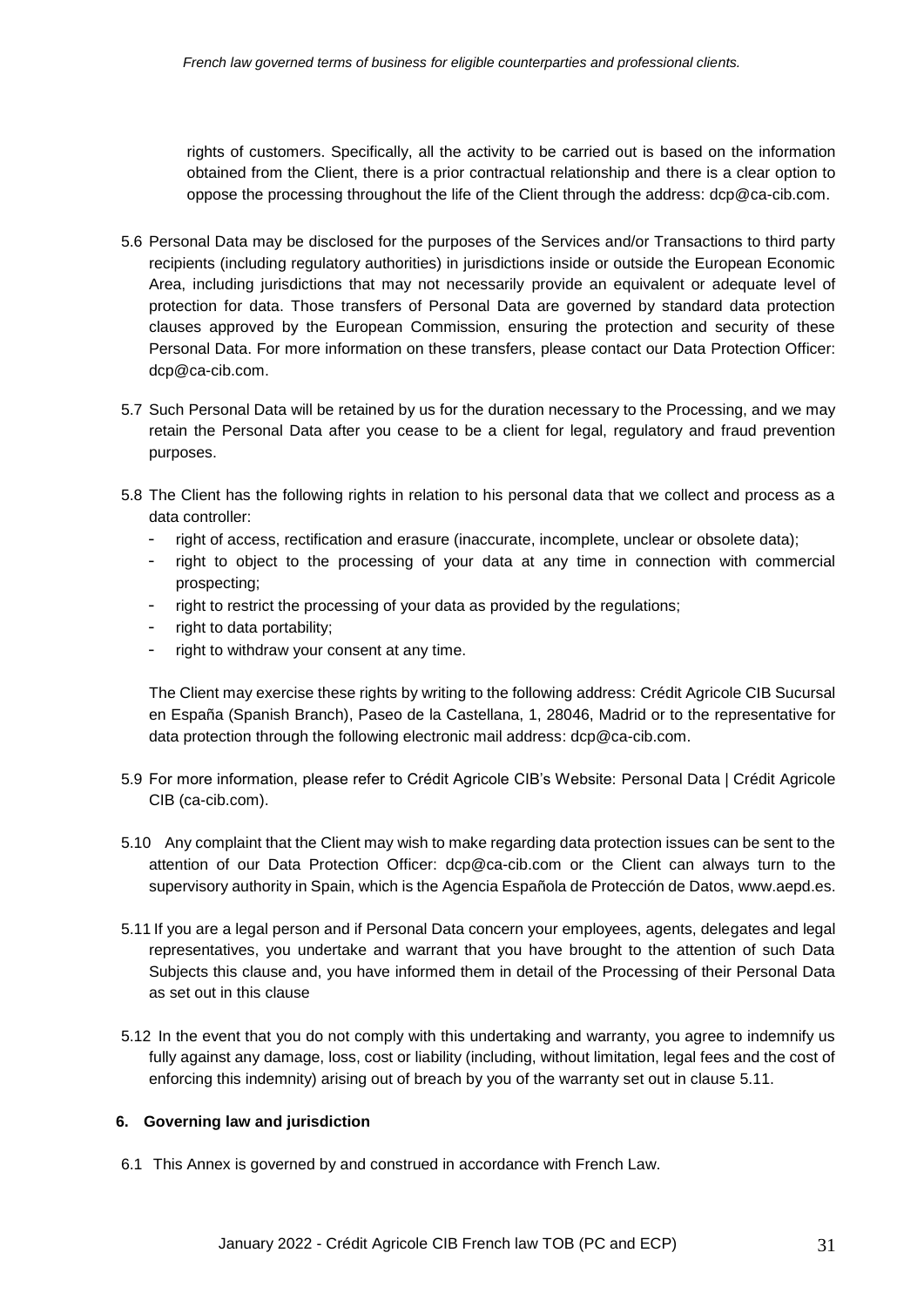6.2 In relation to any legal action or proceedings arising out of or in connection with this Annex (including, without limitation, any dispute in relation to the existence or enforceability of this Annex, or relating to any non-contractual obligations), Crédit Agricole CIB Sucursal en España (Spanish Branch) and you agree to irrevocably submit to the exclusive jurisdiction of the competent courts in France.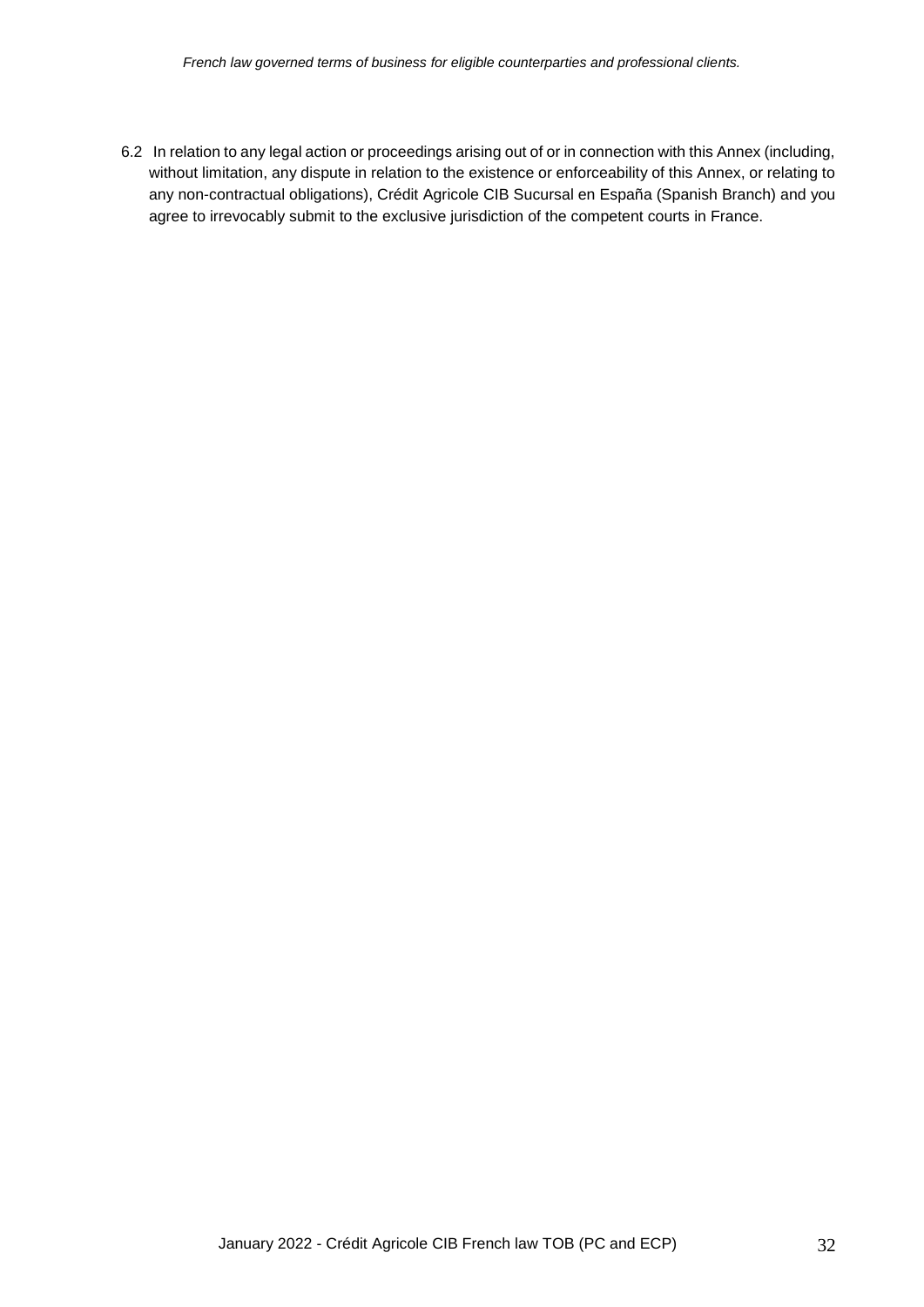# **Annex to the Crédit Agricole CIB Terms of Business for the Italian Branch PROFESSIONAL CLIENTS AND ELIGIBLE COUNTERPARTIES**

# **1. Applicability**

- 1.1 This annex (hereafter "the **Annex**") supplements the French law governed terms of business of Crédit Agricole CIB Terms of Business for professional clients and eligible counterparties (hereafter the "**CACIB Terms of Business**").
- 1.2 This Annex applies where the relevant terms of business are those of the Crédit Agricole CIB Milan Branch (hereafter the "**Italian Branch**")
- 1.3 The address of the Italian Branch is Piazza Cavour, 2, 20121, Milan. The Italian Branch is enrolled with the register of banks held by the Bank of Italy pursuant to article 13 of the Italian Consolidated Banking Act under number 5276.
- 1.4 In the event of any conflict or inconsistency between the provisions of this Annex and the provisions of the CACIB Terms of Business, the provisions set forth in this Annex shall prevail.
- 1.5 Unless otherwise defined in this Annex, the terms with capital letter in this Annex shall have the same meaning as in the CACIB Terms of Business and the relevant attached Definitions Schedule.

## **2. Use of languages**

- 2.1 The primary business languages used by Crédit Agricole CIB are French and English, so unless expressly agreed otherwise (i) the Italian Branch will communicate with you in French or in English and (ii) communications from you to the Italian Branch (in particular, legal notices, correspondence and documentation) shall be provided in French or in English.
- 2.2 A French language version and an English language version of the CACIB Terms of Business (including this Annex) have been prepared. In case of conflict between these two language versions, the French language version shall prevail.

## **3. Anti-Money Laundering Laws**

3.1 The Italian Branch is subject to Italian Anti-Money Laundering Laws and any relevant implementing provisions.

# **4. Data protection**

- 4.1 All Personal Data the Client provides to Crédit Agricole CIB in relation to itself or to the Data Subjects will be treated in accordance with the provisions of the General Data Protection Regulation 2016/679 (hereinafter the "**GDPR**"), the Italian Legislative Decree no. 196 of June 30, 2003 and any other applicable law or regulation in the field of data privacy, as amended, supplemented or replaced from time to time. Further information on the Processing of Personal Data are included in the privacy notice available at the Compliance Department of the Italian Branch of Crédit Agricole CIB Milan [\(compliancemilan@ca-cib.com\)](mailto:compliancemilan@ca-cib.com)
- 4.2 Crédit Agricole CIB acting through its Italian Branch may, in its capacity as Controller under the relevant applicable legislation, record, retain, use and otherwise Process records and information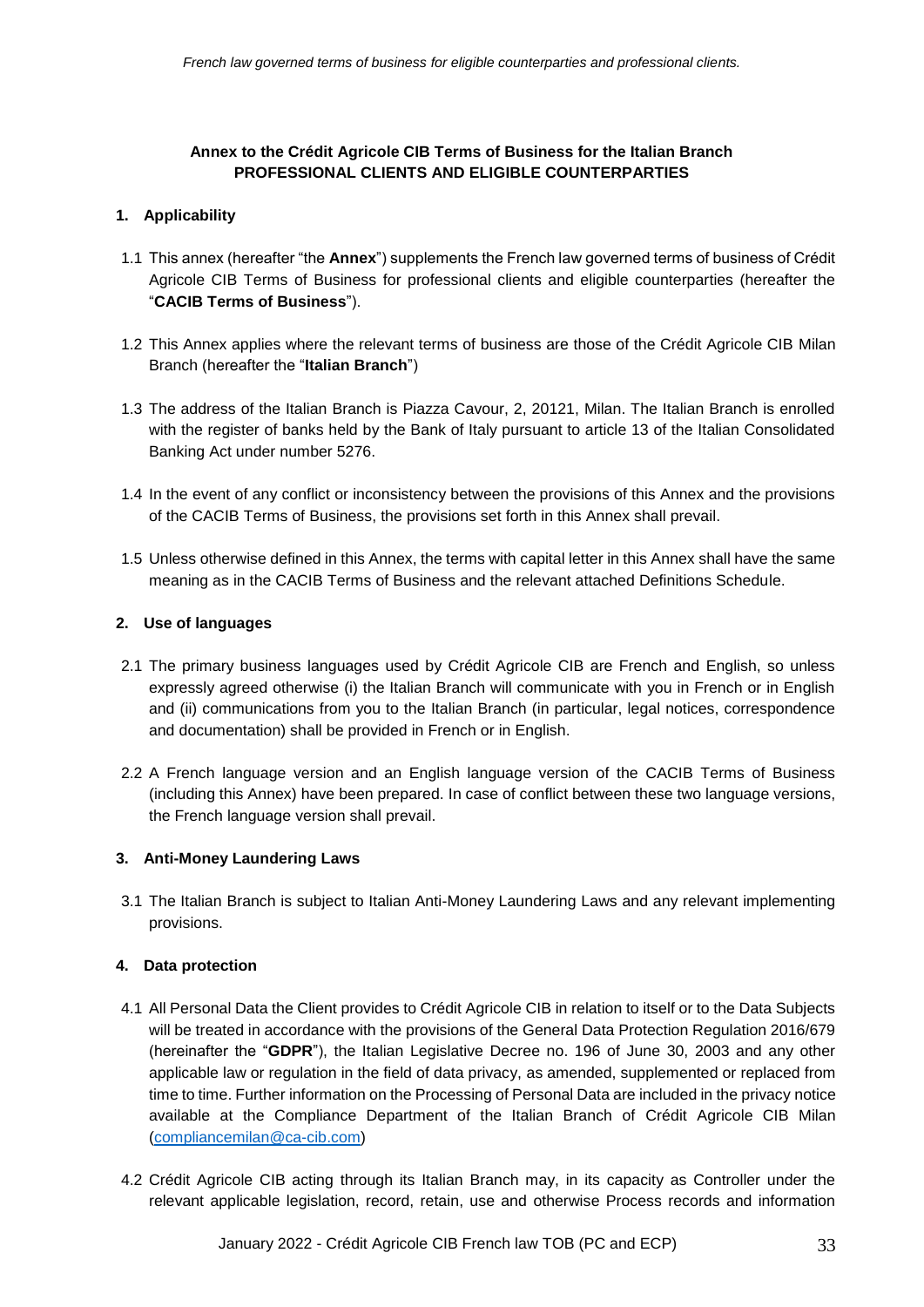about Data Subjects, including Personal Data, for the purposes of providing the Services and/or Transactions.

Those Personal Data may be disclosed for the purposes of the Services and/or Transactions to third party recipients (including regulatory authorities) in jurisdictions inside or outside the European Economic Area, including jurisdictions that may not necessarily provide an equivalent or adequate level of protection for data.

Those transfers of Personal Data are governed by standard data protection clauses approved by the European Commission, ensuring the protection and security of these Personal Data. Such Personal Data will be retained by us for the duration necessary to the Processing, and we may retain the Personal Data after you cease to be a client for legal, regulatory and fraud prevention purposes.

In accordance with the provisions of the GDPR, Data Subjects may exercise their rights, including the right to object, without charge, to the Processing of Personal Data for the purposes of direct marketing or for scientific, historical or statistical purposes and the rights of access, rectification, deletion or restriction of Personal Data. Further information on the exercise of Data Subjects' rights are included in the privacy notice available at the Compliance Department of the Italian Branch of Crédit Agricole CIB [\(compliancemilan@ca-cib.com\)](mailto:compliancemilan@ca-cib.com)

- 4.3 The Client that finds that its rights in terms of data protection have been infringed or has any claim related with its personal details may address to the Italian Branch representative for data protection through the following electronic mail address [dpr\\_cacib\\_milan@ca-cib.com](mailto:dpr_cacib_milan@ca-cib.com) or at the following address: Piazza Cavour, 2, 20121, Milan. In any case, the interested persons can always lodge a complaint with the Italian Data Protection Authority (Garante per la protezione dei dati personali), the supervisory authority in terms of data protection, whose offices are located in Piazza Venezia 11, IT-00187, Roma, email: rpd@gpdp.it.
- 4.4 The Client and the Data Subjects also have the possibility of addressing specific instructions as to the use of their data after their death.
- 4.5 If you are a legal person and if Personal Data concern your employees, agents, delegates and legal representatives, you undertake and warrant that you have brought to the attention of such Data Subjects this clause and, where consent is required, that you obtained the consent of such Data Subjects to the Processing of their Personal Data as set out in this clause.
- 4.6 In the event that you do not comply with this undertaking and warranty, you agree to indemnify us fully against any damage, loss, cost or liability (including, without limitation, legal fees and the cost of enforcing this indemnity) arising out of breach by you of the warranty set out in clause 4.5.

## **5. Notices**

- 5.1 Please address any notices in connection with the Terms as supplemented by this Annex and construed with the provisions hereto ("**T&C Italy**") to Crédit Agricole Corporate & Investment Bank, Succursale di Milano, 2, Piazza Cavour, 2 – 20121 Milan, Italy.
- 5.2 Notices under the T&C Italy must be delivered personally or sent by registered post. Notices sent pursuant to the Terms will be deemed received by the receiving party:
- (i) if personally delivered, upon delivery to the party's registered office;
- (ii) if sent by registered post to an address in Italy, two (2) Business Days after posting; or
- (iii) if sent by registered post to an address outside Italy, five (5) Business Days after posting.